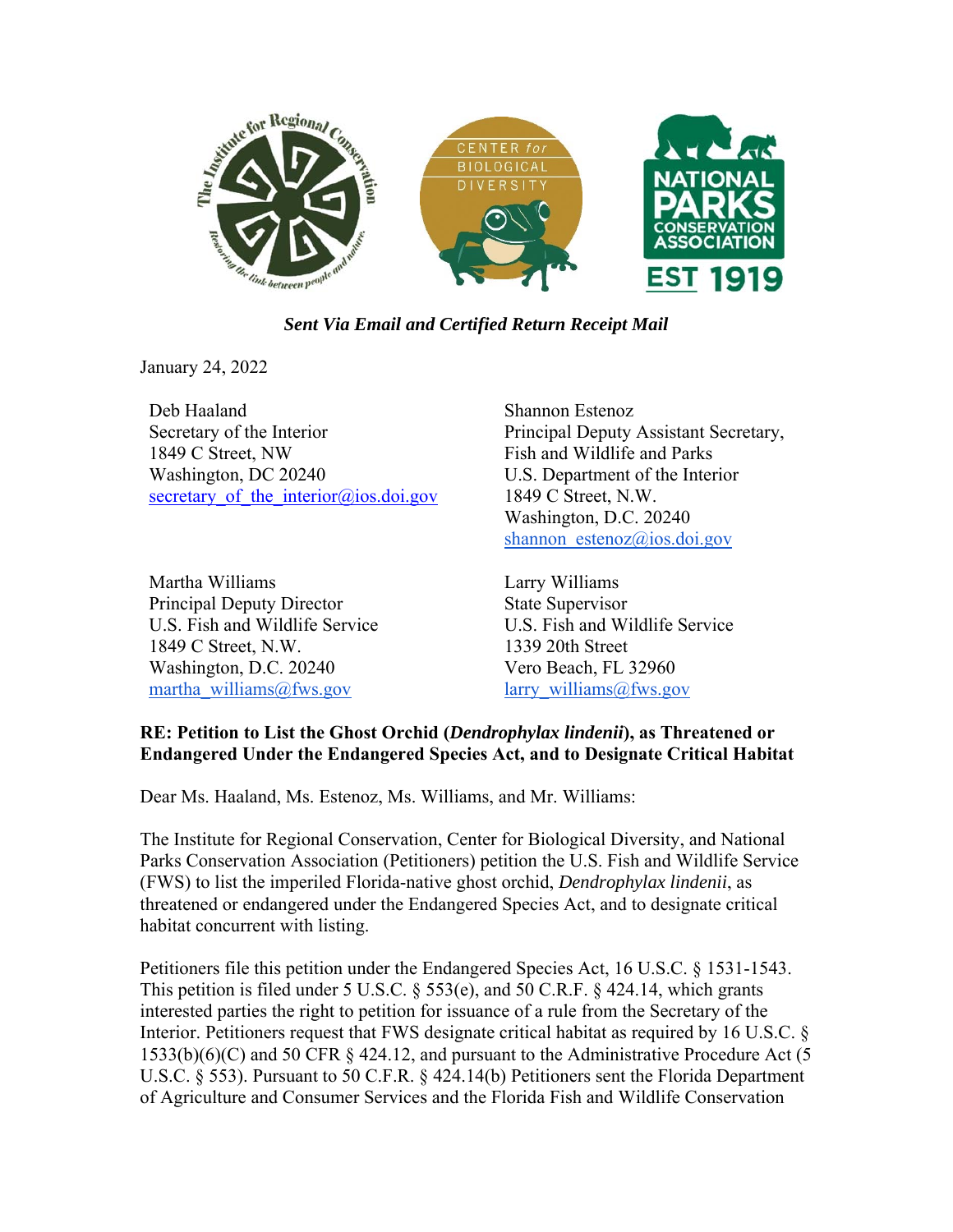Commission notice of the petition on Sept. 9, 2021. This petition sets in motion a specific process placing definite response requirements on the FWS and specific time constraints upon those requirements.

Petitioners submit substantial scientific information in this petition indicating that listing the ghost orchid is warranted; however, because one of the chief threats to the ghost orchid is overcollection, the petition does not include the exact locations of populations or of individual ghost orchid plants. Instead, the petition cites publicly available information regarding the location of ghost orchids and details the threats that put it at risk of extinction. For exact population location information, and for any other questions about the petition, please contact George Gann at (305) 247-6547 or gann@regionalconservation.org. Petitioners understand and expect that location information about the ghost orchid will be protected from disclosure in the event of a Freedom of Information Act request and in any future rulemakings regarding the ghost orchid.

Sincerely,

George D. Gann, Executive Director The Institute for Regional Conservation 100 East Linton Blvd., Suite 302B Delray Beach, FL 33483

Jaclyn Lopez, Florida Director Center for Biological Diversity P.O. Box 2155 St. Petersburg, Florida 33731 jlopez@biologicaldiversity.org (727) 490-9190

Melissa E. Abdo, Ph.D., Regional Director National Parks Conservation Association 4429 Hollywood Blvd, #814990 Hollywood, FL 33081 mabdo@npca.org (954) 298-0819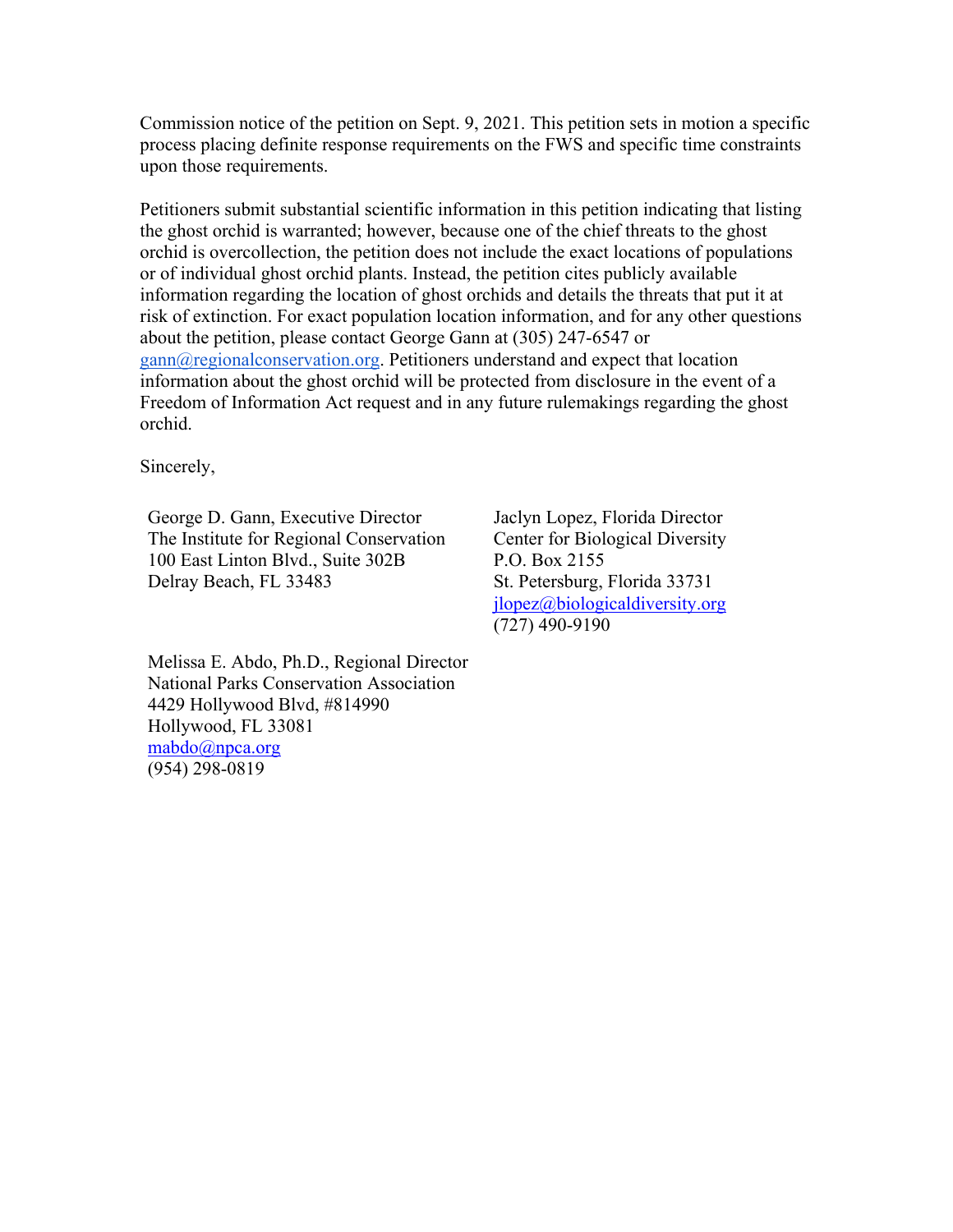# **PETITION TO LIST THE GHOST ORCHID (***DENDROPHYLAX LINDENII***) AS AN ENDANGERED OR THREATENED SPECIES UNDER THE U.S. ENDANGERED SPECIES ACT**



Photo Courtesy Tony Pernas

Written and submitted by The Institute for Regional Conservation, Center for Biological Diversity, and National Parks Conservation Association on January 24, 2022.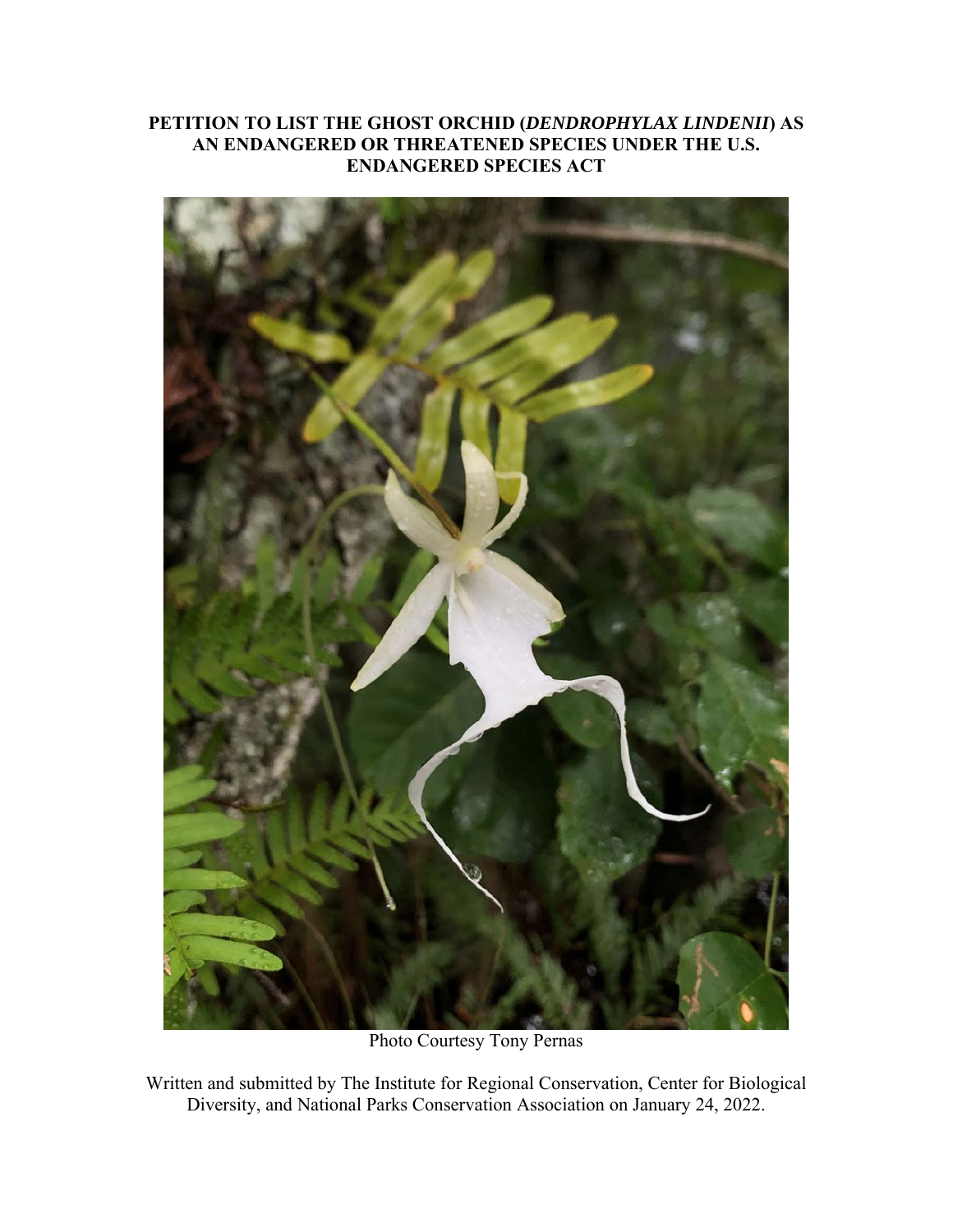| Table of Contents                                                                                                                                                         |
|---------------------------------------------------------------------------------------------------------------------------------------------------------------------------|
|                                                                                                                                                                           |
|                                                                                                                                                                           |
|                                                                                                                                                                           |
|                                                                                                                                                                           |
|                                                                                                                                                                           |
|                                                                                                                                                                           |
|                                                                                                                                                                           |
|                                                                                                                                                                           |
|                                                                                                                                                                           |
|                                                                                                                                                                           |
| A. Present or Threatened Destruction, Modification, or Curtailment of Habitat  10                                                                                         |
| i. Hydrologic changes and drought harm ghost orchid habitat and impact ghost                                                                                              |
| ii. Recreational impacts and trail expansion threatens to destroy or alter orchid                                                                                         |
| iii. Invasive plant species modify and degrade ghost orchid habitat, and can overtop                                                                                      |
| B. Overutilization for Commercial, Recreational, Scientific, or Educational Purposes17                                                                                    |
|                                                                                                                                                                           |
| ii. Overutilization of recreational areas in ghost orchid habitat, and unregulated<br>visitor access to orchids, can lead to numerous harmful effects likely to damage or |
|                                                                                                                                                                           |
|                                                                                                                                                                           |
| E. Other Natural or Manmade Factors Affecting the Continued Existence of the                                                                                              |
|                                                                                                                                                                           |
| ii. Hurricanes and other climate change effects will negatively impact the ghost                                                                                          |
|                                                                                                                                                                           |
|                                                                                                                                                                           |
|                                                                                                                                                                           |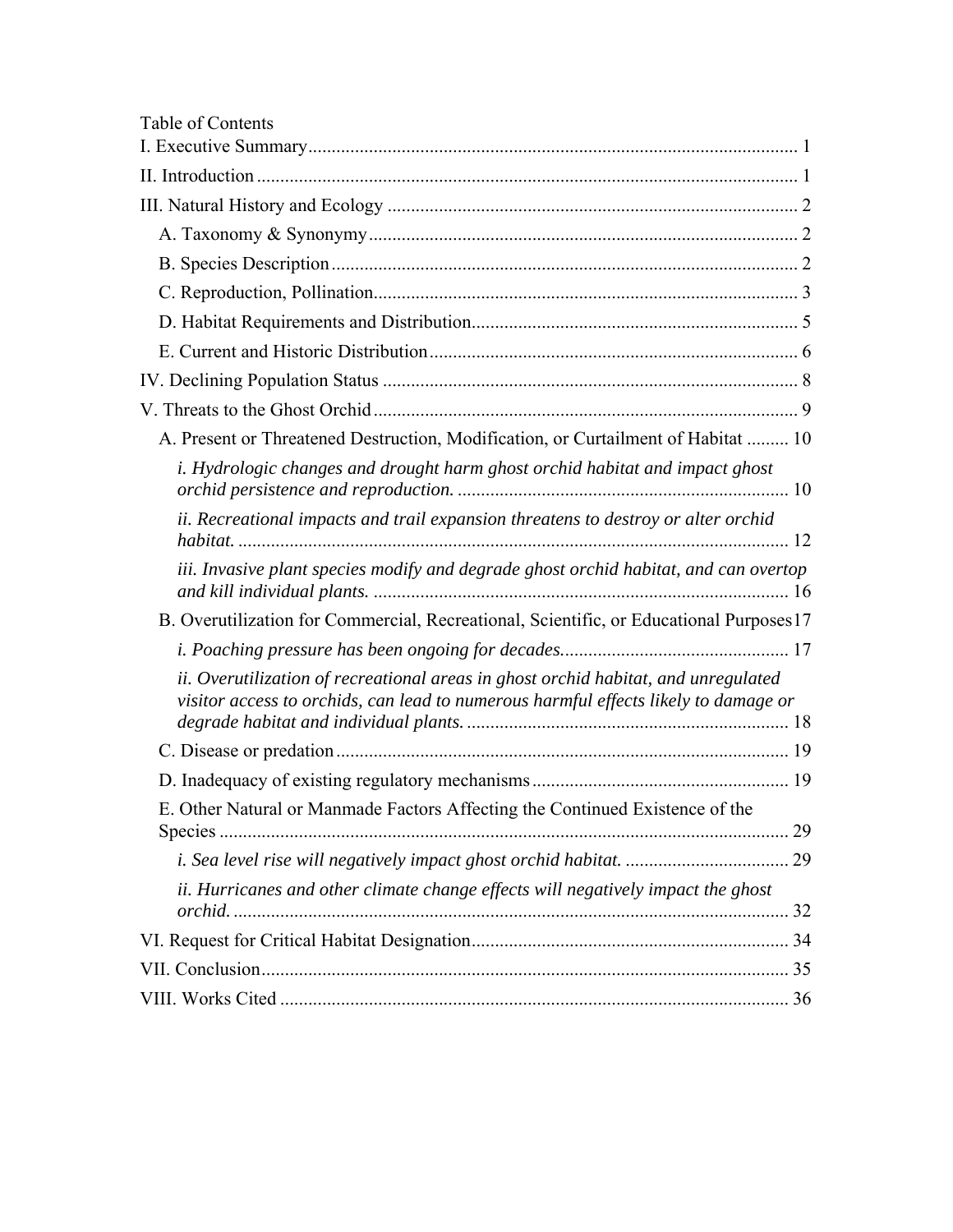#### **I. Executive Summary**

This petition presents substantial scientific evidence indicating that the ghost orchid (*Dendrophylax lindenii*) faces threats to its continued existence and warrants listing as a threatened or endangered species under the Endangered Species Act. The ghost orchid is restricted to humid, swampy forests in southwestern Florida and restricted areas in Cuba. In Florida, this epiphytic orchid is dependent on deep sloughs in freshwater swamps, primarily growing on the central trunks of just two understory tree species, pop ash (*Fraxinus caroliniana*) and pond apple (*Annona glabra*). Ghost orchids have extremely low tolerance for saltwater and doubtful capacity to survive beyond environs with yearround extremely high humidity. A recent assessment by NatureServe estimates long-term and short-term declines of 30-50% in Florida and more than 90% globally. Because one of the chief threats to the ghost orchid is poaching, this petition does not include the exact locations of populations or of individual ghost orchids. Instead, this petition cites publicly available information regarding the location of ghost orchids and details the threats that put it at risk of extinction.<sup>1</sup> Already restricted by its narrow habitat requirements, the orchid is existentially threatened by habitat degradation and loss, hydrologic modifications and wildfire, invasive species, overcollection, sea level rise, hurricanes, and other climate crisis factors.

#### **II. Introduction**

Florida is home to at least 120 varieties of orchids, of which 107 are native, including the ghost orchid.<sup>2</sup> The ghost orchid is one of the most rare and famous flowering plants in North America, having been made popular by Susan Orlean's book, *The Orchid Thief*, and the movie "Adaptation."<sup>3</sup> Meanwhile, the sides of U-Haul vans promote Florida tourism with the orchid.4 In Florida, *Dendrophylax lindenii* almost always grows on just two host tree species, specifically on the central trunk of mature pond apple trees (*Annona glabra*) and pop ash trees (*Fraxinus caroliniana*); in Cuba, *D. lindenii* grows in tropical semi-deciduous forests on a wider variety of trees.5 In both countries, *D. lindenii*

<sup>&</sup>lt;sup>1</sup> Please contact George Gann at (305) 247-6547 or gann@regionalconservation.org for more precise population or individual location information.

<sup>2</sup> Wunderlin, R.P., *et al*. 2021a. Atlas of Florida Plants (http://florida.plantatlas.usf.edu/); S.M. Landry and K.N. Campbell (application development), USF Water Institute. Institute for Systematic Botany, University of South Florida, Tampa. Accessed October 20 2021.

<sup>&</sup>lt;sup>3</sup> Main, D. 2019. Florida's rare ghost orchids are getting cut off from water, National Geographic, https://www.nationalgeographic.com/science/2019/10/florida-ghost-orchidsthreatened-by-development/

<sup>&</sup>lt;sup>4</sup> Uhaul.com. 2021. https://www.uhaul.com/supergraphics/52/venture-across-americaand-canada-modern/florida. Accessed October 20, 2021.

<sup>5</sup> Mújica, E.B., *et al.* 2018. A comparison of ghost orchid (*Dendrophylax lindenii*) habitats in Florida and Cuba, with particular reference to seedling recruitment and mycorrhizal fungi. Botanical Journal of the Linnean Society 186: 572-586 at 572. ("In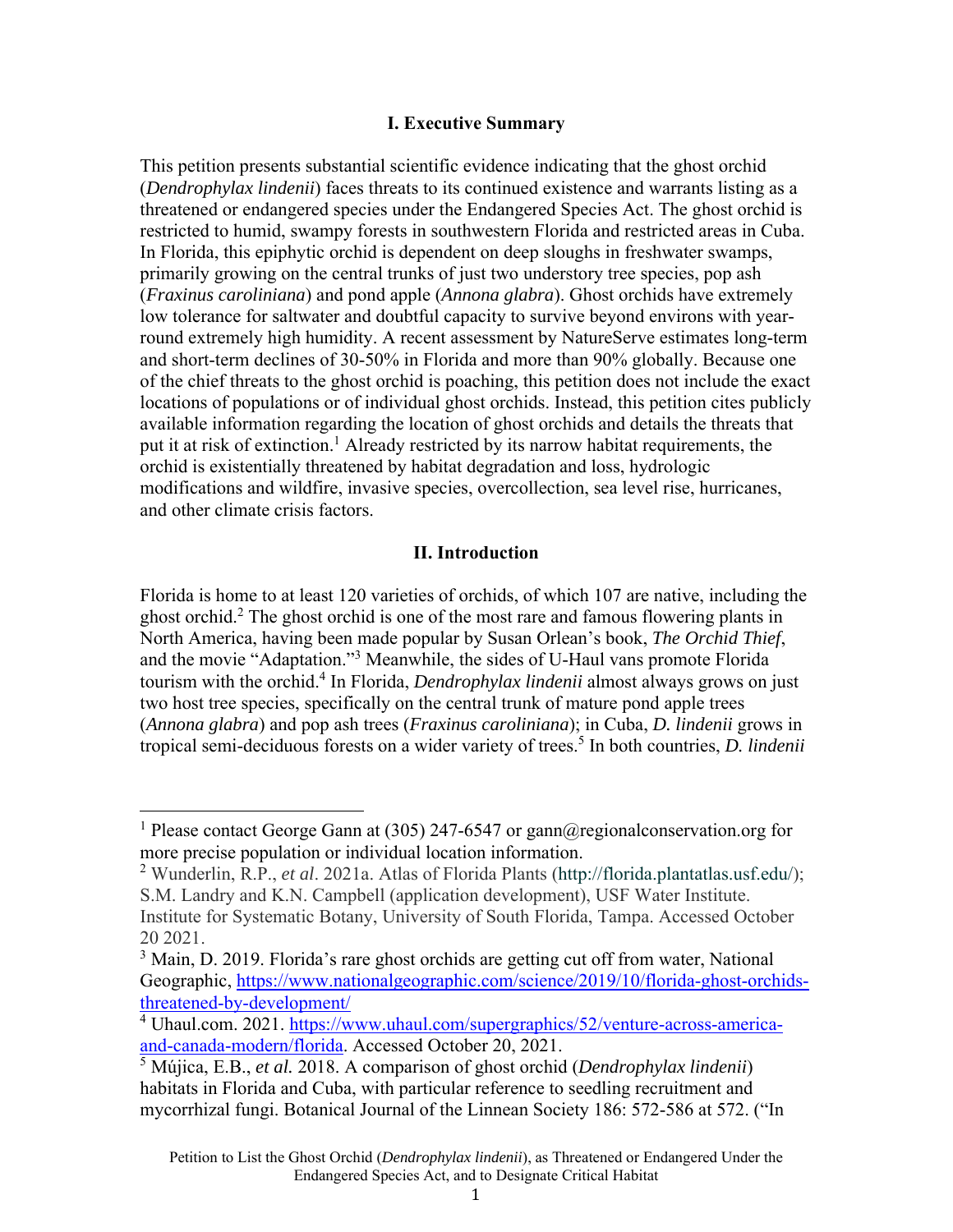grows in very restricted areas at low elevations, and is threatened by multiple factors including poaching, habitat degradation, sea level rise, hurricanes, hydrologic modifications and wildfire, and invasive species.<sup>6</sup> These threats are well-documented in this petition and are harming ghost orchids, putting the species at risk of extinction now or in the foreseeable future.

# **III. Natural History and Ecology**

# **A. Taxonomy & Synonymy**

*Dendrophylax lindenii* (Lindl.) Benth. ex Rolfe. Family: Orchidaceae. Genus: Dendrophylax. Synonyms: *Aeranthus lindenii, Angraecum lindenii, Polyradicion lindenii, Polyrrhiza lindenii.* It was named by John Lindey in 1846 from plants discovered in Cuba. In Florida, the ghost orchid is one of a trio of leafless orchids, all members of the angraecoid group, which is part of the larger *Vanda-Phalaenopsis*  alliance.7 The other two Florida native members of this group are *Campylocentrum pachyrrhizum* and *Harrisella porrecta*, both of which have much different flowers than the ghost orchid.8 A total of 14 species of *Dendrophylax* are native to Florida, the West Indies, Mexico, and Central America.<sup>9</sup> The ghost orchid is most closely related to *D*. *sallei* of Hispaniola, from which it differs in having smaller and less triangular lateral lobes on the labellum.<sup>10</sup> It has been suggested that plants in Florida may be taxonomically distinct from those in Cuba based on differences including flower size and blooming season, but genetic comparisons are needed.<sup>11</sup>

# **B. Species Description**

The ghost orchid is characterized by a large, white, spindling bloom growing from graygreen roots, covered with tiny silver marks, which radiate out from one growing center.

Florida, *D. lindenii* grew on just two host tree species*, Franxinus caroliana* and *Annona glabra*, most (69%) on the former, whereas in Cuba 18 tree species acted as hosts…").  $^{6}$  *Id.*<br><sup>7</sup> Ste

Stewart, S.L., and L.W. Richardson. 2008. Orchid flora of the Florida Panther National Wildlife Refuge. North American Native Orchid Journal. 14: 70-104, at 82.

<sup>8</sup> Brown, P.M. 2005. Wild orchids of Florida. Gainesville: University Press of Florida, at 28.

<sup>&</sup>lt;sup>9</sup> World Flora Online. http://www.worldfloraonline.org/ Accessed October 20, 2021. <sup>10</sup> Ackerman, J.D. 2014. Orchid Flora of the Greater Antilles. The New York Botanical Garden Press, at 107

<sup>11</sup> Houlihan, P.R., *et al.* 2019. Pollination ecology of the ghost orchid (*Dendrophylax lindenii*): A first description with new hypotheses for Darwin's orchids. S*ci Rep* 9, 12850 (2019); Mújica, et al. 2021. Projected status of the ghost orchid (*Dendrophylax lindenii*) in Florida during the next decade based on temporal dynamic studies spanning six years. Plants 2021, 10, 1579. https://doi.org/10.3390/plants10081579.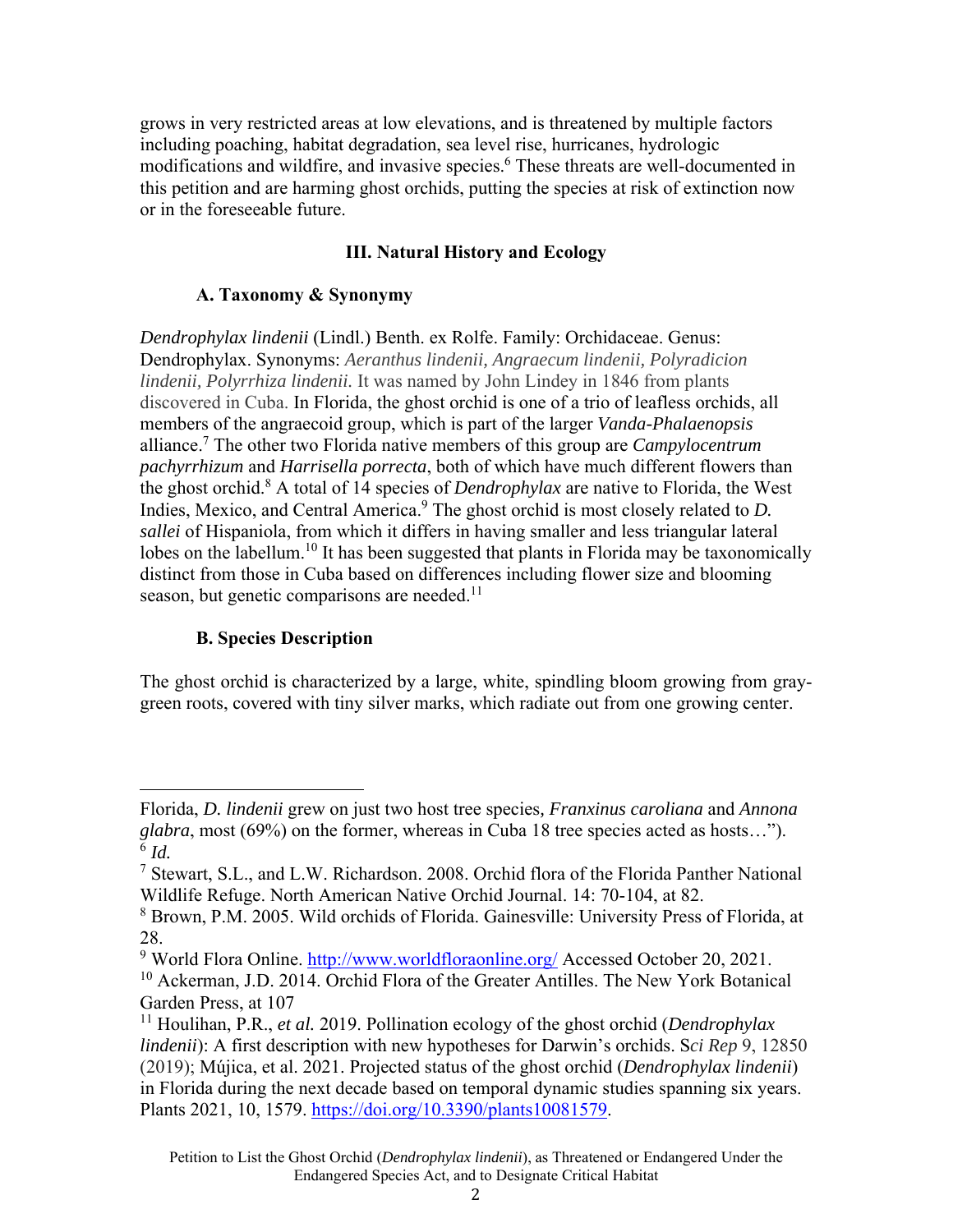#### **C. Reproduction, Pollination**

The ghost orchid is long-lived and may take 15 years or more to reach reproductive maturity; the oldest known plant in the wild was first observed as a reproductively mature individual in 1993.<sup>12</sup> In Florida, reproductive-age plants are typically found between  $3.25$ -6.5 ft (1-2 m) above ground level, but always above the high water mark.<sup>13</sup> Mature plants may not flower at all within a season, and plants with more than one flower open at once are exceedingly rare. Flowering of plants in the wild is sporadic and almost nothing is known about the environmental and physiological factors required for floral development.<sup>14</sup> Ghost orchid studies related to reproduction have included mycorrhizal relationships,<sup>15</sup> host tree affinities,<sup>16</sup> seedling development,<sup>17</sup> and volatile compound composition.18 Despite the relative fame and interest in the pollination story of this orchid, biologists are only recently coming to understand the ecological interactions between pollinators and ghost orchids. Two studies published in 2019 provide evidence that *D. lindenii* has multiple possible pollinators or flower visitors, but only a few moth species are likely to be *effective* pollinators. One study provides photographic evidence of flower visitation by both the giant sphinx moth (*Cocytius antaeus*) and the fig sphinx moth (*Pachylia ficus*), but pollinia were affixed only to the proboscis of the fig sphinx moth; furthermore, it was suggested that the giant sphinx moth may be robbing nectar to the orchid's detriment.19 The second study provided photographic evidence that *D. lindenii* is pollinated by the fig sphinx moth and the pawpaw sphinx moth (*Dolba hyloeus*)*.* 20 While having more than one potential pollinator could be beneficial, few seed capsules develop in Florida populations. In 25 years of monitoring ~450 ghost orchid plants in Fakahatchee Strand Preserve State Park, the largest number of capsules observed were seven in 2006 and six in 2017.<sup>21</sup> Little is known about seedling establishment and growth to maturity, but

<sup>12</sup> Houlihan, *et al*. 2019; NatureServe. 2021a. Dendrophylax lindenii. NatureServe Explorer [web application]. NatureServe, Arlington, Virginia. Available https://explorer.natureserve.org/. (Accessed: December 5, 2021).

<sup>13</sup> Mújica, *et al.* 2018 at 581.

<sup>14</sup> Hoang, *et al*. 2017. Comparative seed germination and seedling development of the ghost orchid, *Dendrophylax lindenii* (Orchidaceae), and molecular identification of its mycorrhizal fungus from South Florida. Annals of botany 119(3), at 379. <sup>15</sup> *Id.* (entire).

<sup>16</sup> Raventós, *et al*. 2015. Population viability analysis of the epiphytic ghost orchid (*Dendrophylax lindenii*) in Cuba. Biotropica 47(2), 179–189 (2015).

<sup>17</sup> Hoang, *et al*. 2017 (entire).

<sup>18</sup> Sadler, *et al*. 2011. Fragrance composition of *Dendrophylax lindenii* (*Orchidaceae*) using a novel technique applied *in situ*. European Journal of Environmental Sciences, 1(2).

<sup>19</sup> Houlihan, *et al.* 2019, at 7.

<sup>20</sup> Danaher, M.W. *et al*. 2019. Pollinia removal and suspected pollination of the endangered ghost orchid, Dendrophylax lindenii (Orchidaceae) by various hawk moths (Lepidoptera: Sphingidae): another mystery dispelled. Florida Entomologist, 102(4): 671- 683.

<sup>21</sup> Houlihan, *et al*. 2019 at 7-8.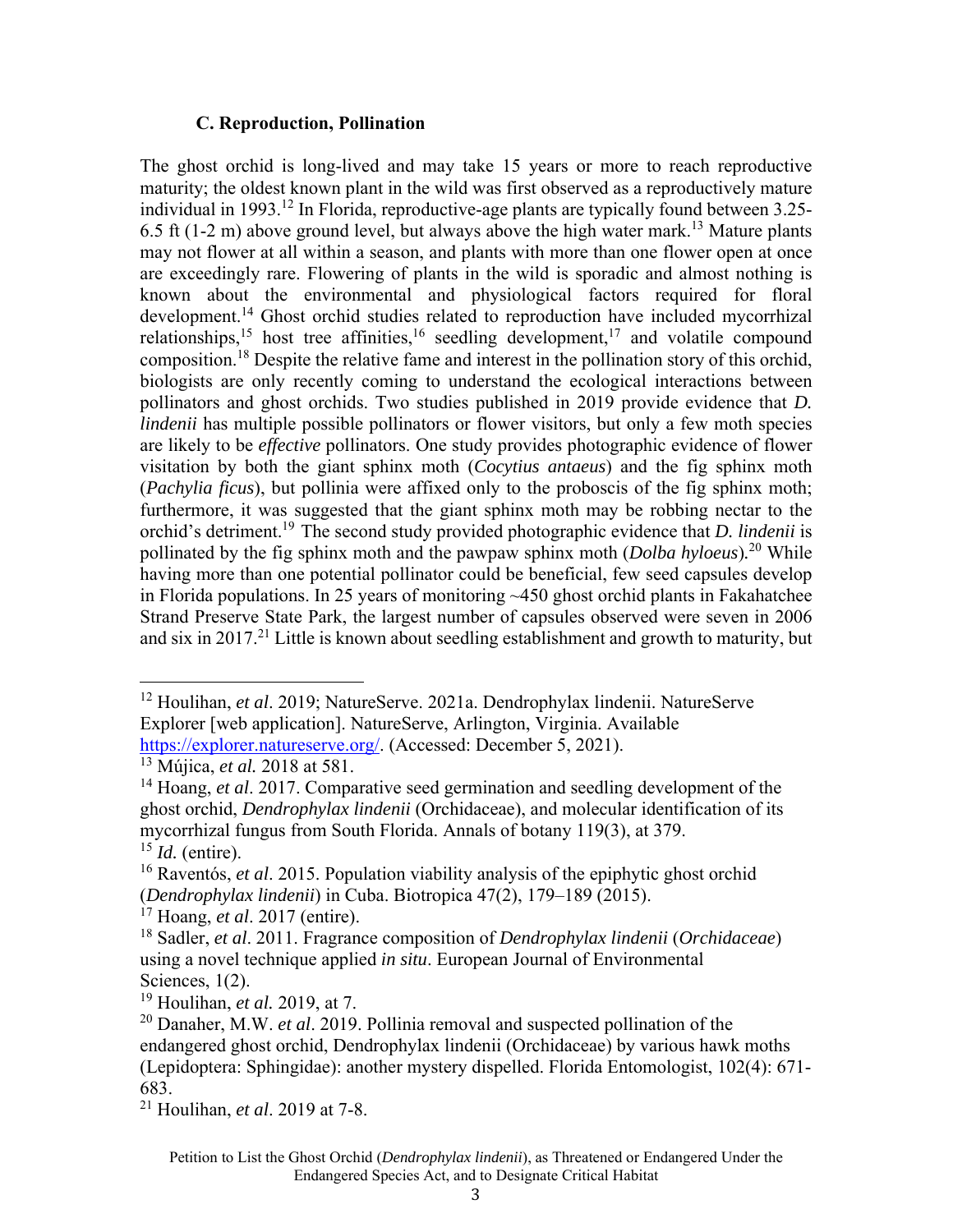two plants that were tracked beginning in 1992 took 16 and 17 years to produce the first flowers<sup>22</sup>

While ghost orchids' seed traits infer that they can be characterized as wind-dispersed, authoritative studies have shown that even wind-dispersed seeds travel very small distances and typically land nearby the source plant within moderately- to highly-dense forests, such as those that are typical of ghost orchid habitats.<sup>23</sup> Ghost orchids' seeds do not have appendages, such as "wings," on their seeds and thus do not have specifically-beneficial adaptations that are known to aid their aerodynamic properties, nor are the range of Floridian tree species that currently host the orchids of great height; aerodynamic properties of wind-dispersed seeds as well as the height from which a diaspore is dispersing are both factors that help determine how wind-dispersed seeds disperse.<sup>24</sup> The effects of relatively closed, dense canopies (that are characteristic of Florida ghost orchid microclimes) on ghost orchid seed movement could be inferred to highly limit seed movement and therefore dispersal, based on relevant mechanistic models and field-tested evaluations:

Even very sparse forests generated distance distributions that were much more shifted towards the source than those generated by isolated trees in open landscapes. Very dense forests produced very restricted seed shadows, with 99% of the seeds traveling less than  $2.7$ m.<sup>25</sup>

Small, isolated subpopulations of orchids can have diminished genetic variability, which can lead to a reduced ability to adapt and respond to environmental stressors, which can decrease the probability of long-term persistence.<sup>26</sup> Species that are restricted to geographically limited areas are inherently more vulnerable to extinction than more widespread species because of the increased risk of genetic bottlenecks, random

<sup>22</sup> Houlihan, *et al.* 2019 at 7.

 $23$  See Jones, F.A., and H.C. Muller-Landau. 2008. Measuring long-distance seed dispersal in complex natural environments: an evaluation and integration of classical and genetic methods. Journal of Ecology, 96(4), pp.642-652; Nathan *et al*. 2002. Mechanistic models for tree seed dispersal by wind in dense forests and open landscapes. In, Levey et al. 2002. Seed Dispersal and Frugivory: Ecology, Evolution and Conservation, 69-82. CAB International.

 $^{24}$  *Id.* 

<sup>25</sup> Nathan, *et al*. 2002 at 75.

<sup>&</sup>lt;sup>26</sup> Barrett, S.C.H., and J. Kohn. 1991. The genetic and evolutionary consequences of small population size in plants: implications for conservation in: D. Falk and K.E. Holsinger, (Eds.). Genetics and Conservation of Rare Plants. Oxford University Press, Oxford, pp. 3–30; Newman, D. and D. Pilson. 1997. Increased probability of extinction due to decreased genetic effective population size: Experimental populations of *Clarkia pulchella*. Evolution 51(2):354–362.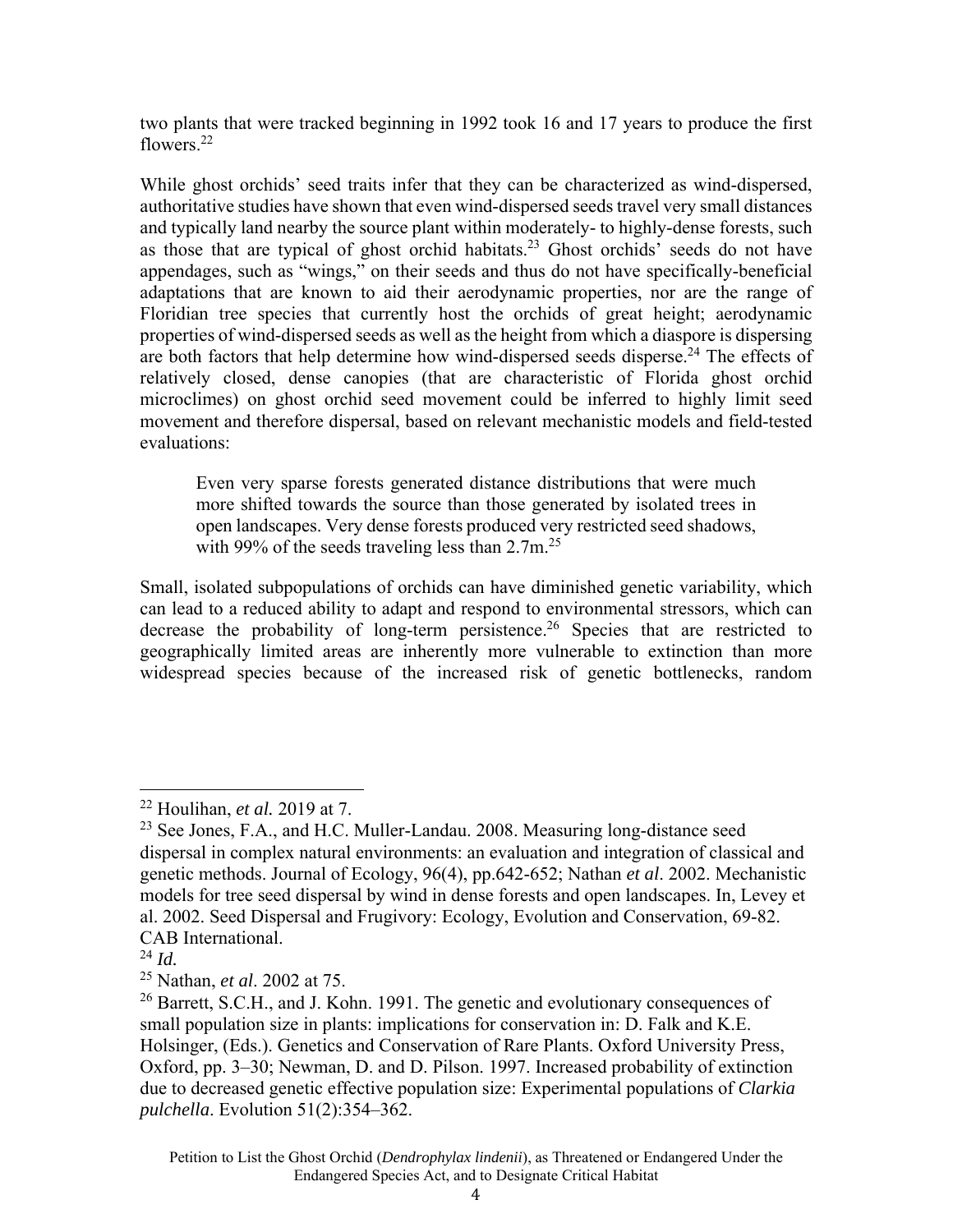demographic fluctuations, climate change, stochastic events, and localized catastrophes such as hurricanes and disease outbreaks. $27$ 

# **D. Habitat Requirements and Distribution**

*Dendrophylax lindenii* is currently known only from southwestern peninsular Florida and Cuba. Though the two populations of the ghost orchid are separated by about 350 miles (560 km), they grow in two completely different habitats and colonize two different sets of host trees.<sup>28</sup>

In Florida, *D. lindenii* occurs in cypress domes, sloughs, mixed hardwood swamps, and strand swamps where it grows on the trunks, and rarely branches, of woody trees growing in standing water. These long-hydroperiod wetland forests have high levels of humidity, which have historically protected *D. lindenii* from winter freezes, drought, and wildfire.<sup>29</sup> However, these long-hydroperiod wetland forests are not immune to the effects of climate change and anthropogenic habitat modification as described below. Ghost orchids currently grow predominantly on two host trees, pond apple (*Annona glabra*) and pop ash (*Fraxinus caroliniana*), and to a lesser extent on bald cypress (*Taxodium distichum*),30 and were reported more than 60 years ago as collected from live oak (*Quercus virginiana*) and royal palm (*Roystonea regia*).<sup>31</sup> A 2015 study at Florida Panther National Wildlife Refuge found roughly 70% of the plants growing on pop ash trunks.<sup>32</sup> These trees, characteristic of old-growth bald cypress habitat,  $33$  are rooted in stagnant pools of tannin-rich water which are present most of the year.<sup>34</sup> The orchid prefers deep swamps, high humidity, mild temperatures, dappled shade, and the presence of fungal endophytes.<sup>35</sup> The ghost orchid engages in a relationship with specific fungi that the orchid utilizes as a carbon source to potentially facilitate seed germination and development into maturity.<sup>36</sup> Research suggests that *D. lindenii* colonizes host trees with moist, corrugated or semi-corrugated bark harboring *Ceratobasidium* (a genus of fungi in the order of *Cantharellales*) for seed germination,  $37$  but other research indicates that in the Florida Panther National Wildlife

32 Mújica, *et al.* 2018, at 577.

 $27$  Mangel, M., and C. Tier. 1994. Four facts every conservation biologist should know about persistence. Ecology 75: 607-614, at 607; Pimm S.L., H.L. Jones, and J. Diamond. 1998. On the risk of extinction. American Naturalist 132: 757-785, at 757.

<sup>28</sup> Mújica, *et al.* 2018, at 573.

<sup>&</sup>lt;sup>29</sup> Main, D. 2019 at 1.

<sup>30</sup> Houlihan, *et al.* 2019 (entire).

<sup>&</sup>lt;sup>31</sup> Correll, D.S. 1950. Native Orchids of North America North of Mexico. Chronica Botanica Company. Waltham, MA. at 377.

 $33$  Clem, S.E., and M.J. Duever. 2019. Hydrologic changes over 60 Years (1959 – 2019) in an old-growth bald cypress swamp on a rapidly developing landscape. Wetland Science and Practice*.* October 2019, 362–372 at 363. 34 Mújica, *et al.* 2018 at 575.

 $^{35}$  *Id.* at 572.<br> $^{36}$  *Id.* 

<sup>&</sup>lt;sup>37</sup> Hoang, *et al.* 2017; Mújica, *et al.* 2018 at 572 ("Roots from mature [ghost orchids] in Florida yielded an endophyte identified as a strain of *Ceratobasidium*. We propose that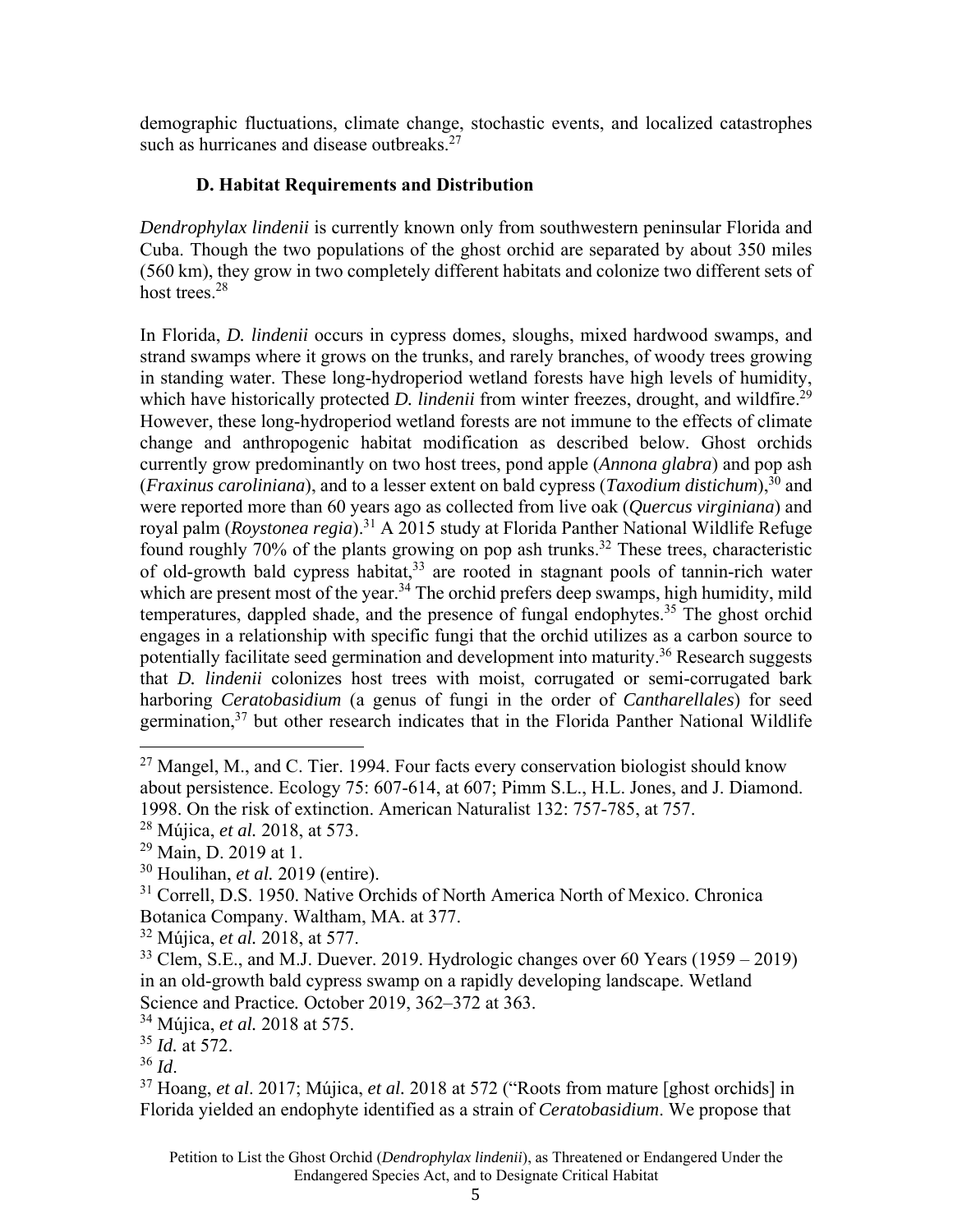Refuge it may target a single clade of *Ceratobasidium* representing a rare Operational Taxonomic Unit (OTU).38

In western Cuba, where freezing temperatures do not occur, the ghost orchid makes use of a wider selection of host trees, growing on the bark of many species of tropical semideciduous hardwoods rooted in fractured limestone, with little or no standing water.<sup>39</sup> Approximately two-thirds (67%) of the ghost orchids located in Cuba between 2015 and 2018 were affixed to the bark of five host tree species, with 13 additional species hosting smaller proportions.<sup>40</sup> Just two of the 18 total known host tree species in Cuba hosted the great majority of seedlings (*Maba crassinervis* and *Erythroxylum areolatum*), whereas half (50%) of all mature plants were affixed to three different species (*Comocladia dentata*, *Mastichodendron foetidissimum*, *Tabebuia angustata*). Moreover, many (65.4%) of the ghost orchids in Cuba were solitary individuals, not in clusters or groups, unlike those in Florida which were mostly aggregated (79.5%). In Cuba, 15 of the 18 tree species that serve as hosts to the ghost orchid had corrugated or semi-corrugated bark (as both of the primary host tree species in Florida do).<sup>41</sup>

# **E. Current and Historic Distribution**

Recent NatureServe assessments estimate that the range of *D. lindenii* has retracted from an historical baseline by 7% or more in Florida,  $42$  and more than 90% globally,  $43$  with longterm and short-term trends showing  $30-50\%$  or more population declines in Florida<sup>44</sup> and more than 90% globally.<sup>45</sup>

The NatureServe Assessment estimates 603-744 known reproductively mature individuals remaining in the United States, all growing in extreme southwestern Florida, in Big Cypress National Preserve and nearby (e.g., Florida Panther National Wildlife Refuge, Fakahatchee Strand Preserve State Park, Audubon's Corkscrew Swamp Sanctuary).<sup>46</sup>

*D. lindenii* colonizes host trees with moist, corrugated or semi-corrugated bark harboring *Ceratobasidium* for seed germination").

<sup>&</sup>lt;sup>38</sup> Johnson, J.A.N. 2019. Investigating specificity and diversity of orchid mycorrhizal fungi of *Vanilla planifolia* and *Dendrophylax lindenii*. Ph.D. Dissertation. Northwestern University, Evanston, IL, USA, at 48-49; OTUs are clusters of organisms grouped by DNA sequence similarity.

<sup>39</sup> Mújica, *et al.* 2018 at 573 (citing Acevedo, 1992).

<sup>40</sup> *Id.* 

<sup>41</sup> *Id.* at 577.

<sup>42</sup> NatureServe. 2021b. Element National Ranking Form: *Dendrophylax lindenii* in Biotics 5 database. NatureServe, Arlington, Virginia. (Accessed: December 6, 2021).

<sup>43</sup> NatureServe. 2021a.

<sup>44</sup> NatureServe. 2021b.

<sup>45</sup> NatureServe. 2021a.

<sup>46</sup> NatureServe. 2021a; Gann, G.D., *et al*. 2021. The Floristic Inventory of South Florida Online. https://regionalconservation.org/ircs/database/database.asp Accessed October 20, 2021.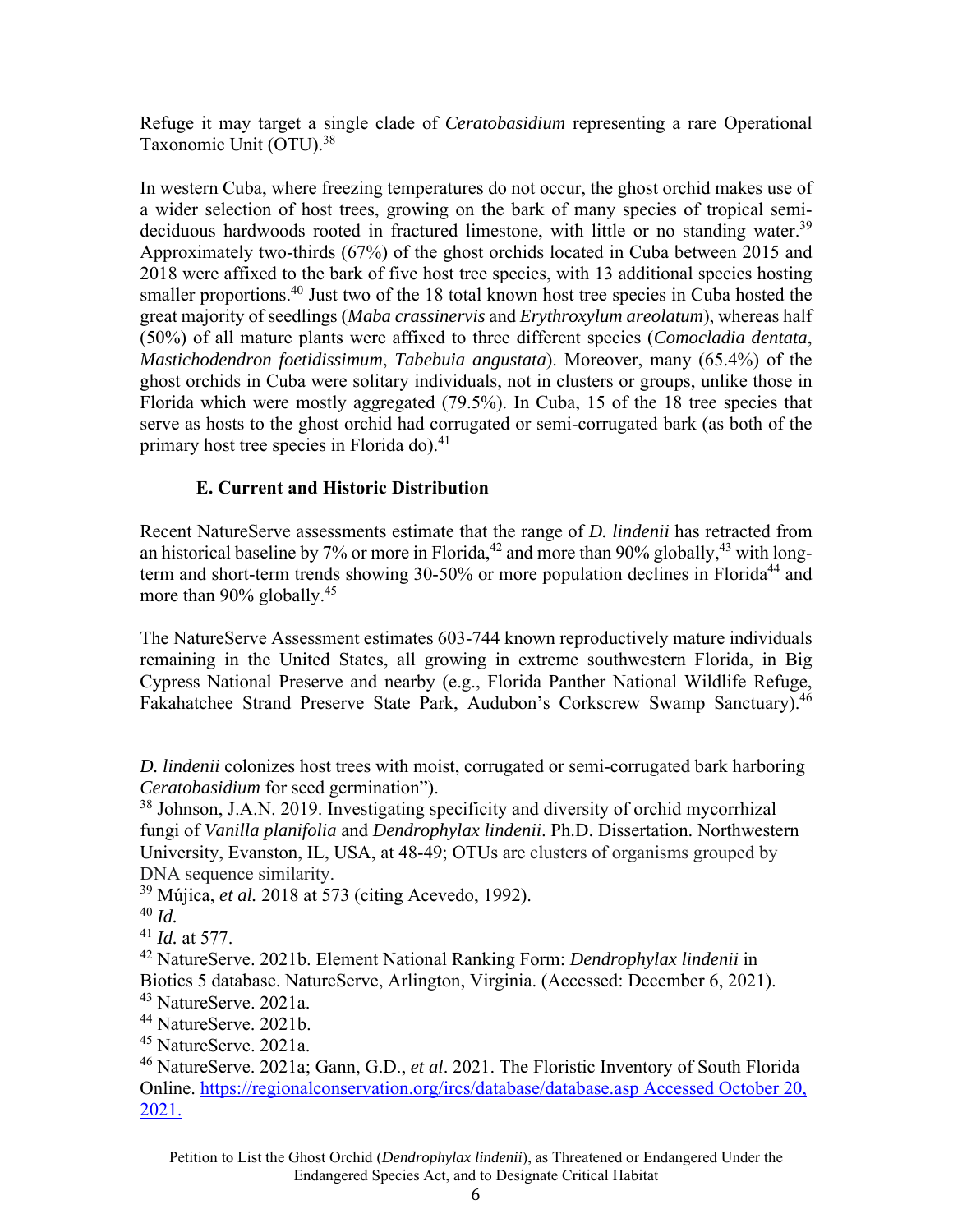Florida's ghost orchids occur in the western Greater Everglades ecosystem in about 21 small subpopulations<sup>47</sup> from 10 conservation and tribal areas in Collier, Hendry, and possibly Lee counties,  $48$  in a small area just over 1,450 sq. miles  $(3,757 \text{ km})$ .  $49$  The ghost orchid is presumed extirpated from a small, isolated conservation area in Lee County.<sup>50</sup> The Audubon's Corkscrew Swamp Sanctuary contains the United States' largest oldgrowth bald cypress forest<sup>51</sup> and is home to the "super ghost," the largest known ghost orchid mass, found 50 feet up a bald cypress tree and boasting up to 50 flowers in a summer,<sup>52</sup> which is notably an exceedingly uncharacteristic flowering pattern for this species.

In Cuba, fewer than 150 reproductively mature plants of *D. lindenii* are known in Guanahacabibes National Park in the extreme southwestern part of the country.<sup>53</sup> Two plants were reported from Ciénaga de Zapata National Park about 200 miles to the east of Guanahacabibes,<sup>54</sup> but are unconfirmed.<sup>55</sup> Plants have also been recorded or reported in eastern Cuba including the province of Granma (Rio Portillo),<sup>56</sup> and in Las Tunas, Santiago de Cuba, Guantanamo, and Holguin provinces,  $57$  but none of these populations are believed to be extant.<sup>58</sup> Luer  $(1972)^{59}$  included the Bahamas in the range map for this species as does *Plants of the World Online.*60 However, there are no museum specimens or other verifiable records known from the Bahamas and *D. lindenii* is only reliably documented for Florida and Cuba in the definitive Orchid Flora of the Greater Antilles.<sup>61</sup>

54 Zettler, L.W., *et al.* 2019. The ghost orchid demystified: biology, ecology, and conservation of *Dendrophylax lindenii* in Florida and Cuba. Proceedings of the 22th World Orchid Conference, at 140.

55 NatureServe. 2021a.

56 González-Oliva, L., *et al*. 2014. Categorización de taxones de la flora de Cuba - 2014. Bissea 8(1) at 228; Chomicki *et al.* 2014. Exodermis structure controls fungal invasion in the leafless epiphytic orchid Dendrophylax lindenii (Lindl.) Benth. ex Rolf. Flora 209 (2014) 88–94.

57 NatureServe. 2021a.

58 Mújica, E.B. 2021a. Email communication to G.D. Gann September 29, 2021.

59 Luer, C.A. 1972 at 278. The Native Orchids of Florida. The New York Botanical Garden.

60 Plants of the World Online. http://plantsoftheworldonline.org/taxon/1034771-2. Accessed March 11, 2021.

61 Ackerman, J.D. 2014 at 107.

<sup>&</sup>lt;sup>47</sup> NatureServe, 2021b.

<sup>48</sup> Gann, *et al.* 2021.

<sup>49</sup> NatureServe, 2021b.

<sup>50</sup> Gann, *et al*. 2021.

<sup>51</sup> Main, D. 2019 at 1.

<sup>52</sup> *Id*. at 1.

<sup>53</sup> Mújica, E.B. 2021b. Email communication to G.D. Gann. October 7, 2021; see also Raventós, *et al*., 2015 and Mújica, *et al*., 2018 for documentation of *D. lindenii* at Guanahacabibes National Park.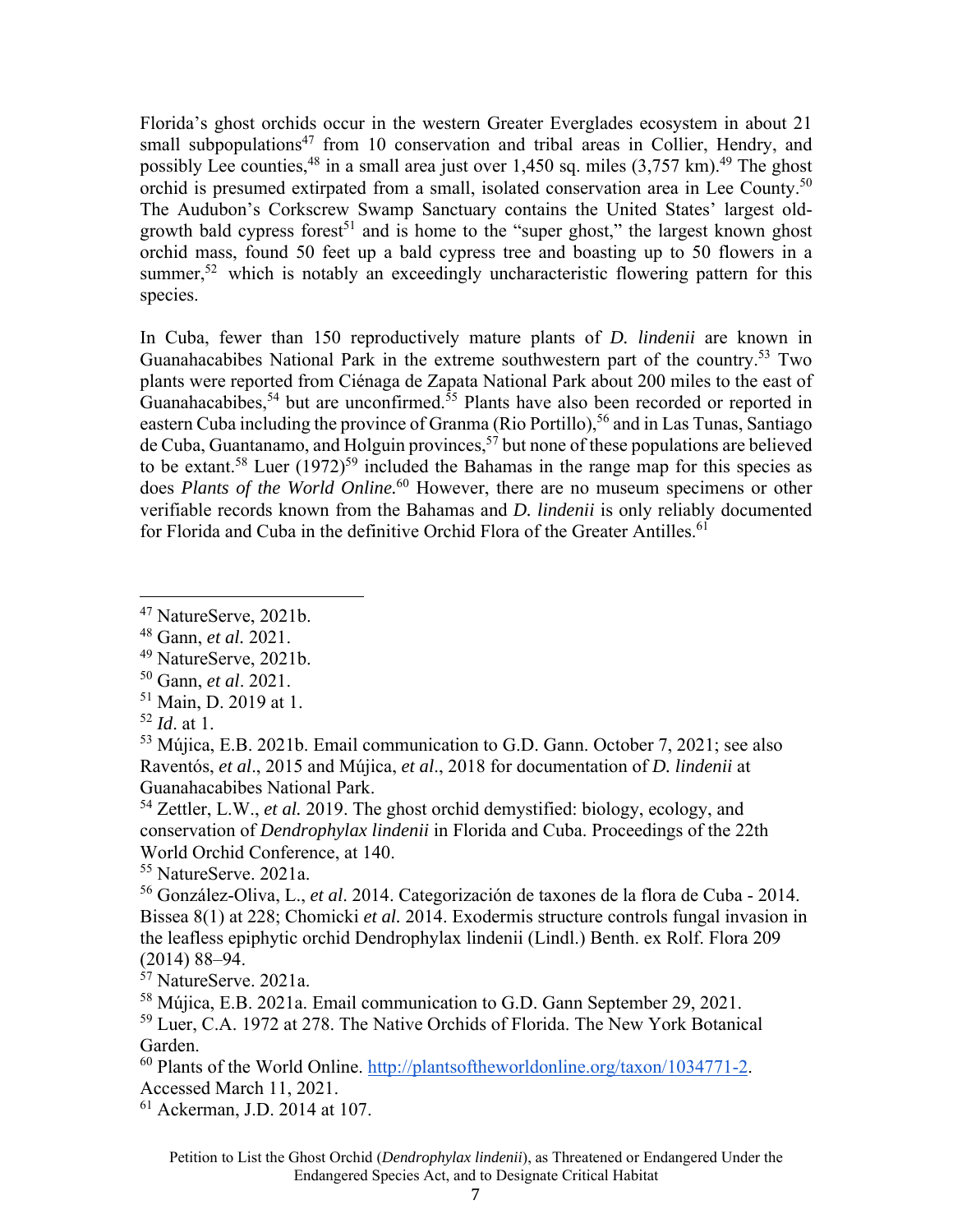#### **IV. Declining Population Status**

The ghost orchid's total population in the United States is estimated at about 1,500 individuals, with 603-744 known reproductively mature plants, in approximately 21 known geographically-delineated subpopulations.62 Of these ghost orchid subpopulations, only three were considered by NatureServe to be moderately resilient as characterized by at least 100 reproductively mature plants. $63$  The ghost orchid is inherently vulnerable with slow growth rates, based on available life history and reproductive characteristics (e.g., low flowering rates; fewer than five known likely effective pollinators; and low seed capsule production).<sup>64</sup> FWS characterizes resiliency as "[being] positively related to population size and growth rate and may be influenced by connectivity among populations. Generally speaking, populations need abundant individuals within habitat patches of adequate area and quality to maintain survival and reproduction in spite of disturbance."65 Based on the FWS characterization of resiliency, given the low abundance of individuals (i.e., fewer than 100 mature plants), slow growth rates, and poor dispersal and connectivity between subpopulations, at least 18 and potentially all 21 of the subpopulations could be classified as having a low level of resiliency.

Although there are no published long-term studies of the ghost orchid population in southwest Florida, it has suffered from extensive logging operations, large scale land conversion, and wetlands drainage since the  $1940s<sup>66</sup>$  and overcollection since at least the 1970s.<sup>67</sup> At the subpopulation level, individual ghost orchids have been monitored in Fakahatchee Strand Preserve State Park for more than 25 years.<sup>68</sup> Ten out of 125 individual orchids tracked in the Fakahatchee since 2005 were poached, and 35 of the remaining 115 plants have died, representing a 36% reduction in those plants.<sup>69</sup> An intensive study of 652 plants at Florida Panther National Wildlife Refuge occurred 2015-2020.70 Results of this study suggest that ghost orchid numbers will decline by 20% in the Refuge over the next decade in the absence of external adverse factors (e.g. hurricanes), which would be expected to accelerate decline if present.<sup>71</sup> From a demographic perspective, seedling recruitment is not expected to keep pace with the projected decline.<sup>72</sup> From 2017 to 2018, researchers documented a loss of 48 individual mature plants from Florida Panther

<sup>62</sup> NatureServe. 2021b.

<sup>63</sup> *Id.* Defined as populations with "good viability".

<sup>&</sup>lt;sup>64</sup> *Id.* 65 *Id.* 65 *Id.* 65 *U.S.* Fish and Wildlife Service. 2016. USFWS Species Status Assessment Framework: an integrated analytical framework for conservation. Version 3.4 dated August 2016. 66 NatureServe. 2021a.

<sup>67</sup> Langdon, K.R. 1979. The ghost orchid, *Polyrrhiza lindenii*, and endangered species in Florida. Circular 56. Gainesville: Florida Department of Agriculture and Consumer Services, Division of Plant Industry.

<sup>68</sup> Houlihan, *et al.* 2019 at 7.

 $69$  Owen, M. 2021. Personal communication between M. Owen, Florida Department of Environmental Protection, and G.D. Gann on September 9, 2021.

<sup>70</sup> Mújica, *et al.* 2021 (entire).

 $71$  *Id.* at 5.

 $72$  *Id.*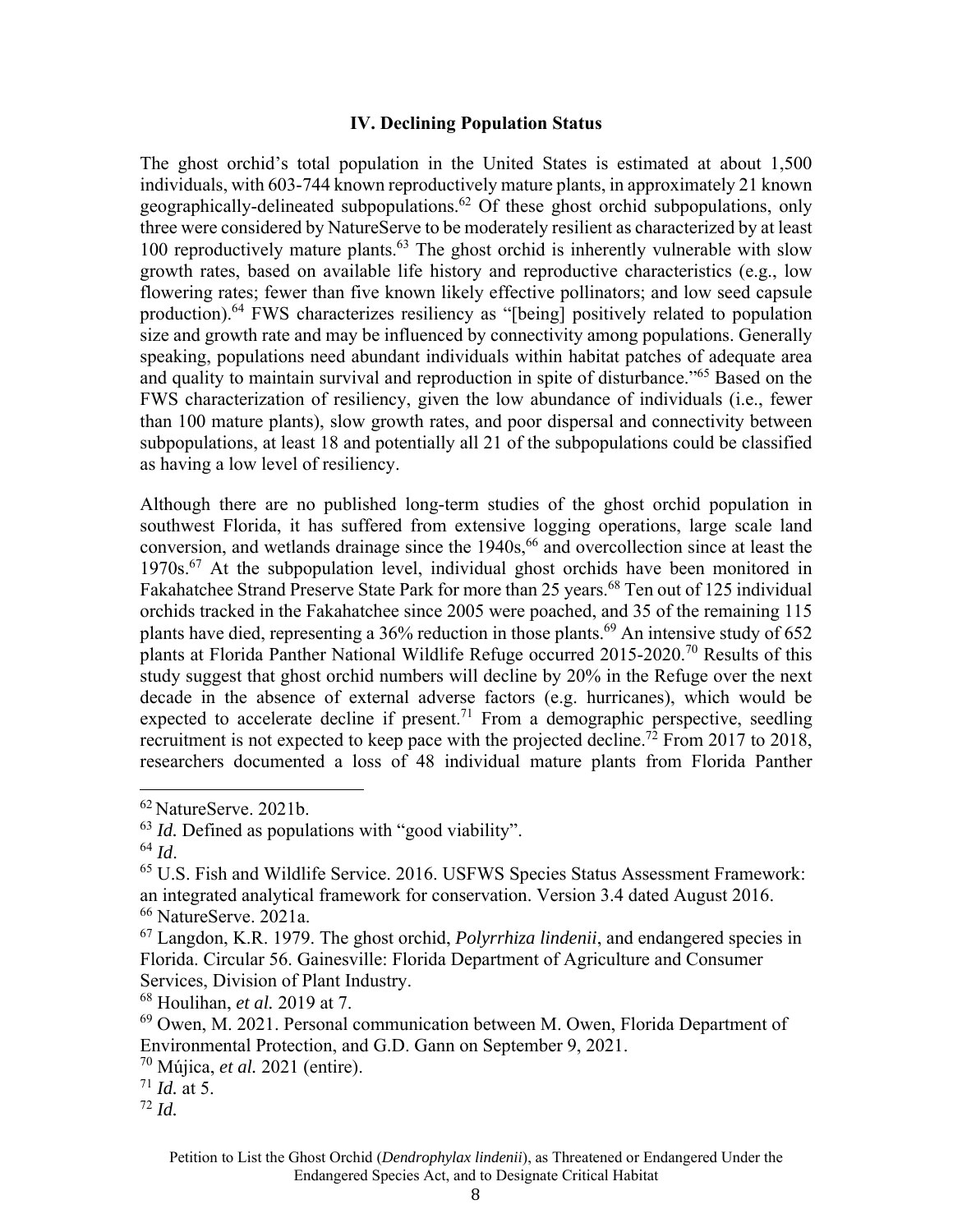National Wildlife Refuge, in addition to fallen host trees and downed branches, likely caused by Hurricane Irma's high winds during September of 2017.<sup>73</sup> Recent monitoring of a subpopulation in Big Cypress National Preserve indicated that 30% of ghost orchid host trees had died along with approximately 30% of the ghost orchids as a result of Hurricane Irma (2017), and an additional 6% of ghost orchids in that same subpopulation had died since 2017.<sup>74</sup> Poaching of many individual ghost orchids in at least one subpopulation of the plants was perpetrated in Big Cypress National Preserve during the summer of  $2020$ <sup>75</sup> A study in Guanahacabibes, Cuba from 2006-2010 found that annual growth rates were below 1 (or declining) for three of the four study years.<sup>76</sup> Reproductive values would need to be approximately 4.8 times their measured values to reach an approximately stochastic stable population.<sup>77</sup> As such, the ghost orchid is clearly at risk of extinction and in need of Endangered Species Act protections.

### **V. Threats to the Ghost Orchid**

Under the ESA, 16 U.S.C.  $\S$  1533(a)(1), FWS is required to list a species as endangered if it is in danger of extinction in all or a significant portion of its range or threatened if it is at risk of becoming endangered in the foreseeable future in all or a significant portion of its range based on any of the five statutory listing factors:

(A) the present or threatened destruction, modification, or curtailment of its habitat or range;

- (B) overutilization for commercial, recreational, scientific, or educational purposes;
- (C) disease or predation;
- (D) the inadequacy of existing regulatory mechanisms;
- (E) other natural or manmade factors affecting its continued existence.

16 U.S.C. § 1533(a)(1)(A)-(E); 50 C.F.R. § 424.11(c)(1)-(5).

The substantial scientific information presented in this petition, representing the best available scientific data on the ghost orchid, its habitat, and threats, indicates that listing the orchid under the ESA is warranted. Specifically, the ghost orchid is threatened by multiple factors including habitat loss and degradation, changes in hydrology, poaching, invasive species, sea level rise, hurricanes, and other climate-crisis impacts.

<sup>73</sup> Mújica, *et al.* 2021 at 3.

<sup>74</sup> Angelo, C. 2021a. Letter to George Gann, September 13, 2021.

 $75$  Forsyth, T. 2021. Public verbal communication by Big Cypress National Preserve Superintendent T. Forsyth during a public webinar meeting on Nov. 10, 2020. Meetings dates and times listed on NPS PEPC website at

https://parkplanning.nps.gov/MeetingNotices.cfm?projectID=49334. 76 Raventós, *et al.* 2015 at 182.

<sup>77</sup> *Id*.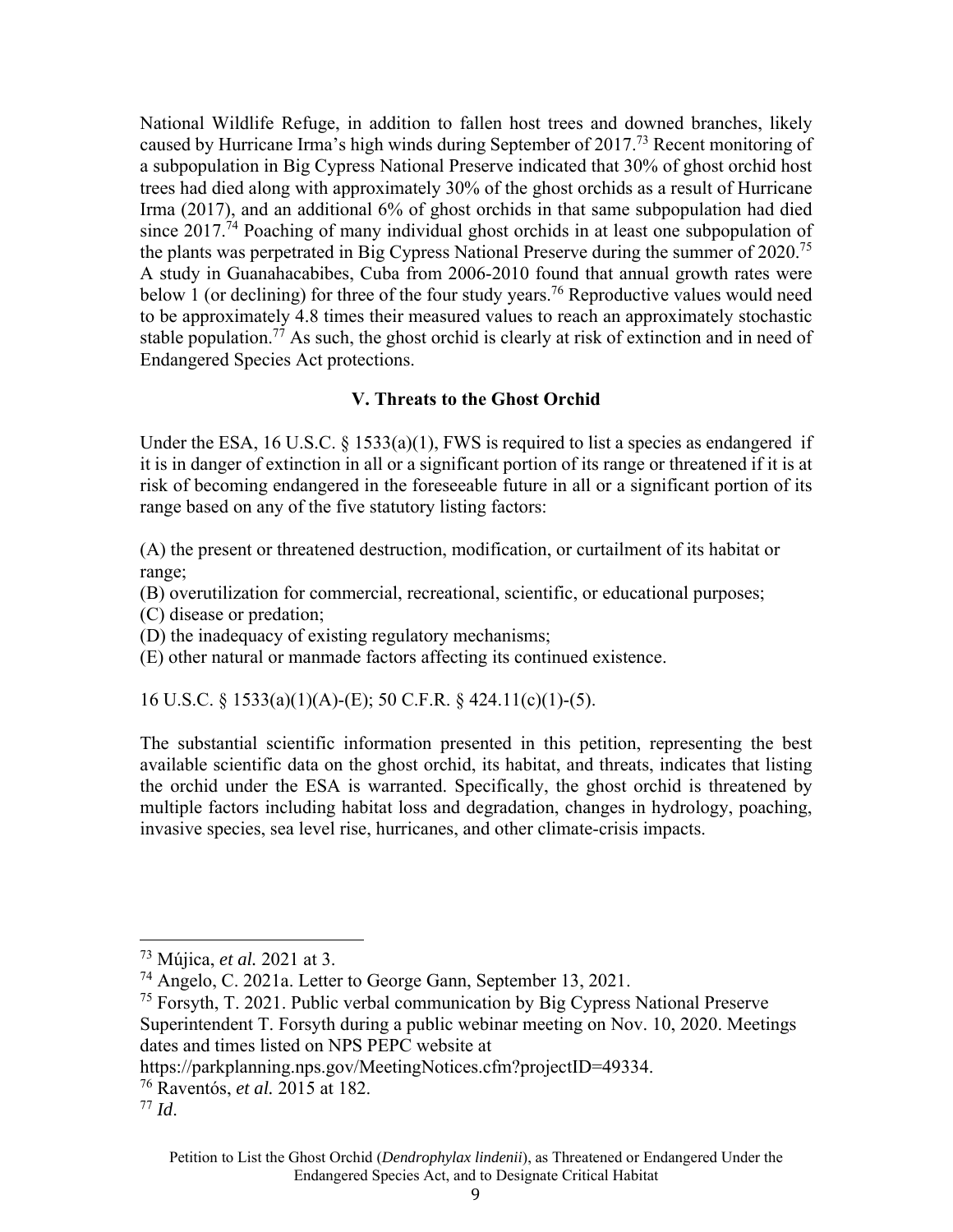# **A. Present or Threatened Destruction, Modification, or Curtailment of Habitat**

Almost all remaining ghost orchid habitats are threatened by the same problems: habitat degradation due to development and overuse, and climate change affecting the critical habitats where they are found.<sup>78</sup> The ghost orchid grows in extremely specialized habitats and is threatened by habitat modification and loss, especially modifications to hydrology, including water quantity and seasonality, motorized and non-motorized access trails, and invasive species.

# *i. Hydrologic changes and drought harm ghost orchid habitat and impact ghost orchid persistence and reproduction.*

Nearly all the places where ghost orchids are found are experiencing significant habitat modification due to changes in hydrology.<sup>79</sup> While greenhouse experiments suggest that reproductively mature ghost orchids tolerate prolonged desiccation,<sup>80</sup> field studies show that continuous seedling recruitment and growth occurs only in the wettest locations. $81$ Preliminary findings resulting from a six year study in the Florida Panther National Wildlife Refuge indicate that six of seven subpopulations studied appeared to be possibly senile, or lacking the conditions suitable for reproduction, primarily due to inadequate hydrologic conditions.<sup>82</sup> Only one subpopulation "harbored spontaneous seedlings during all six years when data were collected, and this site was also the wettest, i.e. it maintains relatively high water levels throughout the year."<sup>83</sup>

Hydrologic modifications within ghost orchid habitat in Florida have been extensive. As an example, in Audubon's Corkscrew Swamp Sanctuary, from 1960 to 2000 water levels receded below ground in the cypress forest for no more than two months of the year, while standing water remained in nearby pond habitats throughout most years.<sup>84</sup> In recent years (and despite no change in rainfall), the Sanctuary has experienced more than three dry months each year, with nearby pond habitats also drying completely and "a markedly shortened hydroperiod in all wetland habitats."<sup>85</sup> Recent hydrologic modeling suggests the Sanctuary's over-drying is due to downstream diversion by canals (which keep water off

https://doi.org/10.1007/s11627-018-9948-4. 81 Mújica, *et al*. 2021 at 8.

<sup>83</sup> *Id*.<br><sup>84</sup> *Id*. at 2; Clem and Duever. 2019 at 363.<br><sup>85</sup> Main, D. 2019 at 2; Clem and Duever 2019 at 370.

 $^{78}$  Main, D. 2019 at 2.<br> $^{79}$  *Id.* 

<sup>&</sup>lt;sup>80</sup> Coopman, J., and Kane, M.E. 2018. Greenhouse acclimatization methods for field establishment of in vitro–derived ghost orchid (*Dendrophylax lindenii*) plants. Native Plants Journal Summer 2018 vol. 19 no. 2; Coopman, J.C., and Kane, M.E. 2019. In vitro desiccation tolerance of the epiphytic Ghost Orchid, *Dendrophylax lindenii* (Lindl.) Benth x. Rolfe. In Vitro Cell.Dev.Biol.-Plant 55, 60–70 (2019).

<sup>82</sup> *Id.*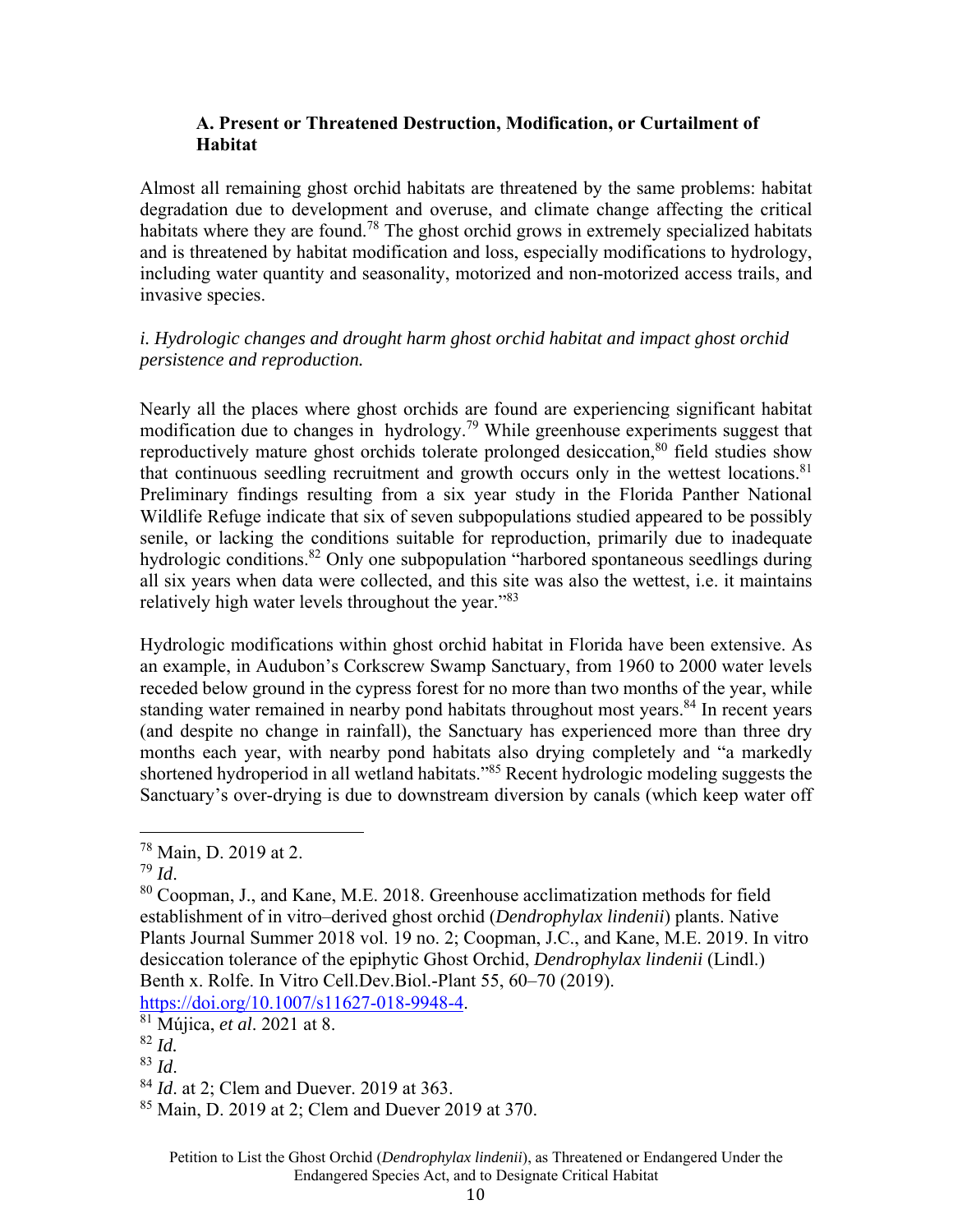of roads and out of neighborhoods), $86$  although in parts of this region increased water extraction by well fields and agriculture could also be possible drivers. <sup>87</sup> Large areas downstream of the Corkscrew Swamp have been converted to low density residential development, only made possible by a grid of canals that rapidly drain wet season surface water and groundwater from the adjacent landscape and carry it to coastal estuaries.<sup>88</sup>

Big Cypress National Preserve, too, is significantly drier in the last 15 years than it has been historically,<sup>89</sup> and hydrological changes directly harmed ghost orchid habitat; some of these impacts, as articulated by the National Park Service when describing the April 2020 Silver King wildfire, which burned within 1.85 m (6 feet) of a known ghost orchid plant and within 5 m (20 feet) of numerous other ghost orchids,  $90$  include:

The Preserve is currently way too dry to let fires burn. Wildfires at this time will burn too hot, too fast, and for too long. Instead of recycling nutrients back to grow new plants, the high intensity burns would kill mature trees and land recovery. The drought condition in the Preserve was never part of the "natural" sequence of Big Cypress. For at least the past 100 years, humans have done things to intentionally dry out parts of the Preserve. Whether it was for logging, farming, or real estate development, water was removed from the landscape. When you add a drought on top of the humancaused changes making it this dry, even the peat catches fire as well as exposing the root structure of the trees to too much heat, causing them to  $die.<sup>91</sup>$ 

Severe droughts have affected Big Cypress National Preserve and these events can directly lead to desiccation and death of individual ghost orchids. In 2020, Big Cypress experienced one of its driest periods and most significant rainfall deficits in nearly a century:

One of the meteorologists at the [South Florida Water Management] district characterized the month of March as showing 'exceptional, long-lived, unprecedented dryness'," said John Mitnik, chief engineer at the South Florida Water Management District… The region is heading into dangerous weather territory as the first three months of the year were the hottest on record, creating conditions for soil collapse in the Everglades and sea grass die-offs in Florida Bay. March [2020] was the hottest month on record for Florida, with an average of just 0.24 inches of rain — the driest in 89 years,

87 Clem and Duever. 2019 at 366.

<sup>86</sup> Clem, S.E., and B. Cornell. 2021. Investigations of observed drier conditions in longterm data at Lettuce Lake by National Audubon Society's Corkscrew Swamp Sanctuary. Final Report to South Florida Water Management District at 4-5, 42.

<sup>88</sup> See SFWMD. 2018. Lower West Coast Water Supply Plan Update Planning Document/Appendices. West Palm Beach, FL. Accessible from: https://www.sfwmd.gov/sites/default/files/documents/2017\_est\_water\_use\_report.pdf. <sup>89</sup> Main, D. 2019 at 3.

<sup>&</sup>lt;sup>90</sup> Angelo, C. 2021. Letter to George Gann, September 13, 2021.

 $91$  Big Cypress National Preserve News Release, Release Date: April 14, 2020, 8:09 pm.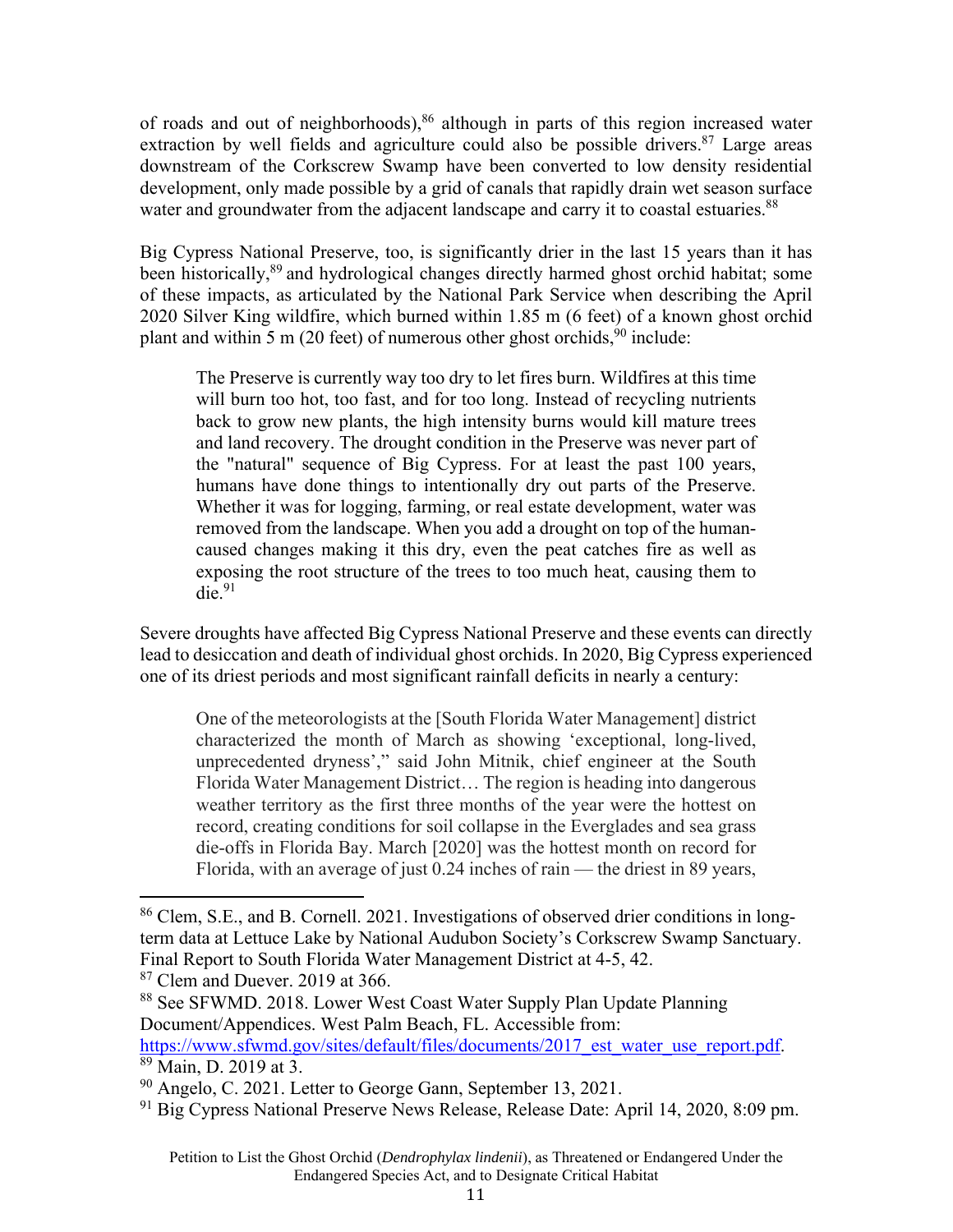according to the Water Management District… Big Cypress National Preserve was among the areas with the biggest rainfall deficit, Mitnik said.<sup>92</sup>

# *ii. Recreational impacts and trail expansion threatens to destroy or alter orchid habitat.*

Recreational use of key western Everglades habitats, including motorized access (e.g., offroad vehicle or ORV use) and non-motorized access (e.g., hiking, camping, eco-touring, backcountry recreation, on-foot hunting) both on and off informal trails or in the vicinity of established trails, directly and indirectly impact ghost orchid habitats.

Direct impacts include increased accessibility to ghost orchid populations and the accompanying threat of poaching<sup>93</sup> (i.e., overcollection and illegal collection of ghost orchid plants, such as has occurred in protected areas as specified in section B) which results in directly reducing subpopulation size, overall subpopulation growth rate, and in turn can reduce resiliency. For example, in Big Cypress National Preserve, while no formal trails to ghost orchid habitat have been established by the Preserve's management, orchid subpopulation sites are nonetheless accessible and informal trails to access ghost orchids have been established by Preserve visitors.<sup>94</sup> These specific informal trails to access ghost orchid habitat have even been established to the degree that visitors have utilized flagging tape to mark trails<sup>95</sup> and made clear pathways across the habitat. Not only do informal trail networks have the potential to directly contribute to increased poaching events<sup>96</sup> but additionally contribute to habitat degradation in the Preserve<sup>97</sup> and are broadly known to have additional indirect effects to habitat, as discussed in detail below.

If informal and formal trail networks continue to expand within ghost orchid habitat, this could directly result in destruction of suitable habitat for ghost orchids, in addition to the habitat degradation that is already occurring.<sup>98</sup> This degradation typically includes habitat modification by way of alteration of microclimes, localized hydrologic patterns, and edge effects;<sup>99</sup> and possible alteration of community and functional composition.<sup>100</sup> Habitat

 $92$  Miami Herald. 2020. "March was the driest on record. Can the Everglades cope?" Miami Herald, April 14, 2020. Online at: Everglades may suffer after record dry March in South Florida | Miami Herald.<br><sup>93</sup> See Section IV for further discussion of the poaching threat; see also Wraith, J., and C.

Pickering. 2017. Tourism and recreation a global threat to orchids. Biodiversity and Conservation, *26*(14), 3407-3420.

<sup>&</sup>lt;sup>94</sup> Angelo, C. 2021b. Email communication to G.D. Gann, October 12, 2021. <sup>95</sup> *Id.* 

<sup>96</sup> Wraith and Pickering. 2017 at 3413-15.

 $97$  Personal communication via email, C. Angelo to G. Gann, October 12, 2021. <sup>98</sup> *Id.* 

 $99$  Ballantyne M., and C.M. Pickering. 2015. Recreational trails as a source of negative impacts on the persistence of keystone species and facilitation. J Environ Manage. 2015 Aug 15; 159:48-57. doi: 10.1016/j.jenvman.2015.05.026; Yan, X., W. Bao, and X. Pang. 2014. Indirect effects of hiking trails on the community structure and diversity of trunkepiphytic bryophytes in an old-growth fir forest. Journal of Bryology, 36(1), 44-55.  $100$  Ballantyne 2015 (entire).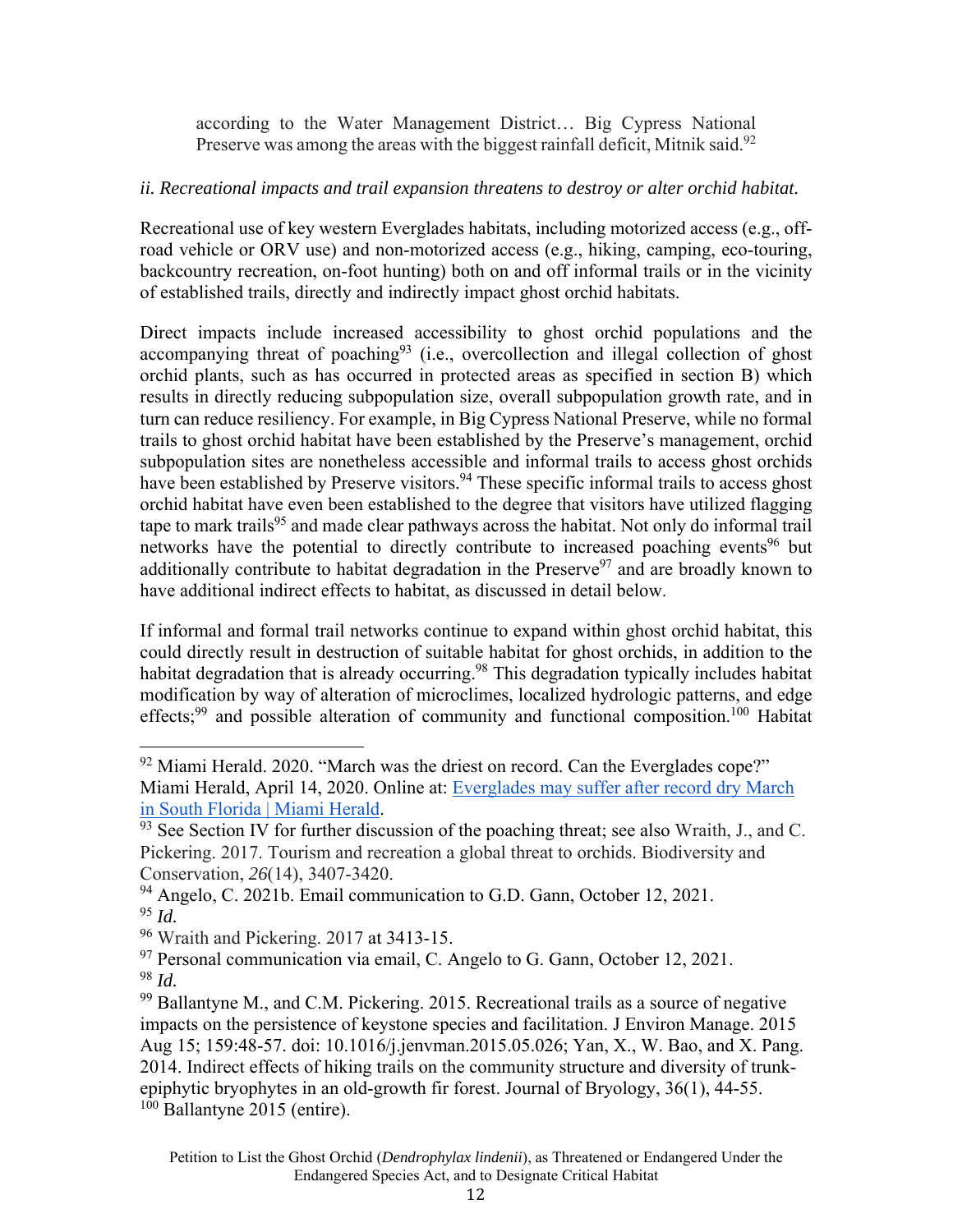degradation caused by non-motorized trail usage in protected areas is well-documented, and includes impacts associated both with formal and informal trail networks.<sup>101</sup> Numerous observation- and experiment- based studies<sup>102</sup> have demonstrated that vegetation is trampled, damaged, and sometimes killed or uprooted as a result of trail use, and this can be especially impactful at the landscape scale in habitats where unregulated use of "informal" trails or backcountry access is common,  $103$  as it is in ghost orchid habitats such as Big Cypress National Preserve and Fakahatchee Strand Preserve State Park. Ghost orchids are indirectly impacted when host tree seedlings are trampled, or not able to recruit into trampled and compacted soils. Furthermore, given the importance of specific microclimatic conditions - including long-hydroperiod, canopied, forest wetland habitats containing a small set of host tree species - to the persistence and reproduction of ghost orchids, additional habitat modification caused by trail use such as edge effects, fragmentation, and localized hydrologic alterations have high likelihood of impacting ghost orchid subpopulations. Edge effects generally include alterations to abundance, behavior, or reproduction of species adjacent to the edges (typically up to about 50 meters away from edges)<sup>104</sup> and there is evidence that pollinators may decline in abundance and alter their flower visitation behavior.<sup>105</sup> One study that examined the effects of proximity to pathway edges on the reproductive success of two orchid species within a protected area found that plants closer to pathways had significantly lower reproductive success.<sup>106</sup>

Ghost orchids are also directly and imminently threatened by the potential expansion of new and re-opened off-road vehicle (ORV) trails and backcountry access trails in Big Cypress National Preserve.107 In October 2020, the National Park Service (NPS) released a Draft Environmental Impact Statement (DEIS) for the Big Cypress National Preserve's Backcountry Access Plan (BAP) wherein its preferred alternative would cause damage to wetlands and habitat by allowing for newly developed and re-opened trails to occur in 2,654 acres of the Preserve, including at least 12 miles of newly developed motorized-use

<sup>&</sup>lt;sup>101</sup>See, e.g., Cole, D.N. 2004. Impacts of hiking and camping on soils and vegetation: a review. In: Buckley, R. (Ed.), Environmental Impacts of Ecotourism. CABI Publishing, New York, pp. 41–60; Barros, A., and C.M. Pickering. How networks of informal trails cause landscape level damage to vegetation. Environmental Management 60, 57–68 (2017). https://doi.org/10.1007/s00267-017-0865-9.  $^{102}$  *Id.* 

<sup>103</sup> Barros 2017 at 63-65.

<sup>&</sup>lt;sup>104</sup> Murcia, C. 1995. Edge effects in fragmented forests: implications for conservation. Trends in Ecology and Evolution 10 at 58–63.

 $105$  Liu, H. and S. Koptur. 2003. Breeding system and pollination of a narrowly endemic herb of the lower Florida Keys: impacts of the urban–wildland interface. American Journal of Botany 90, 1180–87; Aguilar, R., *et al*. 2006. Plant reproductive susceptibility to habitat fragmentation: review and synthesis through a meta-analysis. Ecology Letters 9, 968–80.

<sup>106</sup> Huang, B., *et al*. 2009. Impact of proximity to a pathway on orchid pollination success in Huanglong National Park, South-West China. Biological Conservation 142.4 (2009): 701-708.

<sup>107</sup> See *Nat'l Parks Conservation Ass'n v. U.S. Dep't of the Interior*, 835 F.3d 1377 (11th Cir. 2016).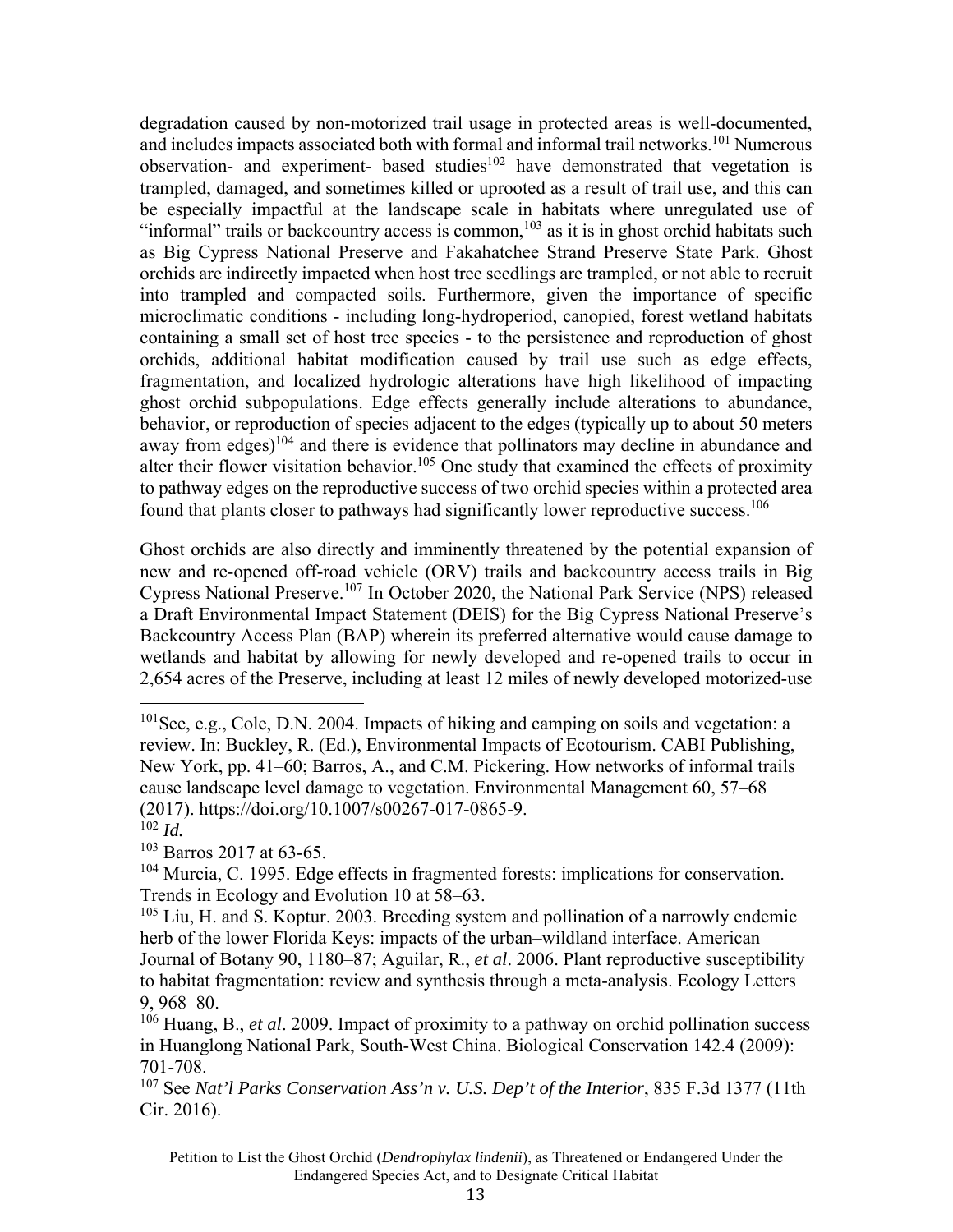trails cut into one area of the Preserve that overlaps directly with at least one subpopulation of ghost orchids.108 The NPS preferred alternative seeks to:

...expand the hiking trail system by 51 miles. It would also open 66 additional miles of primary ORV trails and 154 miles of secondary ORV trails... However, more miles of trail would traverse least resilient to unsuitable substrates under this alternative than under alternative 4. A total of 203 additional backcountry destinations would be opened. Dispersed camping would be allowed in all of the preserve's management zones, and as in alternatives 2, 3, and 4, the camping stay limit would be 14 consecutive days. No reservation system would be implemented for camping, and the annual 60-day ORV closure would be lifted.<sup>109</sup>

Opening up new motorized and non-motorized trails will exacerbate well-known damaging impacts to habitat and specifically to ghost orchid habitat and microclimate in particular: Duever et al. (1981) found that established ORV trails through swamps (and sloughs) had some of the deepest ruts of all vegetation types, and that typically trails were worn down to bedrock and filled with standing water. ORV use has been shown to alter plant community structure, likely by altering the period of time and depth of inundation along rutted or trampled areas, in addition to potentially increasing the amount of sunlight caused by tree or shrub canopy removal within ORV use areas.<sup>110</sup>

In its DEIS, NPS acknowledges that ORVs demonstrably impact Big Cypress National Preserve habitats. Increased sunlight, and tree, shrub, or canopy removal can all directly degrade ghost orchid habitat. Impacts of ORVs outside of the southwestern Everglades, such as in other national park units and protected areas, are well-documented.<sup>111</sup> Prior to the release of the DEIS, a well-documented history of ORV use impacting habitat occupied by rare species was already established.<sup>112</sup> The network of tire-caused soil ruts and ridges

<sup>108</sup> National Park Service. 2020. Big Cypress National Preserve Backcountry access plan / draft Environmental Impact Statement, October 2020, at xiii.; Abdo, M. 2021. Personal communication.

<sup>109</sup> *Id.* at xiii., emphasis added.

<sup>110</sup> *Id.* at 86-87.

<sup>111</sup> Ingle, C., *et al*. 2003. Monitoring visitor impacts in coastal national parks: A review of techniques. In Proceedings of the George Wright Society and National Park Service Joint Conference (pp. 228-233); Schlacher, T.A., D. Richardson, and I. McLean. 2008. Impacts of off-road vehicles (ORVs) on macrobenthic assemblages on sandy beaches.

Environmental Management, 41(6), 878-892; Arp, C.D., and T. Simmons. 2012. Analyzing the impacts of off-road vehicle (ORV) trails on watershed processes in Wrangell-St. Elias National Park and Preserve, Alaska. Environmental management, 49(3), 751-766.

<sup>&</sup>lt;sup>112</sup> See NPCA et al. comments on the Backcountry Access Plan Draft Environmental Impact Statement for Big Cypress National Preserve, Submitted to NPS on Dec. 15, 2020. See also Duever M.J., *et al*. 1981. Off-road vehicles and their impacts in the Big Cypress National Preserve. National Park Service, South Florida Research Center,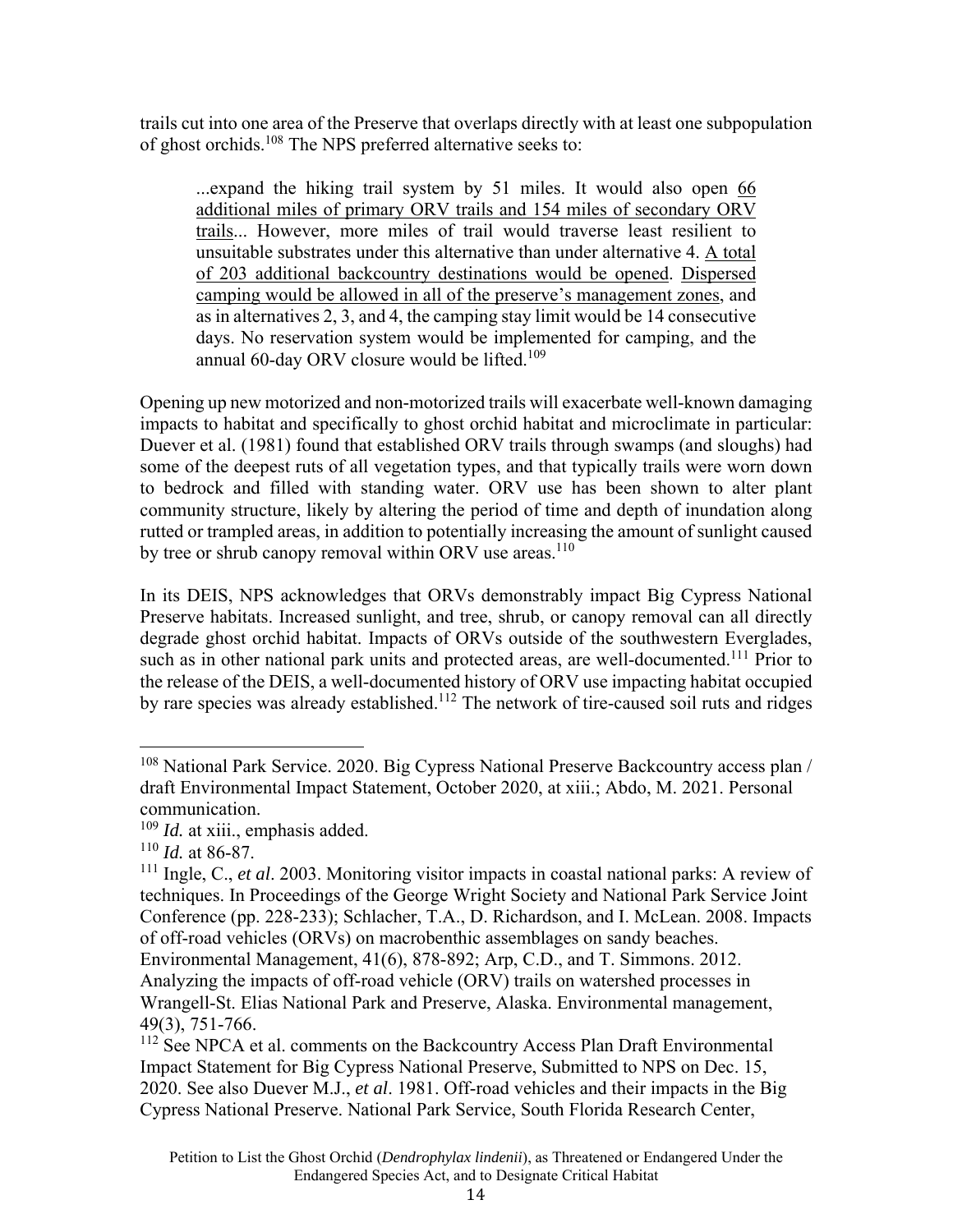that ORVs create can influence the volume, timing, and distribution of surface water flows in the vast wetlands that comprise Big Cypress, $^{113}$  and have elsewhere been shown to harm ecological processes at the watershed scale.114 Specifically, soil ruts caused by ORV use, which can be two or more feet deep, can channel water and alter natural water flow patterns and timing. Duever, *et al*. found that over wet and dry seasons, water flows accelerated from two to four times in trails oriented parallel to the direction of water flows.<sup>115</sup> Flows in some trails continued after water had ceased flowing in surrounding areas, possibly leading to a shortened natural hydroperiod in a localized area.<sup>116</sup>

Based upon the well-documented hyper-specific microclimatic habitat of ghost orchids in Florida,<sup>117</sup> if NPS' plan to expand ORV trails proceeds, it is likely that even indirect effects of ORV trail expansion will affect local hydrology, hydroperiods, and microclimates, which could lead to desiccation and increased mortality of ghost orchid plants in Big Cypress National Preserve. Furthermore, this could in turn lead to loss of redundancy for the Florida subpopulations overall, through compounding factors arising from decrease in resilience of the species in its ecological settings in Big Cypress, loss of numbers within each subpopulation, and decreased connectivity caused by increased habitat fragmentation and reduction of closed-canopy swamp habitat that could be caused by expansion of ORV trails. $118$ 

Protected areas are seeing massive increases in visitation, with Big Cypress National Preserve's visitor numbers doubling over the last decade: the National Park Service estimates that 1.2 million visitors experienced the Preserve in 2020 alone.<sup>119</sup> Despite the massive increases in visitation, over the last decade the National Park Service has

Everglades National Park; Duever, M.J., *et al*. 1986. Long term recovery of experimental off-road vehicle impacts and abandoned old trails in the Big Cypress National Preserve. Report SFRC-86/09, Everglades National Park. Homestead; Sobczak, R.V., and A.J. Pernas. 2002. Re-evaluation of off-road vehicle management in Big Cypress National Preserve, Florida, after twenty-six years of management. Florida Scientist (2002): 100- 114.

<sup>&</sup>lt;sup>113</sup> See National Park Service. 2000. Final recreational off-road vehicle management plan, supplemental environmental impact statement, Big Cypress National Preserve, Florida, at 86 and including references therein starting at 585, especially Duever *et al*. 1981. <sup>114</sup> See Arp and Simmons. 2012 at 764-65.

<sup>115</sup> Duever, *et al.* 1981 at 190.

 $^{116}$  *Id.* 

<sup>117</sup> *See supra* III.d.

<sup>&</sup>lt;sup>118</sup> Definition of redundancy evaluated herein follows U.S. Fish and Wildlife Service. 2016.

<sup>119</sup> See 2010 NPS visitation data in: Stynes, D.J. 2011. Economic benefits to local communities from national park visitation and payroll, 2010. Natural Resource Report NPS/NRSS/EQD/NRR—2011/481. National Park Service, Fort Collins, Colorado; See 2020 NPS visitation data in: National Park Service. 2021. 2020 National Park visitor spending effects - economic contributions to local communities, states, and the nation. Natural Resource Report NPS/NRSS/EQD/NRR—2021/2259.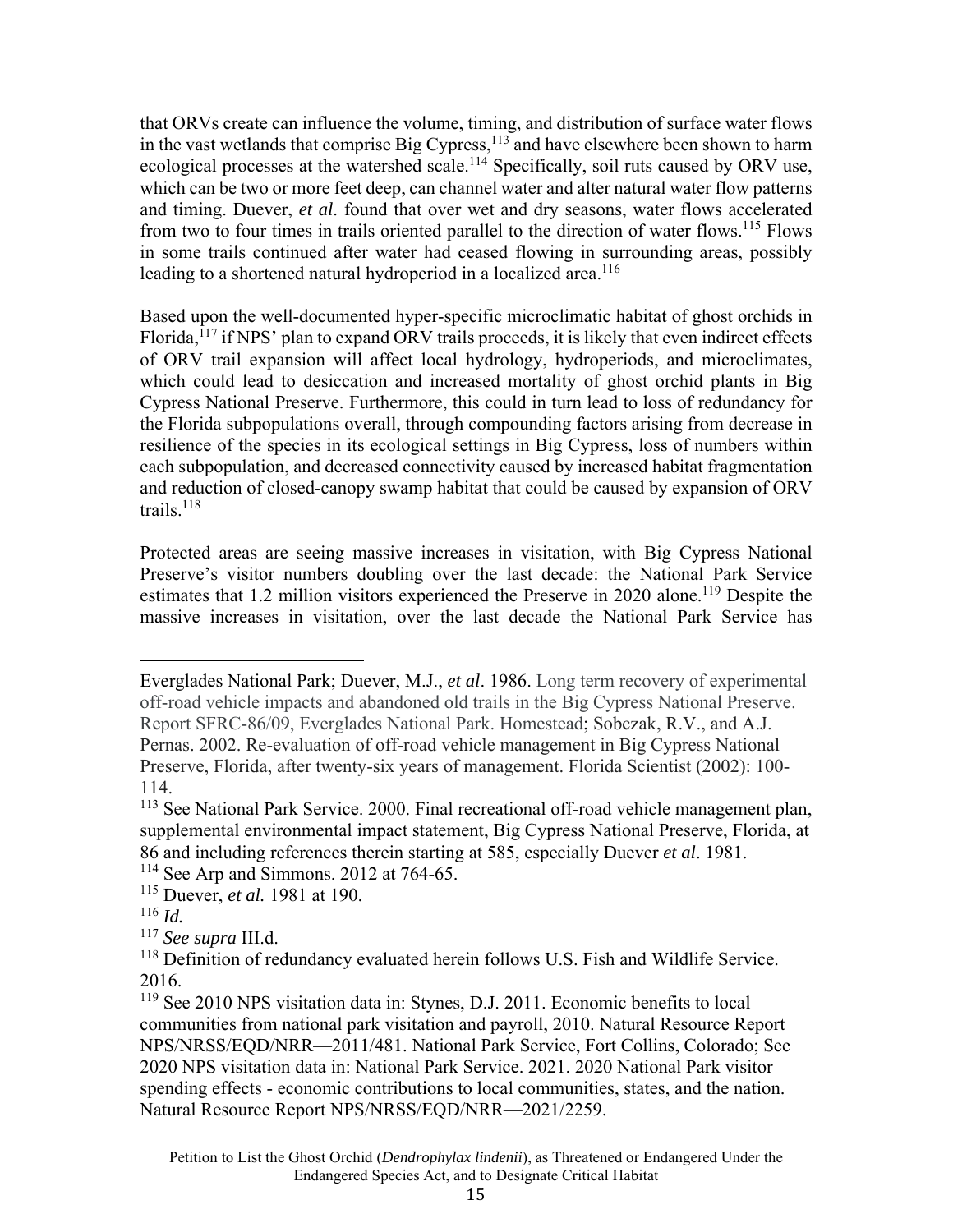experienced roughly a 14% reduction in staffing overall.<sup>120</sup> Fakahatchee Strand Preserve State Park is Florida's largest state park yet in 2019 only had 5 staff members while receiving over 95,000 visitors.<sup>121</sup> These figures are indicative that trail use pressures and the expansion of backcountry access and informal trails are only likely to increase in key ghost orchid habitats and far outpace staff capacity to regulate, monitor, or mitigate associated impacts.

*iii. Invasive plant species modify and degrade ghost orchid habitat, and can overtop and kill individual plants.*

Ninety species of nonnative, invasive plants in Florida listed by the Florida Invasive Species Council have been documented in Collier County alone.<sup>122</sup> Threats of invasive plants to ghost orchid habitat have been found to be pervasive, affecting all or most (71- 100%) of the total population or occurrences, and potentially degrading or reducing affected occurrences or habitats, or reducing populations by up to  $10\%$ <sup>123</sup>

Highly competitive invasive plant species, like *Lygodium microphyllum*, can overtop and kill canopy trees, including host trees, and potentially kill ghost orchid plants by smothering them. Invasive species can take advantage of disturbances including those created by hurricanes, storms, and off season fire, or can exacerbate fire intensity.<sup>124</sup>

The nonnative emerald ash borer (*Agrilus planipennis*) could potentially pose a threat to the ghost orchid by killing one of its two principal host trees, pop ash (*Fraxinus carolinianus*), but it has not yet been recorded in Florida.<sup>125</sup>

<sup>120</sup> National Parks Conservation Association. 2020. Press Release February 20, 2020. Parks experience record visitation while dealing with staff cuts and growing maintenance backlog. https://www.npca.org/articles/2469.<br><sup>121</sup> Florida State Parks Foundation. 2019. Fakahatchee Strand Preserve State Park fact

sheet.

https://www.floridastateparksfoundation.org/resources/Documents/2019%20Park%20Im pact%20Sheets/Fakahatchee%20Strand%20Preserve%20State%20Park.pdf. 122 Wunderlin, R.P., *et al*. 2020b. Atlas of Florida

Plants (http://florida.plantatlas.usf.edu/); S.M. Landry and K.N. Campbell (application development), USF Water Institute. Institute for Systematic Botany, University of South Florida, Tampa. Accessed December 8, 2021; Florida Invasive Species Council. 2022. https://floridainvasivespecies.org/index.cfm. Accessed January 20, 2022. Florida Invasive Species Council was previously known as the Florida Exotic Pest Plant Council.  $123$  NatureServe. 2021b.

 $124$  *Id.* 

<sup>&</sup>lt;sup>125</sup> Ray, H., and J.L. Gillette-Kaufman. 2019. Featured creatures: emerald ash borer. University of Florida.

https://entnemdept.ufl.edu/creatures/TREES/BEETLES/emerald\_ash\_borer.htm. Accessed August 5, 2021.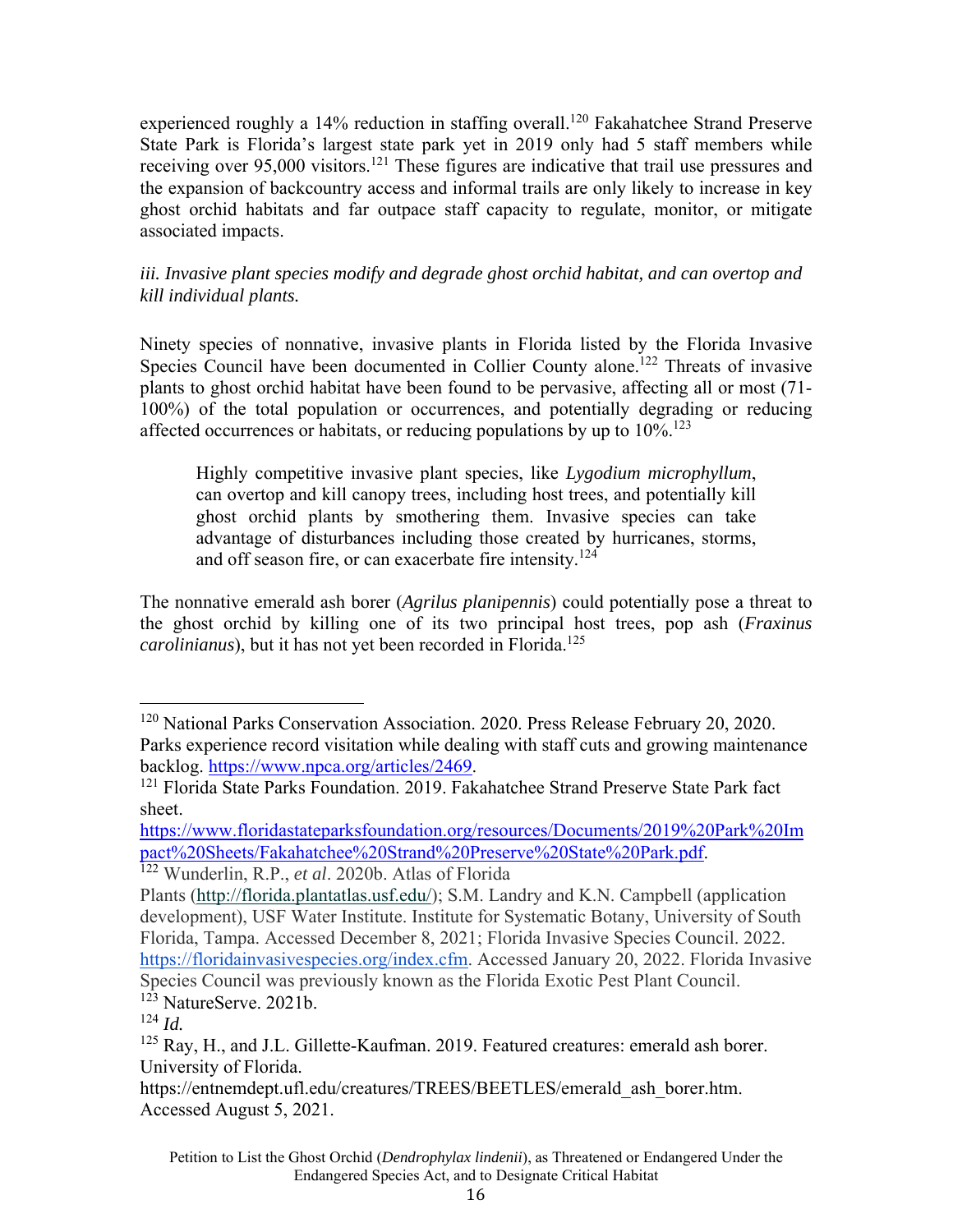### **B. Overutilization for Commercial, Recreational, Scientific, or Educational Purposes**

#### *i. Poaching pressure has been ongoing for decades.*

Over collecting, including illegal poaching, is a major cause for the decline of orchid species worldwide,<sup>126</sup> and in the southeastern United States particularly.<sup>127</sup> Due to its beauty and rarity, the ghost orchid has long been prized by collectors in Florida, and instructions for how to collect them from the wild were published as part of Donovan Correll's 1950 book Native Orchids of North America North of Mexico.<sup>128</sup> Population declines due to over collecting, coupled with habitat degradation and loss, have long been documented by the State of Florida.<sup>129</sup> Difficulty in growing the plant historically increased collecting pressure.130 A popular non-fictional book, published in 1998 by Susan Orlean ("The Orchid Thief") and the subsequent 2002 fictional film ("Adaptation" starring Nicolas Cage and Meryl Streep) brought popular attention to the species and its habitat in the Fakahatchee Strand and the threat poaching poses to it.<sup>131</sup> Ten out of the 125 individual orchids  $(8\%)$  monitored in the Fakahatchee since 2005 have been poached.<sup>132</sup> While recent efforts to grow *D. lindenii* in cultivation have been successful,<sup> $133$ </sup> and it is now offered commercially in the United States,<sup>134</sup> illegal collecting continues. Poaching of many individuals in at least one documented subpopulation of ghost orchids was perpetrated in Big Cypress National Preserve during the summer of 2020.<sup>135</sup> This poaching event resulted in a significant reduction in the number of individuals within the subpopulation.<sup>136</sup> The

133 Hoang, *et al.* 2017 (entire).

 $126$  Fay, M.F. 2018. Orchid conservation: how can we meet the challenges in the twentyfirst century? Bot. Stud. 59, 16.

<sup>&</sup>lt;sup>127</sup> Swarts, N.D., and K.W. Dixon. 2009a. Terrestrial orchid conservation in the age of extinction. Ann. Bot. 104, 543–56.

<sup>128</sup> Correll, D.S. 1950 at 377.

<sup>129</sup> Langdon, K.R. 1979 (entire).

<sup>&</sup>lt;sup>130</sup> *Id* at 2. ("The spectacular flowers of this plant have made it a prize of collectors. Unfortunately it is difficult to grow in cultivation, resulting in death of a very high percentage of collected plants. This loss often results in the collector obtaining more plants from the woods to replace the dead ones. Such collecting, losses, and recollecting plus development and other land clearing operations resulting in habitat destruction are seriously depleting the numbers of this very attractive species.").

 $131$  Regan, K.E. 2004. The need for a comprehensive approach to protecting rare plants: Florida as a case study. 44 Nat. Resources J. 125 (2004) at 133; Zettler et al. 2019 at 136- 37.

<sup>132</sup> Owen, M. 2021 personal communication; Levy, A. 2016. Ghost orchid: protecting the rare ghost orchid. Florida Trend, 11/28/2016.

<sup>134</sup>See for example, Orchidweb.com. 2021. https://www.orchidweb.com/orchids/otherorchids/species/dendrophylax-lindenii-the-ghost-orchid. Accessed December 8, 2021. 135 Forsyth, T. 2021.

<sup>136</sup> *Id*.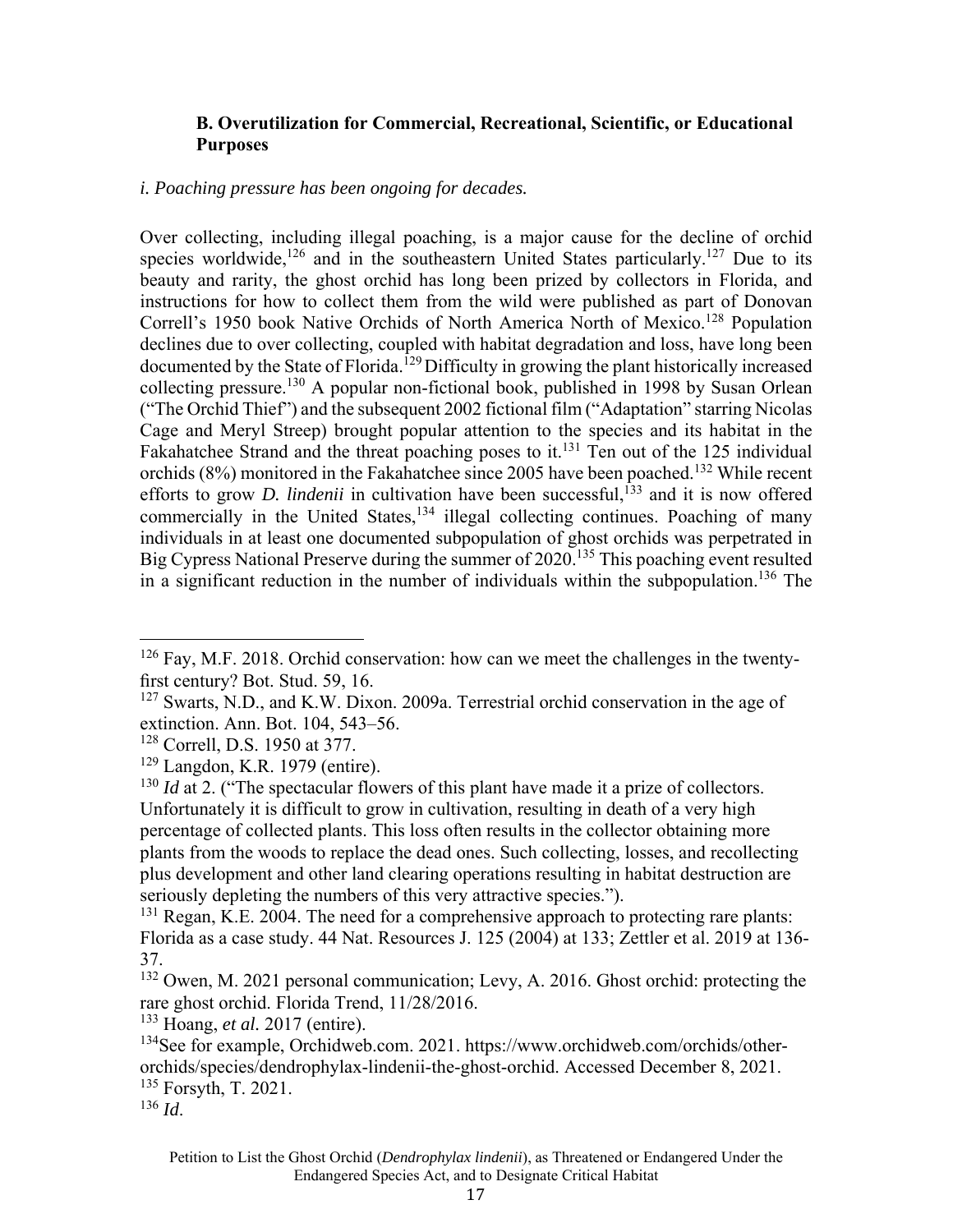poaching event is also believed to have damaged host tree species and had been accompanied by the removal of other state-listed epiphytes.<sup>137</sup>

*ii. Overutilization of recreational areas in ghost orchid habitat, and unregulated visitor access to orchids, can lead to numerous harmful effects likely to damage or degrade habitat and individual plants.*

An increasingly significant threat is caused by unregulated visitor activity, including professional commercial photography ventures, during the bloom period.<sup>138</sup> Social media pages and posts celebrate and draw attention to the ghost orchid.<sup>139</sup> Although cautions are sometimes stated, such as not spraying mosquito repellent on your hands and then touching the flowers or making sure to remove coordinates in photo metadata,  $140$  there is no formal enforcement of these precautionary measures and the overall message is that visiting flowering ghost orchids is acceptable and will not cause harm. This is, however, contrary to best-available data that demonstrates that visiting rare orchid habitat sites can lead to the degradation of those habitats, and celebrating such activity can further amplify the marketside demand for the orchids which in turn increases orchid poaching.<sup>141</sup> While the effects of high levels of visitation to ghost orchid habitat in southwestern Florida have not yet been studied in detail, documentation of high levels of visitor activity<sup>142</sup> and damaging activities, such as touching flowers, $143$  are readily posted on social media. In Big Cypress National Preserve, park staff have observed people placing ladders and climbing trees to get better photographs, resulting in damage to tree bark and epiphytes including ghost orchid seedlings.<sup>144</sup> Scientific understanding of the impacts of visitation to intact habitats indicate that numerous potential harmful effects could be introduced or exacerbated. Such potential harmful effects include physically damaging flowers or plants, killing or discouraging potential pollinators, transferring diseases, acting as dispersal agents for invasive organisms (which are known to be a major problem throughout the range of the orchid, and known to displace rare species in their habitats), and changing local hydrology through soil compaction and channeling along informal pathways.

<sup>&</sup>lt;sup>137</sup> *Id*.<br><sup>138</sup> NatureServe. 2021b.

<sup>139</sup> See for example Ghost Orchid Facebook Group (2021a)

https://www.facebook.com/groups/1794395230806054. Accessed December 8, 2021.  $140$  See for example Ghost Orchid Facebook Group (2021b).

https://www.facebook.com/groups/1794395230806054/permalink/1797916927120551/. Accessed December 8, 2021.

<sup>&</sup>lt;sup>141</sup> Mackenzie, S., and D. Yates. 2016. Collectors on illicit collecting: Higher loyalties and other techniques of neutralization in the unlawful collecting of rare and precious orchids and antiquities. Theoretical Criminology, 20(3), 340-357. 142 See for example Ghost Orchid Facebook Group. 2021a.

<sup>&</sup>lt;sup>143</sup> Mayorca, A. 2010. https://www.flickr.com/photos/atahuay/4932995748/in/album-72157624695339379/ Accessed December 9, 2021.

<sup>&</sup>lt;sup>144</sup> Email communication from A. Pernas to George Gann, January 6, 2022.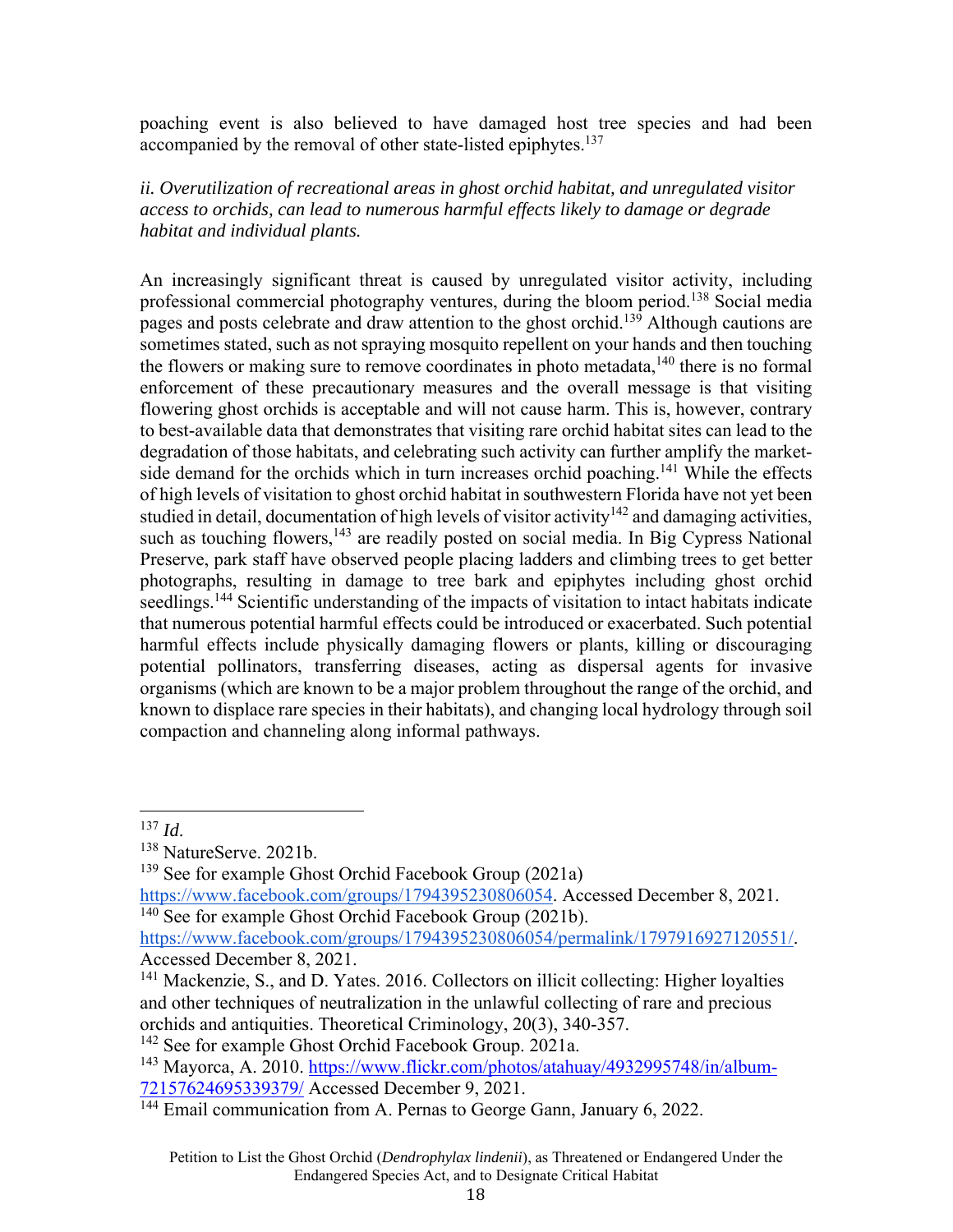### **C. Disease or predation**

Ghost orchids are vulnerable to introduced pest insects, including soft scales (*Pulvinaria* spp.) and mealy bugs (*Ferrisia* spp.), which were documented on the inflorescences of a wild population in Naples, Florida in 2009.<sup>145</sup> High winds (e.g., hurricanes) may play a role in the dispersal of these insects from contaminated material in nearby urban areas and cultivated fields.146

### **D. Inadequacy of existing regulatory mechanisms**

Existing federal, state, and local regulatory mechanisms are inadequate to protect against threats to the ghost orchid, which include habitat destruction and degradation, poaching, disease and predation, and climate change. Existing mechanisms have not stemmed the decline of ghost orchid populations in Florida due to poaching, habitat loss, and habitat degradation.

Florida's ghost orchids are mostly found in national wildlife refuges, a national preserve, state preserves and state forest, and private conservation lands like Audubon's Corkscrew Swamp Sanctuary,147 and are therefore largely protected from the *direct* impacts of *most*  development. However, they are not adequately protected from *direct* impacts of habitat destruction, *indirect* impacts of development, or threats that persist in conservation lands, including sea level rise and other impacts of climate change. Moreover, poaching on public land remains a threat to the species, $148$  and protection from the collection, transport, and sale does not appear to be effectively mitigated by existing laws regulating<sup>149</sup> the collection of plants from federal, state, local, and private lands where orchids occur, including the state-level Preservation of Native Flora of Florida statute<sup>150</sup> nor by federal laws aimed at enhancing the protection status of conservation lands, such as the Wilderness Act.<sup>151</sup>

### *State Regulatory Mechanisms*

The Preservation of Native Flora of Florida statute (PNFFS)<sup>152</sup> and the related Endangered Plant Advisory Committee statute  $(EPACS)^{153}$  are the primary state legal protections for

<sup>145</sup> Zettler, J.A., *et al*. 2012. Pestiferous scale insects on native epiphytic orchids in South Florida: A new threat posed by introduced species. Southeastern Naturalist 11(1):127-34. <sup>146</sup> *Id.* 

<sup>147</sup> Gann, *et al.* 2021.

<sup>148</sup> *Supra* V.B.i.

<sup>&</sup>lt;sup>149</sup> See, for example, the National Park Service Organic Act (16 U.S.C.  $\S$  1-4) and the General Authorities Act of 1970 (16 U.S.C. § 1a-1, et seq.) for National Parks and Preserves, 50 CFR § 27.51 and 27.52 for National Wildlife Refuges, F.A.C. 62D-2.013 for State Parks, and F.A.C. 5I-4 for State Forests.

<sup>150</sup> *Supra* V.B.i.

<sup>&</sup>lt;sup>151</sup> Supra poaching section (V.B.i).

<sup>152</sup> F.S. §581.185.2021.

<sup>153</sup> *Id*.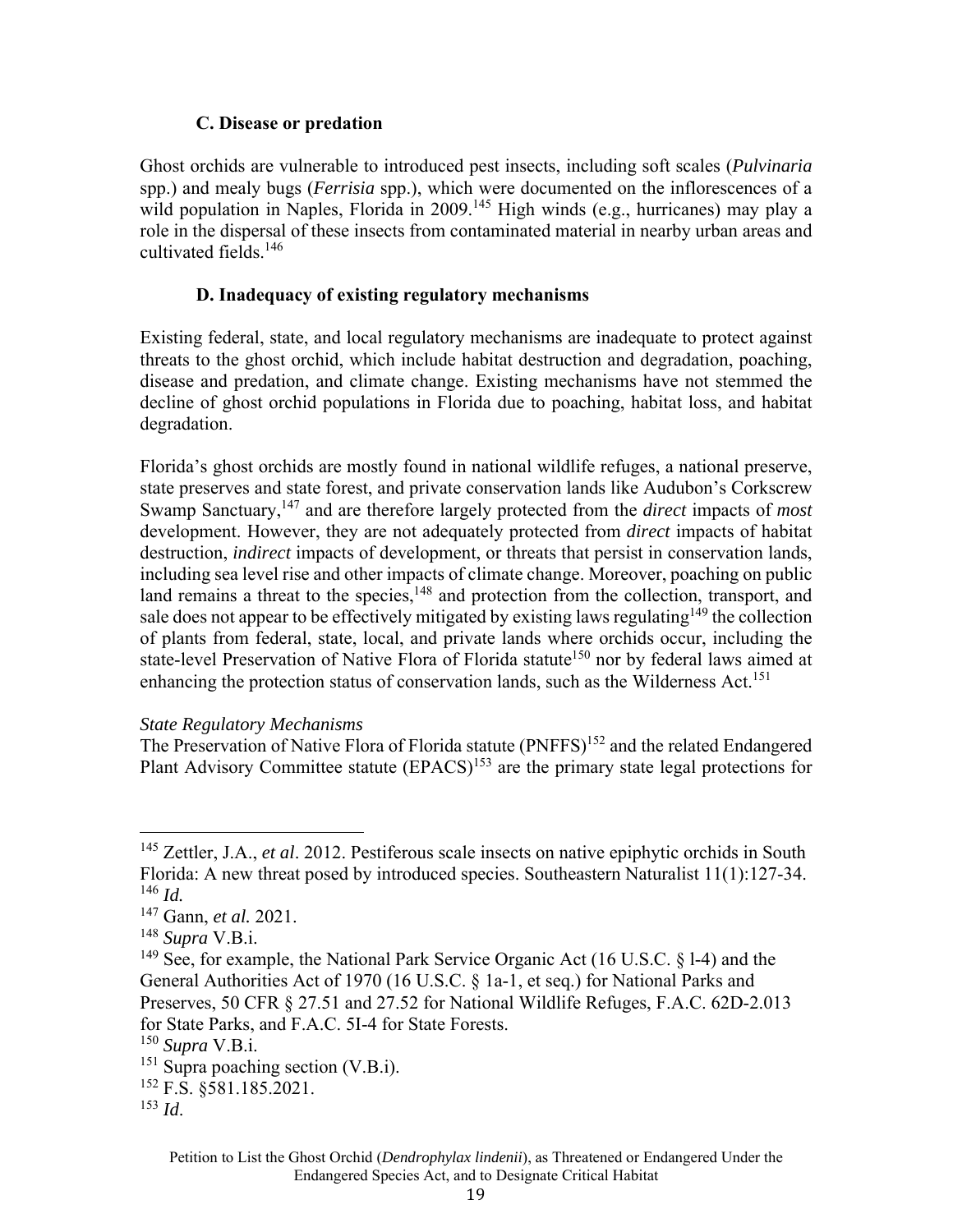rare plants in Florida.<sup>154</sup> These statutes regulate the "harvesting"<sup>155</sup> and commercial exploitation of listed, protected plant species, including *D. lindenii.*<sup>156</sup>

The PNFFS was intended to "provide recognition of those plant species native to the state that are endangered, threatened, or commercially exploited."157 The statute provides for the goal of protecting native flora from unlawful harvesting on both public and privatelyowned lands. It also establishes a permitting system in an effort to "provide an orderly and controlled procedure for restricted harvesting of native flora from the wild, thus preventing wanton exploitation of native species of flora."<sup>158</sup> The Florida Department of Agriculture and Consumer Services administers the PNFFS. The department is authorized to adopt rules relating to the "listing, delisting, and changing from one category to another category any plant on the regulated plant index."<sup>159</sup> The regulated plant index is the list of plant species that are designated as "endangered,"<sup>160</sup> "threatened,"<sup>161</sup> or "commercially exploited"<sup>162</sup> by the department.<sup>163</sup> The ghost orchid is listed as endangered.<sup>164</sup> The Endangered Plant Advisory Council, a committee created by the EPACS, consists of seven members and has specified duties.<sup>165</sup> These duties include advising the department about proposals for revising the two statutes, reviewing the species on the regulated plant index, and considering native plants proposed for inclusion.<sup>166</sup>

<sup>158</sup> *Id.* <sup>159</sup> F.S. §581.185(4).

<sup>161</sup> Threatened plants are defined as "species native to the state that are in rapid decline in the number of plants within the state, but which have not so decreased in such number as to cause them to be endangered." *Id*. at § 581.185(2)(h).

<sup>162</sup> Commercially exploited plants are defined as "species native to the state which are subject to being removed in significant numbers from native habitats in the state and sold or transported for sale." Id. at  $\S$  581.185(2)(a). This category represents a broader level of protection than that of the ESA, regulating plants that are not yet designated as threatened or endangered.

<sup>164</sup> 5B-40.0055 (2020) Regulated Plant Index.

165 F.S. §581.186.

 $166$  F.S. §581.186(3).

<sup>154</sup> Regan, K.E. 2003. Protecting Florida's rare plants from extinction, 77 Fla. B.J. 70, 72– 73 (July/August 2003); Regan. 2004 at 143.

<sup>&</sup>lt;sup>155</sup> Under the PNFFS, "harvest" means "to dig up, remove, or cut and remove from the place where grown." F.S.  $\S$  581.185(2)(c).

<sup>&</sup>lt;sup>156</sup> Regan. 2004 at 143.

 $157$  F.S. §581.185(1).

<sup>&</sup>lt;sup>160</sup> Endangered plants are defined as "species of plants native to the state that are in imminent danger of extinction within the state, the survival of which is unlikely if the causes of a decline in the number of plants continue." F.S. § 581.185(2)(b). This definition also includes "all species determined to be endangered or threatened pursuant to the federal Endangered Species Act of 1973, as amended."

<sup>&</sup>lt;sup>163</sup> F.S.  $\S 581.185(2)$ (f). This list of protected plants can be accessed at Fla. Admin. Codes 5B-40.0055 (2020).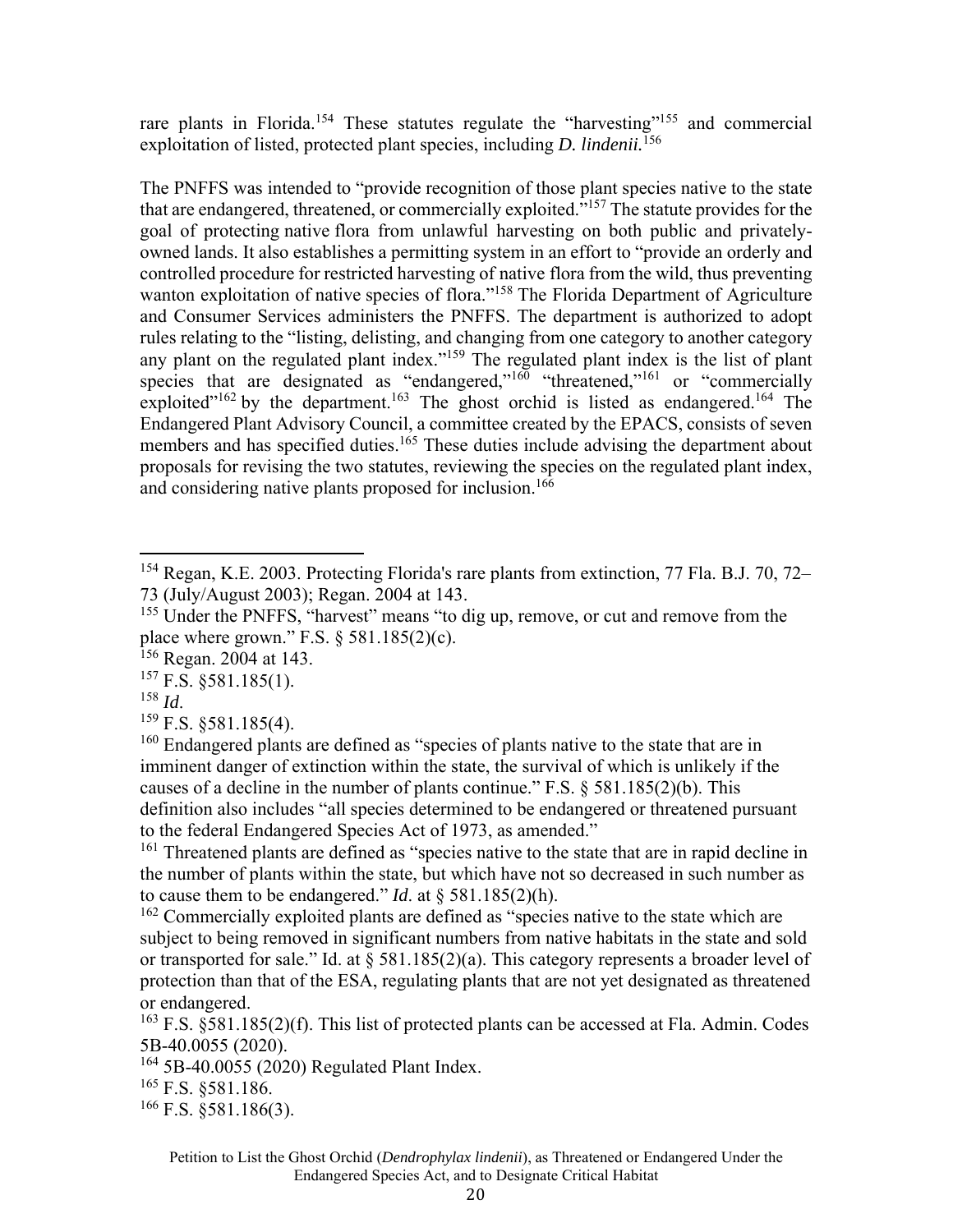Under the PNFFS, it is unlawful for any person to willfully destroy or harvest any plant listed as endangered on the regulated plant index that is growing on private or public land without first obtaining the written permission of the landowner or legal representative of the landowner<sup>167</sup> and a permit from the department.<sup>168</sup> However, PNFFS does not prohibit landowners from destroying protected plants on their own property.<sup>169</sup> Threatened species under the PNFFS are afforded less protection than endangered species because no permit is required.<sup>170</sup> In the case of plants designated as commercially exploited, permission from the landowner is required to harvest any plants, but a permit is only required if three or more plants are harvested.<sup>171</sup> Thus, the protections available for commercially exploited plants are stronger than those for threatened plants.<sup>172</sup>

The PNFFS limits the transport and sale of protected plants, and these limitations even apply to private landowners, but threatened species are not subject to this requirement.173 Moreover, the PNFFS states that the regulated plant index is "not to be used to regulate construction or other land alteration activities on any property,"<sup>174</sup> which are the most pressing threats to the ghost orchid and its habitat.<sup>175</sup> The clearing or other disturbances of land for agricultural, silvicultural, mining assessment, or fire control purposes are exempt from the statute,  $176$  making it altogether ineffectual in the face of the challenges faced by the ghost orchid; the statute provides no protection from the activities that destroy habitat and individual orchids.177 A significant limitation of Florida's rare plant protection statutes is that they only attempt to regulate the harvesting and commercial exploitation of rare plants as opposed to providing comprehensive protection for rare plant species and their habitats.<sup>178</sup> The protected status afforded to plants listed on the regulated plant index, including the ghost orchid, can only be used for regulating the harvesting of plants. The EPACS states in F.S. §581.186(3):

The regulated plant index must be used solely for the purposes specified in §581.185 and may not be used for regulatory purposes by other agencies.

<sup>&</sup>lt;sup>167</sup> Florida requires permission when the landowner is the state and is the only state that specifically requires such permission. See Rachlinski, J.J. 1998. Protecting endangered species without regulating private landowners: The case of endangered plants, 8 Cornell J.L. & Pub. Pol'y 1, 11 (1998) at 13.

<sup>&</sup>lt;sup>168</sup> F.S. § 581.185(3)(a). However, permits issued for federally listed species must be consistent with federal standards. *Id*. <sup>169</sup> It does, however, prohibit the landowner from selling protected plants harvested from

his or her property without the appropriate permit. *Id*. § 581.185(3)(d).

 $170$  F.S. § 581.186(3)(b).

 $171$  F.S. § 581.186(3)(c).

<sup>172</sup> Regan. 2004 at 146.

 $173$  F.S. § 581.185(3)(d).

 $174$  F.S. § 581.185(12).

<sup>&</sup>lt;sup>175</sup> Main, D. 2019 at 2.

 $176$  F.S. § 581.185(8).

<sup>&</sup>lt;sup>177</sup> Regan. 2004 at 146.

<sup>178</sup> *Id*.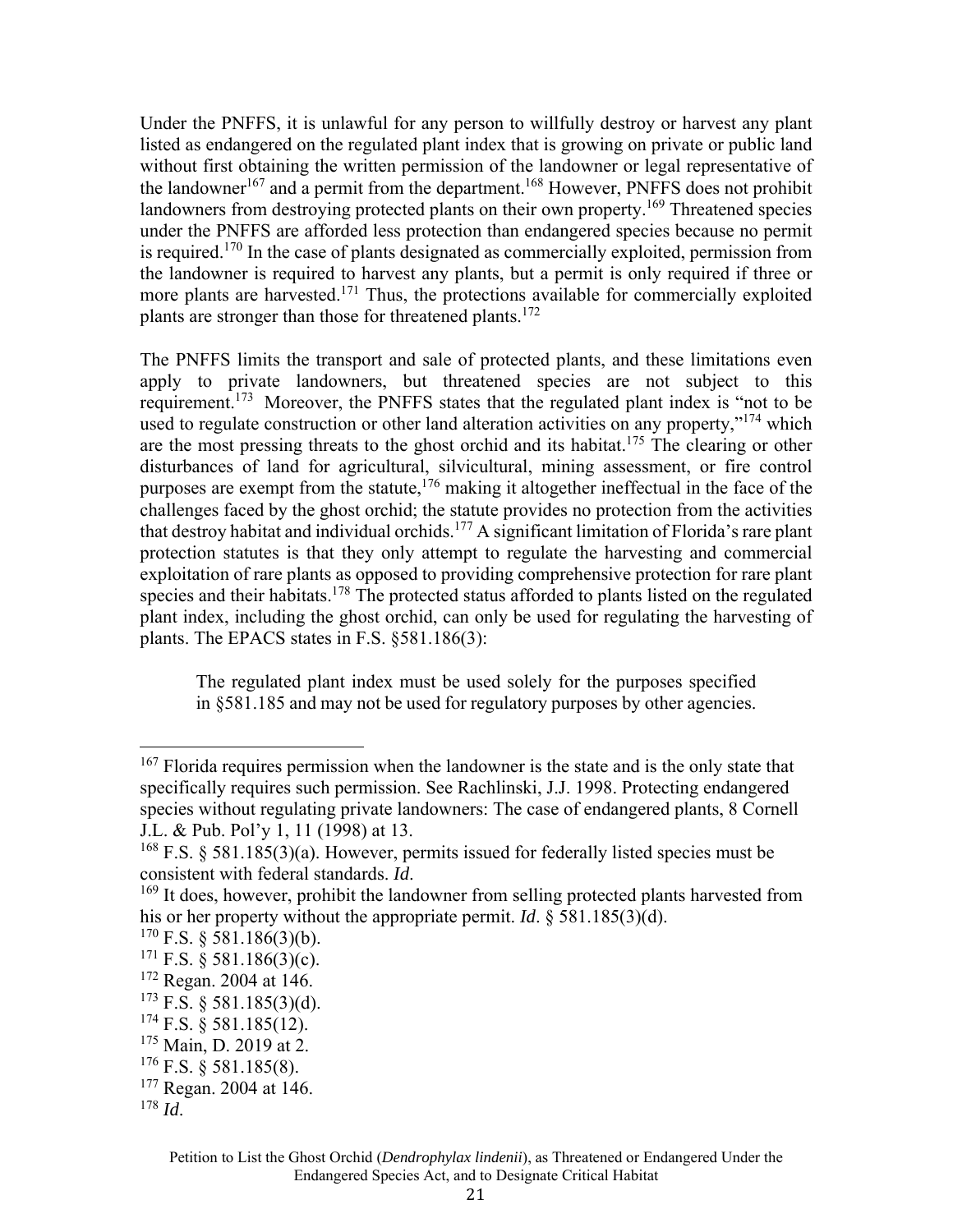However, this section does not preclude another agency *authorized to protect endangered plants* from including one or more species listed on the regulated plant index on a list developed by that agency under its own regulatory authority (emphasis added).

This language severely limits the use of the regulated plant index for conservation purposes by other agencies. Florida agencies typically involved with conservation programs, such as the Department of Environmental Protection or the Fish and Wildlife Conservation Commission, do not have authority to list plant species. Thus, these agencies cannot use the regulated plant index as a basis for decision-making or conservation programs, including in reviewing permits to impact wetlands. Although the statute provides for cooperation between relevant state agencies with the Endangered Plant Advisory Council,  $179$  the extent of this cooperation has been limited.<sup>180</sup>

#### *Federal Regulatory Mechanisms*

The Clean Water Act, National Environmental Policy Act, National Park Service Organic Act, Wilderness Act, and federal regulatory mechanisms are inadequate to protect the ghost orchid from extinction.

Congress enacted the Clean Water Act to restore and maintain the "chemical, physical and biological integrity" of waters of the United States.<sup>181</sup> To attain that goal, it prohibits the discharge of pollutants into U.S. waters without a permit.<sup>182</sup> The United States Army Corps of Engineers ("the Corps") may issue permits for projects that will require the dredging or filling of material into "waters of the United States," under Section 404 of the Clean Water Act. In reviewing a Section 404 permit, the Corps applies Clean Water Act Section 404(b)(1) Guidelines, which specify where and under what conditions dredged or fill material can be discharged lawfully.<sup>183</sup>

The state of Florida submitted its application to assume 404 permitting from the federal government to the U.S. Environmental Protection Agency (EPA) on August 20, 2020 calling for the Florida Department of Environmental Protection to assume dredge and fill permitting for "waters of the United States" in Florida not retained by the Corps, which would retain permitting authority projects in tidal waters and adjacent wetlands within a 300-foot administrative boundary.184 On December 17, 2020, EPA announced it was

<sup>179</sup> *Id*. at § 581.186(4).

 $180$  F.S.  $\frac{581.186(3)}{200}$ .

<sup>181 33</sup> U.S.C. § 1251.

 $182$  *Id.* § 1311(a).

 $183$  40 C.F.R. § 230.10(b).

<sup>&</sup>lt;sup>184</sup> The Florida legislature passed HB 7043 "State Assumption of Federal Section 404 Dredge and Fill Permitting Authority" giving the Florida Department of Environmental Protection the authority to adopt rules and assume Section 404 permitting. Fla. Stat. 373.4146.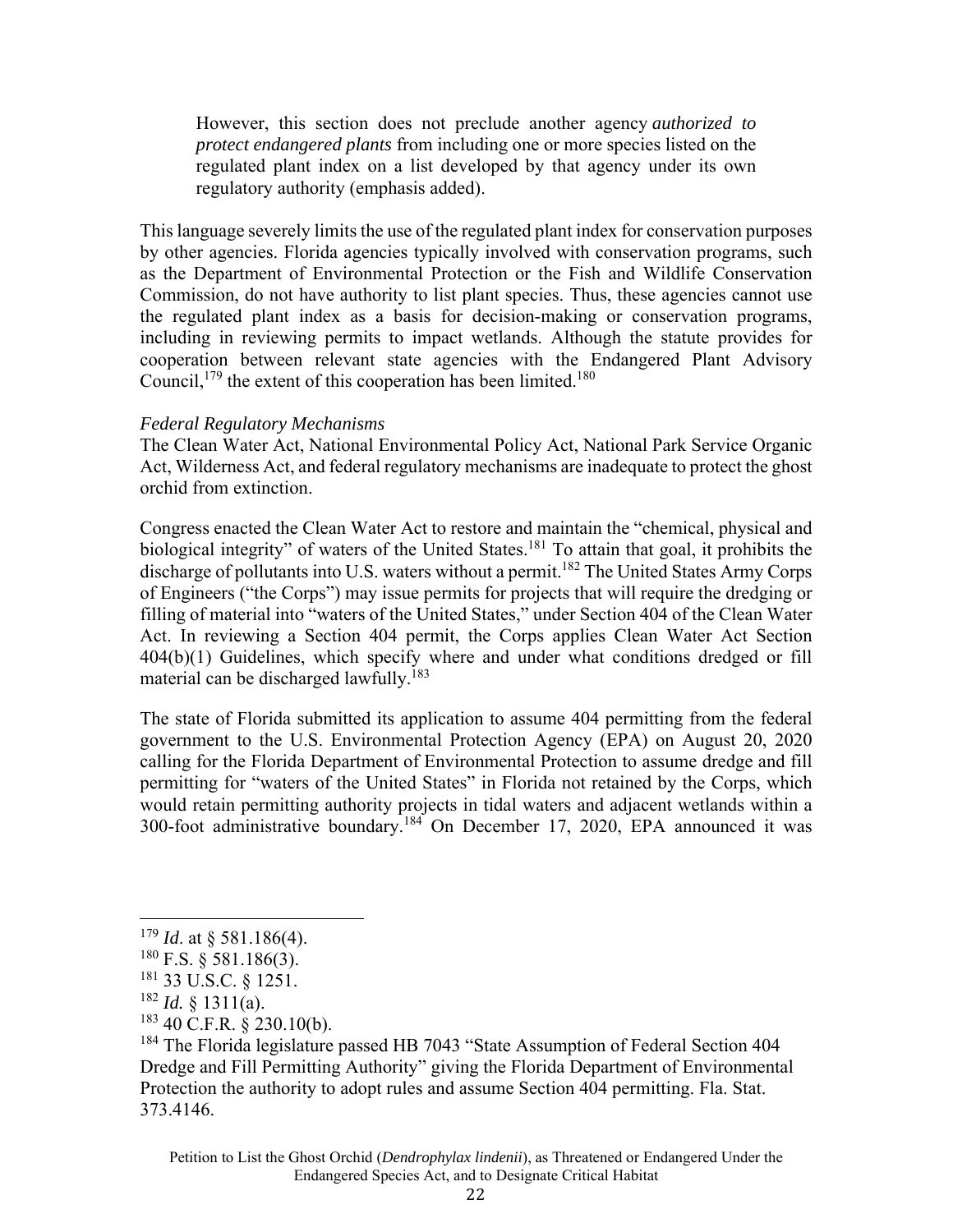approving Florida's application at a press conference,<sup>185</sup> and on December 22, 2020 published a notice of its approval of Florida's application.<sup>186</sup>

Following EPA's approval of Florida's application, the Corps immediately transferred 591 applications to the Florida Department of Environmental Protection, 211 of which were transferred back to the Corps because they were requests for Approved Jurisdictional Determinations, which the Department is not performing.<sup>187</sup> In the past, the Florida Department of Environmental Protection reported that it was not resourced to handle the additional workload of Section 404 permitting,<sup>188</sup> and that "the boundaries between navigable and non-navigable waters are not clearly defined in many waters" in Florida, and therefore it would "not [be] able to assume the federal program in large portions of the state."<sup>189</sup>

This transfer in authority will impact wetlands, and by extension, ghost orchid habitat in several ways. First, EPA regulations specify that the state's *mens rea* not be greater than the "burden of proof and degree of knowledge or intent" that EPA uses to bring actions under the Clean Water Act,<sup>190</sup> i.e., "negligence."<sup>191</sup> But Florida's standard instead requires gross or culpable negligence,<sup>192</sup> which could weaken the deterrent effect of the Clean Water Act's enforcement mechanisms and potentially shield those who violate Section 404 in Florida from liability. Also, on August 31, 2021, the U.S. District Court for the District of Arizona vacated "The Navigable Waters Protection Rule: Definition of 'Waters of the United States'" (NWPR), a rule by the Trump administration that effectively severely curtailed the reach of the Clean Water Act.<sup>193</sup> By September 16,

 $190$  40 C.F.R. § 233.41(b)(2).

<sup>185</sup> EPA. Dec. 17, 2020. *EPA Approves Florida's Request to Administer the Clean Water Act Section 404 Program*. https://youtu.be/QLUr-sMRRmo. 186 85 Fed. Reg. 83,553.

<sup>187</sup> Gillis, C. Aug. 15, 2021. *Wetland permits seem to rise since state took over Clean Water Action section.* Fort Myers News-Press.

<sup>188</sup> Florida Department of Environmental Protection. Sept. 30, 2005. *Consolidation of State and Federal Wetland Permitting Programs Implementation of House Bill 759* (Chapter 2005-273, Laws of Florida).

<sup>189</sup> *Id.* at 8.

<sup>&</sup>lt;sup>191</sup> 33 U.S.C. § 1319(c)(1) ("[a]ny person who ... negligently violates" a permit issued by the Corps or a state under Section 404 "shall be punished.") *See United States v. Maury*, 695 F.3d 227, 259 (3d Cir. 2012); *United States v. Pruett*, 681 F.3d 232, 243 (5th Cir. 2012); *United States v. Ortiz*, 427 F.3d 1278, 1283 (10th Cir. 2005); *United States v. Hanousek*, 176 F.3d 1116, 1120 (9th Cir. 1999).

<sup>&</sup>lt;sup>192</sup> See Fla. Stat. §§ 373.430(1)(a), 373.430(3)–(4) (requiring willfulness, reckless indifference, or gross careless disregard to establish criminal liability for a pollution offense); id. §§ 373.430(1)(b)–(c), 373.430(5) (requiring willfulness to establish criminal liability for permit violations and false statements).

<sup>193</sup> *Pasqua Yaqui Tribe, et al. v. United States Env't Prot. Agency, et al*., No. CV-20- 00266-TUC-RM, 2021 WL 3855977, at \*5 (D. Ariz. Aug. 30, 2021) (finding the NWPR had substantially reduced the number of waterways, including wetlands, protected under Section 404 of the Clean Water Act as compared to prior rules and practices.).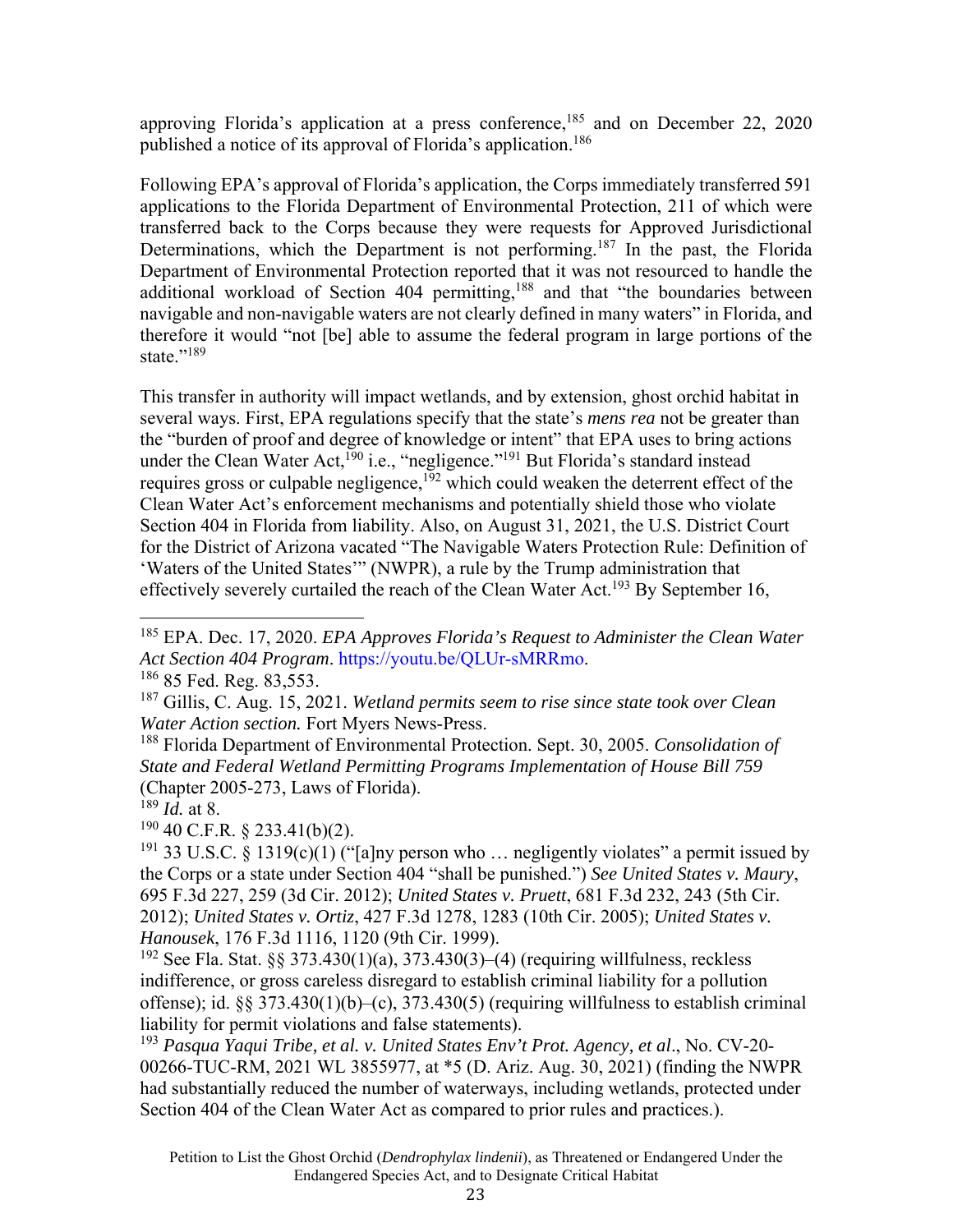2021, EPA and the Corps announced that they had "halted implementation" of the NWPR in light of the court's ruling on a nationwide basis,<sup>194</sup> yet Florida continues to apply the now-vacated-as-unlawful NWPR as to the assumable waters in its jurisdiction, meaning that it is unlawfully excluding from Section 404 regulation waterways covered again by the Clean Water Act.<sup>195</sup> On October 21, 2021, FDEP acknowledged this position at a hearing before the Florida House of Representatives' Environment, Agriculture & Flooding Subcommittee.196

With authority to permit development of wetlands transferred to the state, there will no longer be any National Environmental Policy Act (NEPA) analysis for individual 404 permits. Furthermore, serious questions remain as to how the state will fulfill Section 7 Endangered Species Act consultation requirements to ensure that activities authorized under 404 permits do not jeopardize species or adversely modify their critical habitat. On January 14, 2021, conservation groups filed a lawsuit against EPA, U.S. Fish and Wildlife Service, and the Corps challenging EPA's approval of Florida's application to administer the Clean Water Act Section 404 permitting program.<sup>197</sup> The judge has yet to rule, the state continues to process Section 404 permits, as Section 404 applications appear to be on the rise.198 Therefore, the protections provided under the Clean Water Act and National Environmental Policy Act are insufficient.

The Wilderness Act established a National Wilderness Preservation System to designate lands and preserve their wilderness character. The Act recognized the value of preserving "an area where the earth and its community of life are untrammeled by man, where man himself is a visitor who does not remain."<sup>199</sup> However, the National Park Service (NPS) has not completed a Wilderness Study that encompasses the entirety of Big Cypress National Preserve, although a Wilderness Study for a portion of the Preserve known as the Addition Lands was completed in 2010. While the Wilderness Act and NPS policy<sup>200</sup> are designed specifically to "provide accountability, consistency, and continuity to the National Park Service's Wilderness Stewardship Program, and guide the National Park Service efforts to meet the letter and spirit of the 1964 Wilderness Act"<sup>201</sup> ghost orchids have suffered from

https://www.naplesnews.com/story/tech/science/environment/2021/08/15/former-depdeputy-secretary-wetland-permits-applications-rise/5333437001/.

 $199$  11 U.S.C. § 1131(c).

<sup>201</sup> See "Wilderness in the National Park System," online at: https://home.nps.gov/yell/learn/nature/wilderness.htm

<sup>&</sup>lt;sup>194</sup> https://www.epa.gov/wotus/current-implementation-waters-united-states.<br><sup>195</sup> https://floridaphoenix.com/blog/federal-court-ruling-could-compel-fl-to-pause-on-

permitting-dredge-and-fill-of-wetlands/;

https://www.myfloridahouse.gov/VideoPlayer.aspx?eventID=7473.<br><sup>196</sup> https://www.myfloridahouse.gov/VideoPlayer.aspx?eventID=7473.<br><sup>197</sup> *Center et al. v. EPA et al.*, Case 1:21-cv-00119 (D.D.C. Jan. 14, 2021); 33 U.S.C. §  $1344(g)$ –(h).

<sup>198</sup> Gillis, C. Aug. 15, 2021. *Wetland permits seem to rise since state took over Clean Water Act section.* Fort-Myers News-Press.

 $^{200}$  See Director's Order #41: Wilderness Stewardship, National Park Service. (2013). Available online at: https://www.nps.gov/policy/DOrders/DO\_41.pdf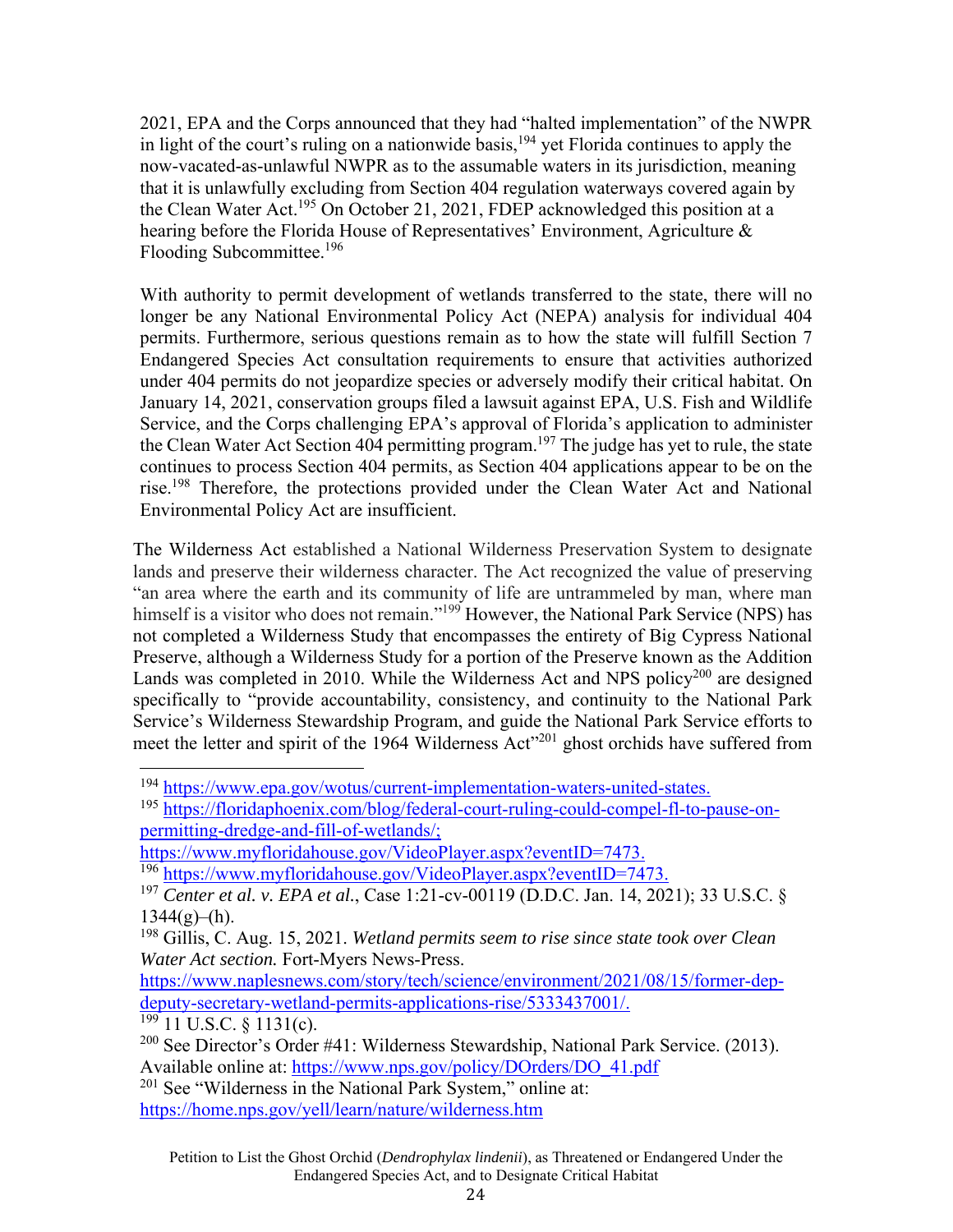illegal poaching within areas of Big Cypress National Preserve<sup>202</sup> and ghost orchid habitat has suffered degradation caused by unregulated recreational impacts.<sup>203</sup> These impacts have negatively affected several ghost orchid subpopulations within areas of Big Cypress, despite the spirit of the Wilderness Act which seeks to preserve wilderness character and the letter of the Act that recognizes the value of preserving "an area where the earth and its community of life are untrammeled by man, where man himself is a visitor who does not remain."<sup>204</sup>

The importance of wilderness character maintenance and restoration was highlighted in Big Cypress National Preserve's 2000 ORV Management Plan,<sup>205</sup> which restates Congressional report findings of the preserve's legislative history (U.S. House of Representatives 1973; U.S. Senate 1974) that "[t]he area included in the preserve is largely undeveloped at the present time and ... it will be managed in a manner which will assure its return to the true wilderness character which once prevailed." These Congressional reports indicate an intent to limit and control uses authorized at the time the preserve was created to allow the wilderness character of the area to be restored.

Wilderness policy within NPS clearly indicates that wilderness eligible areas – such as those that encompass at least one subpopulation of ghost orchids within Big Cypress National Preserve - are to be managed in a manner that fully upholds their wilderness characteristics, regardless of not having formal wilderness designation in place: "[f]or those lands that possess wilderness characteristics, no action that would diminish their wilderness eligibility will be taken until after Congress and the President have taken final action. The superintendent of each park containing wilderness will develop and maintain a wilderness management plan or equivalent document."206 NPS further clarifies in its 2013 policy on wilderness stewardship that "[t]he NPS will apply the guidance contained in this Order [on wilderness stewardship] to all of its wilderness stewardship activities. For the purpose of applying this guidance, unless specifically noted, the term 'wilderness' includes the categories of eligible, proposed, recommended, and designated."<sup>207</sup> Ghost orchid habitats such as long-hydroperiod wetland forests are found in eligible wilderness, and the fact is that several subpopulations of ghost orchids within close proximity to eligible wilderness of Big Cypress have experienced poaching or habitat degradation and face increasing threats of both motorized and non-motorized recreational access and trail

2012 Betting of American Structure Control of The Wilderness Preservation and Management, National Park Service Management Policies, National Park Service, at 77. (2006). Available online at: https://www.nps.gov/orgs/1548/upload/ManagementPolicies2006.pdf#page=87

 $202$  Supra poaching section (V.B.i).

 $203$  Supra overutilization and unregulated recreational access section (V.B.ii.)

 $204$  11 U.S.C. § 1131(c).

<sup>&</sup>lt;sup>205</sup> National Park Service. (2000). Final Recreational Off-Road Vehicle Management Plan Supplemental Environmental Impact Statement, United States Department of the Interior, Big Cypress National Preserve, Ochopee, FL. Online at

https://www.nps.gov/bicy/learn/management/upload/BICY-ORV-Manangement-Plan-2012-Scan.pdf (internal citations omitted).

<sup>&</sup>lt;sup>207</sup> Director's Order #41: Wilderness Stewardship (2013) at 2.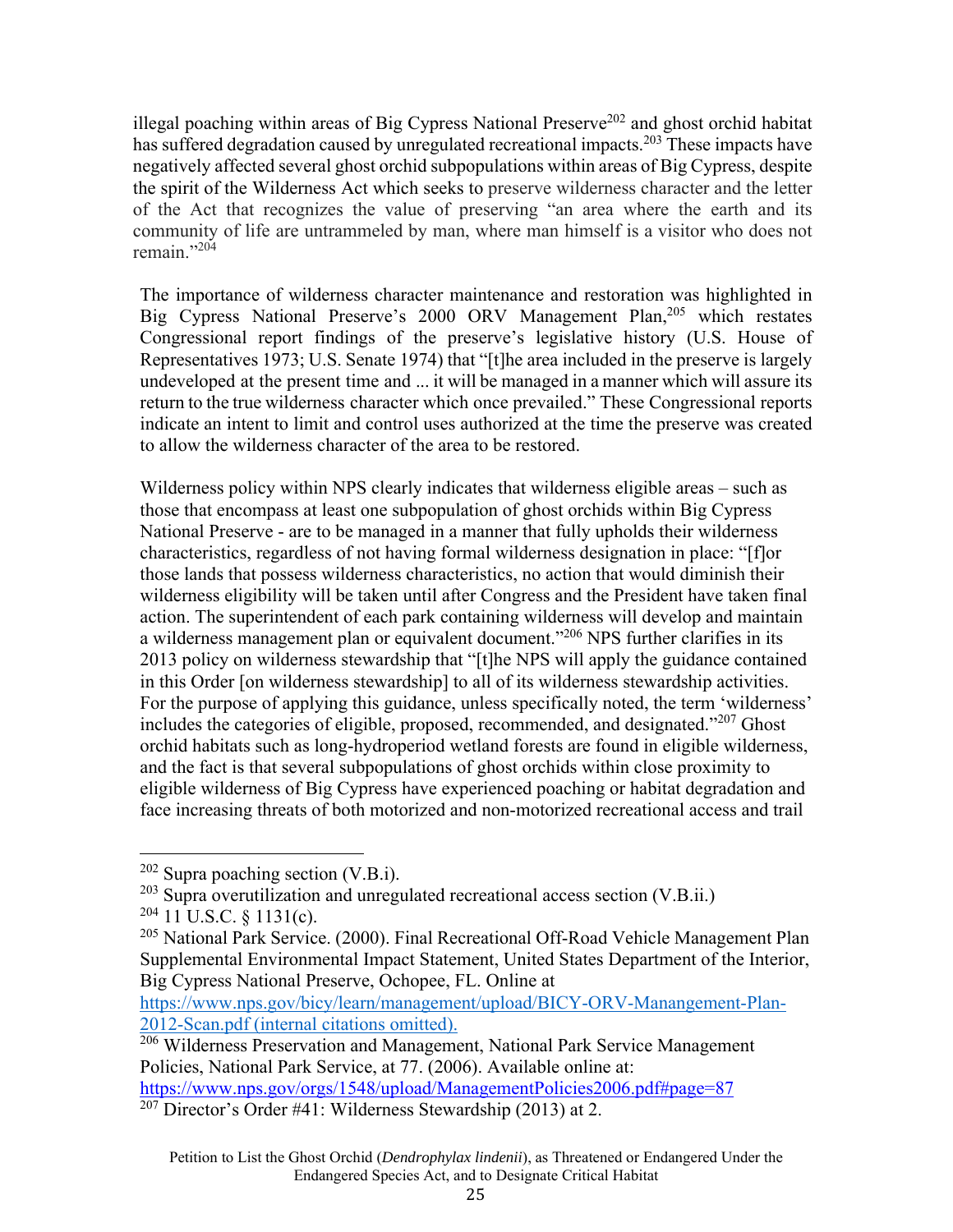expansion;<sup>208</sup> these facts are indicative of the inadequacy of any additional protections from wilderness status that may be afforded these subpopulations of the orchids within the one national park unit where they occur.

U.S. climate policy is inadequate to meet the international Paris Agreement 1.5°C climate limit and avoid the worst damages of the climate crisis. The U.S. is the world's biggest cumulative emitter of greenhouse gas pollution, responsible for 25% of cumulative global  $CO<sub>2</sub>$  emissions since 1870,<sup>209</sup> and is currently the world's second highest emitter on an annual basis and highest emitter on a per capita basis.<sup>210</sup> Estimates of an equitable U.S. "fair share" of emissions reductions needed to meet a  $1.5^{\circ}$ C climate limit equate to cutting U.S. domestic emissions by at least 70% below 2005 levels by 2030 and reaching near zero emissions by 2040, paired with financial and technological support for largescale emissions reductions internationally.211 However, the United Nations *Emissions Gap Report* and the Climate Action Tracker consortium warned that U.S. policy is significantly off-track to limit warming to 1.5°C or even 2°C and must greatly accelerate greenhouse gas emissions reductions.<sup>212</sup>

As summarized by the Fourth National Climate Assessment, U.S. efforts to mitigate greenhouse gas emissions do not approach the scale needed to avoid "substantial damages to the U.S. economy, environment, and human health and well-being over the coming decades":

Climate-related risks will continue to grow without additional action. Decisions made today determine risk exposure for current and future generations and will either broaden or limit options to reduce the negative consequences of climate change. While Americans are responding in ways that can bolster resilience and improve livelihoods, neither global efforts to mitigate the causes of climate change nor regional efforts to adapt to the impacts currently approach the scales needed to avoid substantial damages

 $^{208}$  Supra recreational impacts and trail expansion threats section (V.A.ii)  $^{209}$  Global Carbon Project, Global Carbon Budget 2021 (2021), at 85,

https://www.globalcarbonproject.org/carbonbudget/21/files/GCP\_CarbonBudget\_2021.p df.

 $\frac{210}{210}$  *Id.* at 19-20.

<sup>&</sup>lt;sup>211</sup> Muttitt, Greg and Sivan Kartha, Equity, climate justice and fossil fuel extraction: principles for a managed phase out, 20 Climate Policy 1024 (2020) (entire); U.S. Climate Action Network, The U.S. Climate Fair Share (2020),

https://usfairshare.org/backgrounder/ (entire); ActionAid USA et al., United States of America: Fair Shares Nationally Determined Contribution (April 2021), (entire) https://foe.org/usa-fair-shares-ndc.

<sup>&</sup>lt;sup>212</sup> Climate Action Tracker, USA Assessment (November 4, 2021), (entire) https://climateactiontracker.org/countries/usa/; United Nations Environment Programme (UNEP), Emissions Gap Report 2021: The Heat Is On – A World of Climate Promises Not Yet Delivered, Nairobi (2021), at 15, https://www.unep.org/resources/emissions-gapreport-2021.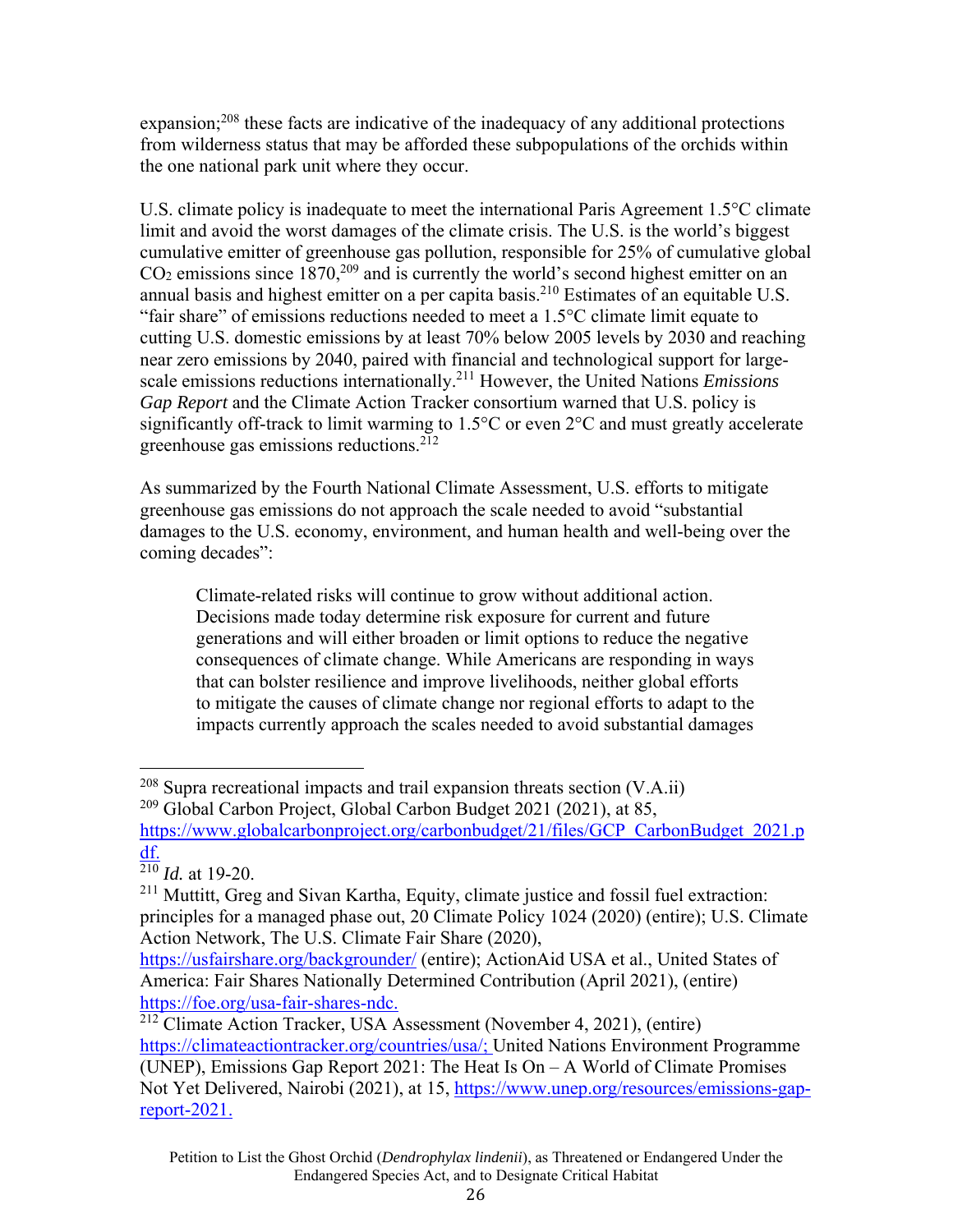to the U.S. economy, environment, and human health and well-being over the coming decades. $213$ 

Importantly, to meet a 1.5°C limit, most U.S. and global fossil fuels must remain undeveloped including an immediate halt to new fossil fuel production and infrastructure, paired with a phase-out of existing production and infrastructure within the next several decades<sup>214</sup>

U.S. policies that promote fossil fuel production and infrastructure include enabling fracking by exempting it from the Safe Drinking Water Act, lifting the crude oil export ban, and providing billions in government subsidies to the fossil fuel industry.<sup>215</sup> For example, after Congress lifted the 40-year-old crude oil export ban in December 2015, U.S. crude oil exports increased by 750% so that by 2019, one quarter of all U.S. oil production was exported.216 Exports today continue to average more than three million barrels per day.<sup>217</sup>

In January 2021, President Biden issued a "whole of government" directive ordering every federal agency to "deploy [their] full capacity" to combat the climate crisis in their decision-making as a matter of both foreign policy and national security," noting the "narrow moment" to take action on the "profound climate crisis".<sup>218</sup> The President

<sup>213</sup> U.S. Global Change Research Program, Impacts, Risks, and Adaptation in the United States: Fourth National Climate Assessment, Volume II (2018), at 34, https://nca2018.globalchange.gov/.<br><sup>214</sup> Intergovernmental Panel on Climate Change (IPCC), Global warming of 1.5°C. An

IPCC Special Report on the impacts of global warming of 1.5°C above pre-industrial levels and related global greenhouse gas emission pathways, in the context of strengthening the global response to the threat of climate change, sustainable development, and efforts to eradicate poverty (2018), (entire) https://www.ipcc.ch/sr15/; Oil Change International, Drilling Toward Disaster: Why U.S. Oil and Gas Expansion Is Incompatible with Climate Limits (2019), (entire) http://priceofoil.org/2019/01/16/reportdrilling-towards-disaster/.<br><sup>215</sup> Erickson, Peter et al., Effect of subsidies to fossil fuel companies on united states

crude oil production, 2 Nature Energy 891 (2017) (entire); Oil Change International and Greenpeace, Policy Briefing: Carbon Impacts of Reinstation the U.S. Crude Export Ban (January 2020), (entire) http://priceofoil.org/2020/01/28/crude-export-ban-carbon; SEI, IISD, ODI, E3G, and UNEP, The Production Gap Report 2021 (2021), at 39, http://productiongap.org/2021report.

<sup>216</sup> Oil Change International and Greenpeace, Policy Briefing: Carbon Impacts of Reinstation the U.S. Crude Export Ban (January 2020), (entire) http://priceofoil.org/2020/01/28/crude-export-ban-carbon.

<sup>217</sup> U.S. Energy Information Administration, *Data: Petroleum & Other Liquids,* (entire) https://www.eia.gov/dnav/pet/hist/LeafHandler.ashx?n=pet&s=mcrexus2&f=m.<br><sup>218</sup> White House, Tackling the Climate Crisis at Home and Abroad, Exec. Order No.

<sup>14,008, 86</sup> Fed. Reg. 7619 (Jan. 27, 2021), (entire) https://www.whitehouse.gov/briefing-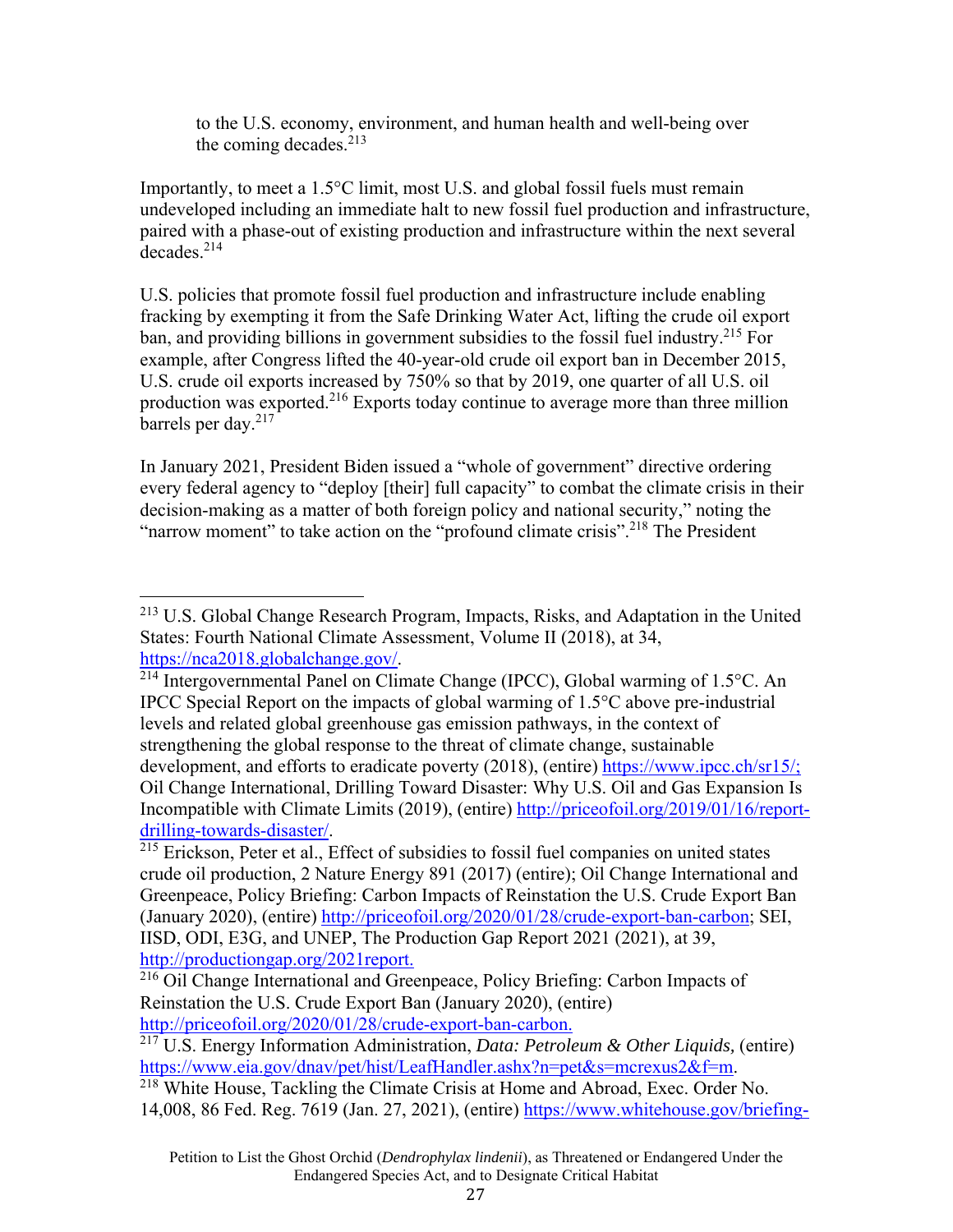immediately paused oil and gas leasing on federal lands and launched a review of the fossil fuel leasing and permitting program.219 The administration also announced the goal of reaching net-zero emissions in the electricity sector by 2035 and recognized the need to "secur[e] environmental justice".<sup>220</sup>

However, in practice, President Biden is failing to take the necessarily ambitious actions needed to combat the climate crisis and his administration is instead promoting fossil fuel production that undercuts his plans to deploy renewable energy and secure environmental justice. In his first year in office, President Biden approved more oil and gas drilling permits on public lands than President Trump, approving about 3,700 drilling permits through November 2021, 35% more than the Trump administration approved in its first year in office.<sup>221</sup> The Biden administration is supporting additional coal mining on public lands and drilling projects in the vulnerable Arctic, including offshore drilling in Cook Inlet and onshore drilling in the Western Arctic Reserve. Additionally, while President Biden canceled the Keystone XL oil pipeline from Canada, he continues to support the buildout of fossil fuel infrastructure, including the controversial Line 3, Dakota Access, and Mountain Valley Pipelines, and multiple liquefied gas export terminals.<sup>222</sup>

In November 2021 President Biden scheduled an oil and gas lease sale across 80 million acres of the Gulf of Mexico and auctioned the right to drill offshore on 1.7 million acres, locking in more dangerous drilling – and carbon emissions – for decades.<sup>223</sup> The Biden administration also plans to offer 734,000 acres of public lands for oil and gas leasing, with the fossil fuels in these leases containing up to 246 million tons of climate pollution — as much as 62 coal-fired power plants emit in one year.<sup>224</sup> Further, the administration's delayed final report on the federal oil and gas leasing program was a meager 12 pages long, failed to address the possibility of ceasing new leasing, and

 $222$  Civil Society Equity Review, A Fair Shares Phase Out: A Civil Society Equity Review on an Equitable Global Phase Out of Fossil Fuels (2021), at 54-55, http://civilsocietyreview.org/report2021/; Global Witness, President Biden is Set to Choke the World's Climate in Fossil Gas (October 2021), (entire) https://www.globalwitness.org/en/campaigns/fossil-gas/president-biden-is-set-to-chokethe-worlds-climate-in-fossil-gas/.<br><sup>223</sup> Bureau of Ocean Energy Management (BOEM), Gulf of Mexico Lease Sale Results

room/presidential-actions/2021/01/27/executive-order-on-tackling-the-climate-crisis-athome-and-abroad. 219 *Id.* 

<sup>220</sup> *Id.* 

 $^{221}$  Public Citizen, Biden's Oil Letdown (December 6, 2021), (entire) https://www.citizen.org/wp-content/uploads/bidenoil-final.pdf.

Announced (November 17, 2021), (entire) https://www.boem.gov/newsroom/pressreleases/gulf-mexico-lease-sale-results-announced.

<sup>&</sup>lt;sup>224</sup> Center for Biological Diversity et al., Objections Target Biden's Oil Leasing Plan Amidst Climate 'Code Red' (October 1, 2021), (entire)

https://biologicaldiversity.org/w/news/press-releases/objections-target-bidens-oil-leasingplan-amidst-climate-code-red-2021-10-01/.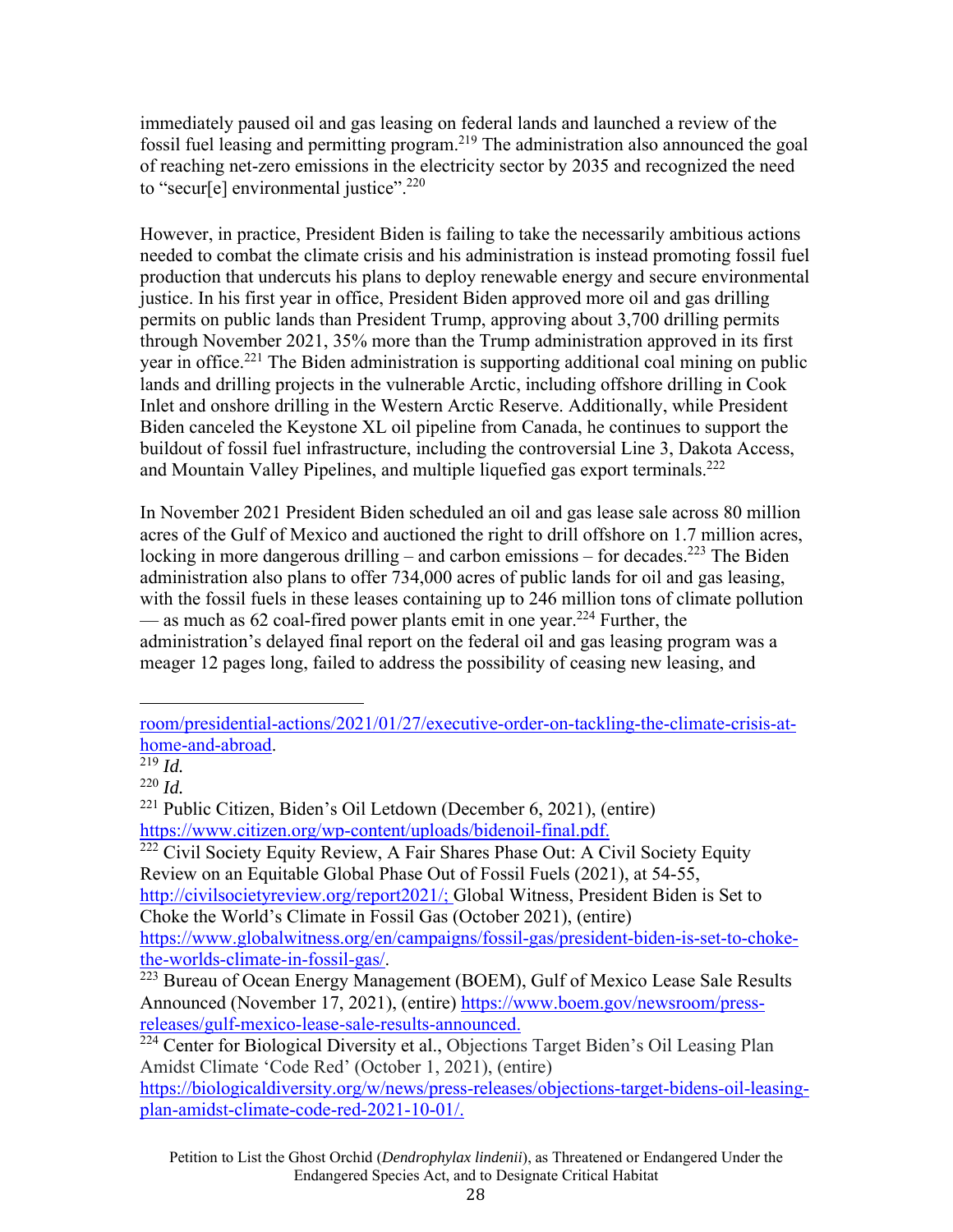instead offered recommendations to raise royalty rates for onshore and offshore leasing – actions that will have no impact on fossil fuel production whatsoever. $225$ 

### *International Regulatory Mechanisms*

Similarly ineffective, the Convention on International Trade in Endangered Species (CITES) has not curbed a chief direct threat of poaching. CITES " represents a major step towards conserving biodiversity as long as one is willing to overlook the fact that it does not work."<sup>226</sup> The expansion of CITES during the 1980s to "all aspects of trade and research" in orchids "immediately increased the desire for the plants, raised their market value dramatically, and led to even more collection of rare orchid species from the wild." $227$ Nothing in CITES stops activities that would "flood [critical] habitat with a hydroelectric dam, log it, level the hillsides of a road, build a golf course on the site, or burn the jungle to the ground for agricultural purposes."<sup>228</sup> Not surprisingly, "no reliable data [shows] that CITES and similar efforts ha[ve] reduced smuggling, saved any orchid species from extinction, helped protect orchid habitats, or even salvaged orchid plants facing … certain destruction."<sup>229</sup>

## **E. Other Natural or Manmade Factors Affecting the Continued Existence of the Species**

The ghost orchid faces the concurrent dangers of the climate crisis, including sea level rise, hurricane wind effects and storm surges, and changing temperatures.

# *i. Sea level rise will negatively impact ghost orchid habitat.*

Global average sea level rose by seven to eight inches over the past century as the oceans have warmed and land-based ice has melted. Sea level rise is accelerating in pace with almost half of recorded sea level rise occurring since 1993. The Fourth National Climate Assessment estimated that global sea level is very likely to rise by 0.3-0.6 feet by 2030, 0.5-1.2 feet by 2050, and 1.0-4.0 feet by the end of the century relative to the year 2000,

<sup>228</sup> *Id*. at 17; Chen, J. 2005 at 18.

<sup>&</sup>lt;sup>225</sup> U.S. Department of Interior, Report on the Federal Oil and Gas Leasing Program (November 2021), (entire) https://www.doi.gov/sites/doi.gov/files/report-on-the-federaloil-and-gas-leasing-program-doi-eo-14008.pdf. 226 Chen, J. 2005. Across the Apocalypse on horseback: imperfect legal responses to

biodiversity loss, 17 Wash. U. J.L. & Policy 12, 18 (2005); see also, Rachlinski, J.J. 1998 (entire).

 $227$  Hansen, E. 2000. Orchid Fever. Pantheon, at 67.

<sup>229</sup> *Id*. at 262-63.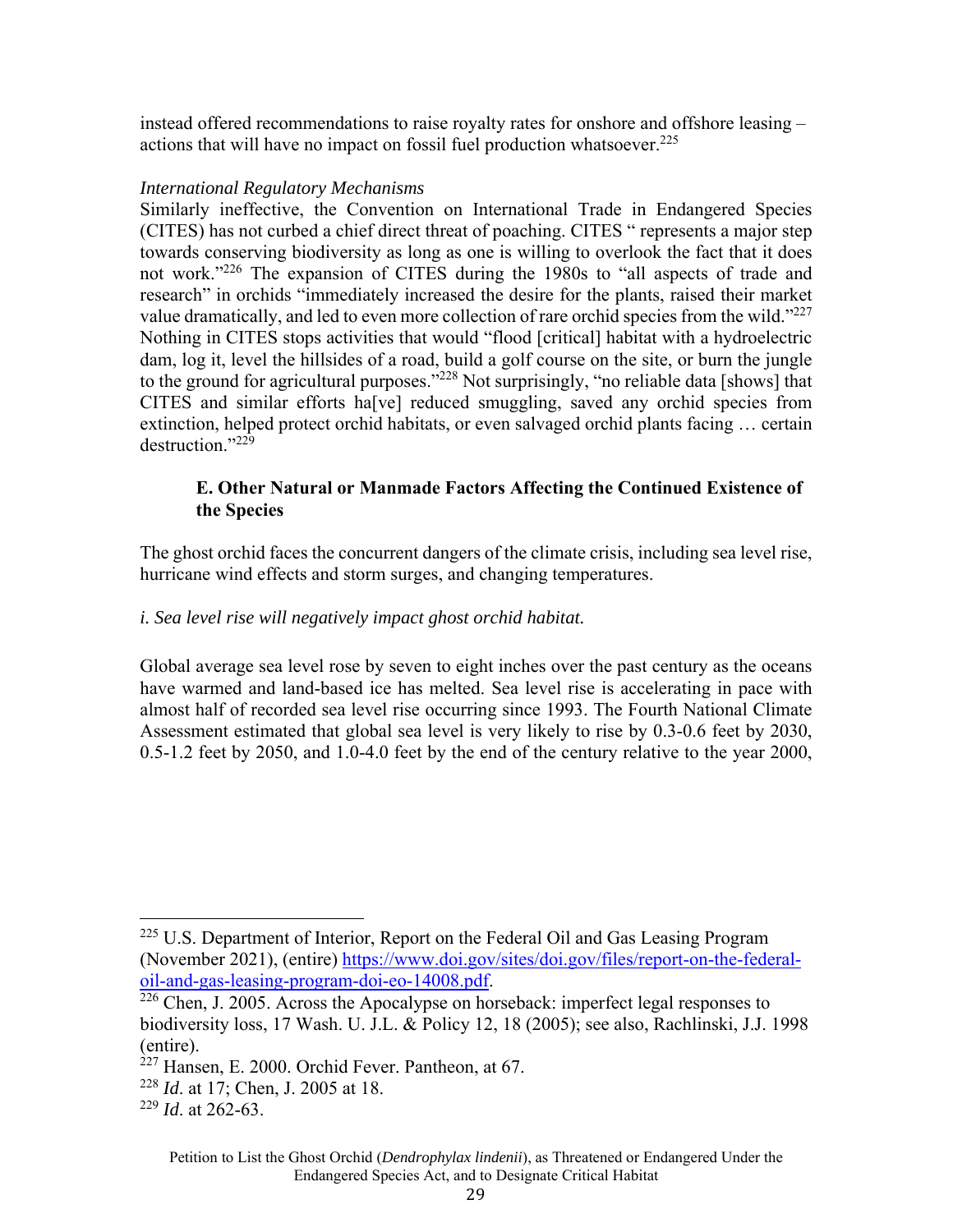with sea level rise in excess of 8 feet possible.<sup>230</sup> The impacts of sea level rise will be longlived: under all emissions scenarios, sea levels will continue to rise for many centuries.<sup>231</sup>

Unfortunately, the sea level rise projected for southwest Florida reflects the global outlook, with sea level rise projections averaging 4.2 feet, and ranging between 1.9 and 6.4 feet, within this century for Collier County<sup>232</sup> in the range of the ghost orchid (Fig. 1). At least two populations would be impacted by 3-6 feet of sea-level rise and one additional population impacted by 6 feet of sea level rise.

On this backdrop of rising sea levels, coastal regions are threatened by increased flooding and intensifying storm surge, which in combination further threaten ghost orchid habitat.<sup>233</sup> Coastal flooding is becoming more damaging as Atlantic hurricanes and hurricanegenerated storm surges grow more severe due to climate change.<sup>234</sup> Projections anticipate an increase in the acceleration of sea level rise in Florida,<sup>235</sup> which when combined with intensifying hurricanes and storm surge, is greatly increasing the flooding risk.<sup>236</sup> Under a lower emissions RCP 4.5 scenario, storm surge is projected to increase by 25-47 percent along the U.S. Gulf and Florida coasts due to the combined effects of sea level rise and growing hurricane intensity.237 The increasing frequency of extreme precipitation events is

https://riskfinder.climatecentral.org/county/collier-county.fl.us.

<sup>233</sup>Climate Central. 2019. Surging Seas Risk Zone Map. Available at: http://sealevel.climatecentral.org/. 234 Hayhoe, *et al*. 2018 at 92.

<sup>230</sup> Hayhoe, K., *et al*. 2018. Our changing climate. In Impacts, Risks, and Adaptation in the United States: Fourth National Climate Assessment, Volume II [Reidmiller, D.R., *et al.* (eds.)]. U.S. Global Change Research Program, Washington, DC, USA, pp. 72–144. Doi: 10.7930/NCA4.2018.CH2.

<sup>231</sup> Walsh, *et al*. 2014. Ch. 2: Our changing climate*.* Climate change impacts in the United States: The Third National Climate Assessment, U.S. Global Change Research Program, Washington, DC. 19-67. Doi:10.7930/JOKW5CXT; U.S. Global Climate Research Program. 2017. Climate Science Special Report: Fourth National Climate Assessment, Vol. I.

<sup>&</sup>lt;sup>232</sup> Climate Central. 2016. Sea level rise and coastal flood exposure: Summary for Collier County, FL. Surging Seas Risk Finder file created July 21, 2016. Accessed from http://ssrf.climatecentral.org.s3-website-us-east-

<sup>1.</sup>amazonaws.com/Buffer2/states/FL/downloads/pdf\_reports/County/FL\_Collier\_Countyreport.pdf; Climate Central. 2021a. Coastal Risks for Collier County, FL,

<sup>&</sup>lt;sup>235</sup> Southeast Florida Regional Climate Change Compact Sea Level Rise Work Group. 2020. Unified sea level rise projection Southeast Florida, 2019 Update. Accessible at https://southeastfloridaclimatecompact.org/wp-content/uploads/2020/04/Sea-Level-Rise-

<sup>&</sup>lt;sup>236</sup> Little, *et al.* 2015. Joint projections of U.S. East Coast sea level and storm surge. Nature Climate Change 5:1114-1121.

<sup>237</sup> Balaguru, *et al*. 2016. Future hurricane storm surge risk for the U.S. gulf and Florida coasts based on projections of thermodynamic potential intensity. Climatic Change 138:99-110.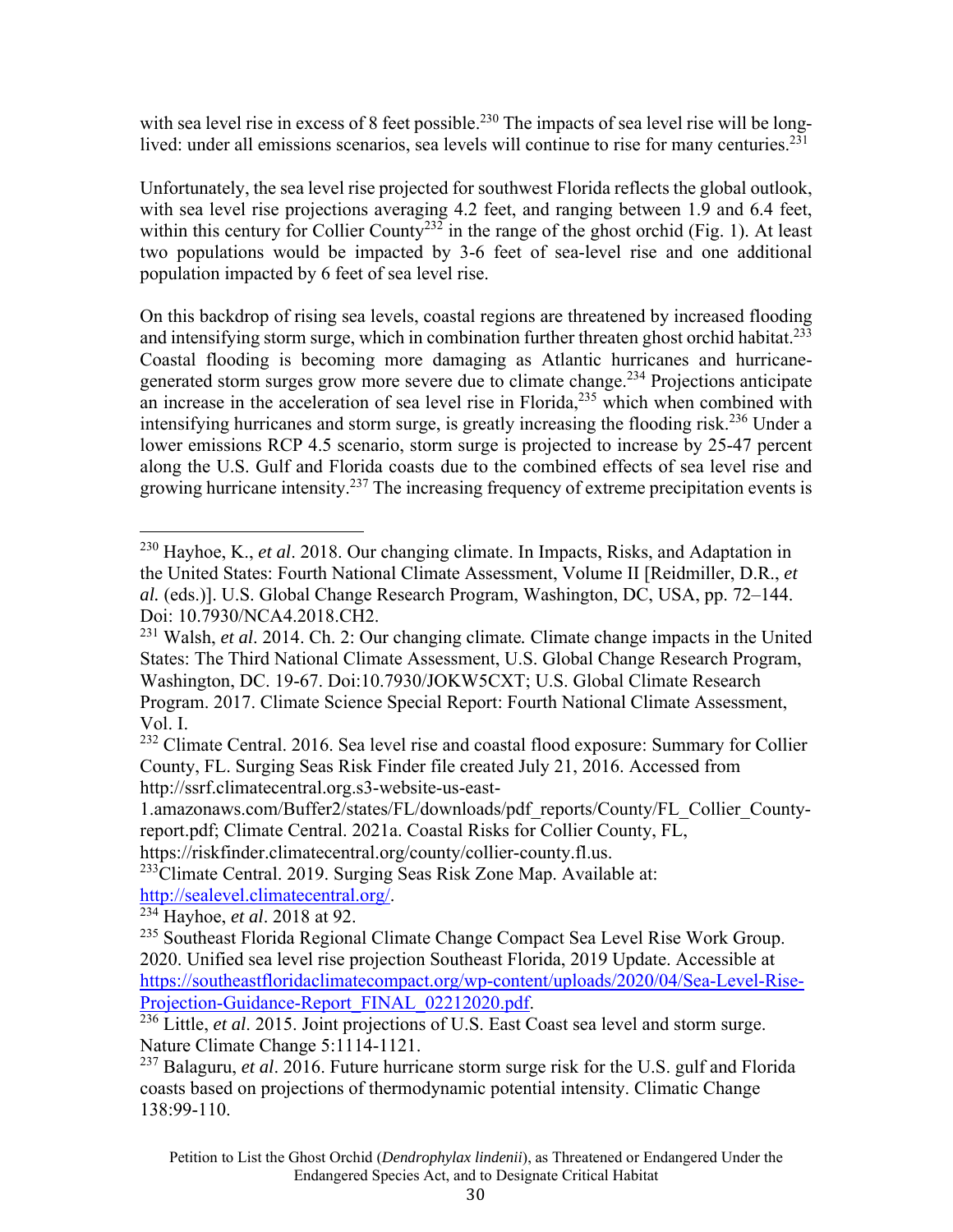also compounding coastal flooding risk when storm surge and heavy rainfall occur together.238 Impacts of storm surges on coastal populations and severe flooding on individual ghost plants on host trees have been identified as significant threats.<sup>239</sup> Furthermore, increased flooding may cause water managers to mitigate flooding and potentially over-drain conservation lands, particularly those adjacent to or upstream from flood-prone development.



Figure 1. Potential direct sea level rise impacts on ghost orchid habitat.<sup>240</sup>

Flooding concerns extend to those associated with high tide. Since the 1960s, sea level rise has increased the frequency of high tide flooding by a factor of 5-10 for several U.S. coastal communities, and flooding rates are accelerating in many Atlantic and Gulf Coast cities.<sup>241</sup> For much of the U.S. Atlantic coastline, a local sea level rise of 1.0-2.3 feet would be sufficient to turn nuisance high tide events into major destructive floods.<sup>242</sup> In Florida specifically, which could have over 6 feet of sea level rise by the end of the century,

<sup>238</sup> Wahl *et al.* 2015. Increasing risk of compound flooding from storm surge and rainfall for major US cities. Nature Climate Change 5:1093-1098.

<sup>239</sup> NatureServe. 2021b.

<sup>&</sup>lt;sup>240</sup> Figure 1 sea-level rise data from https://coast.noaa.gov/slrdata/.<br><sup>241</sup> Hayhoe, *et al.* 2018 (entire).

 $^{242}$  *Id.*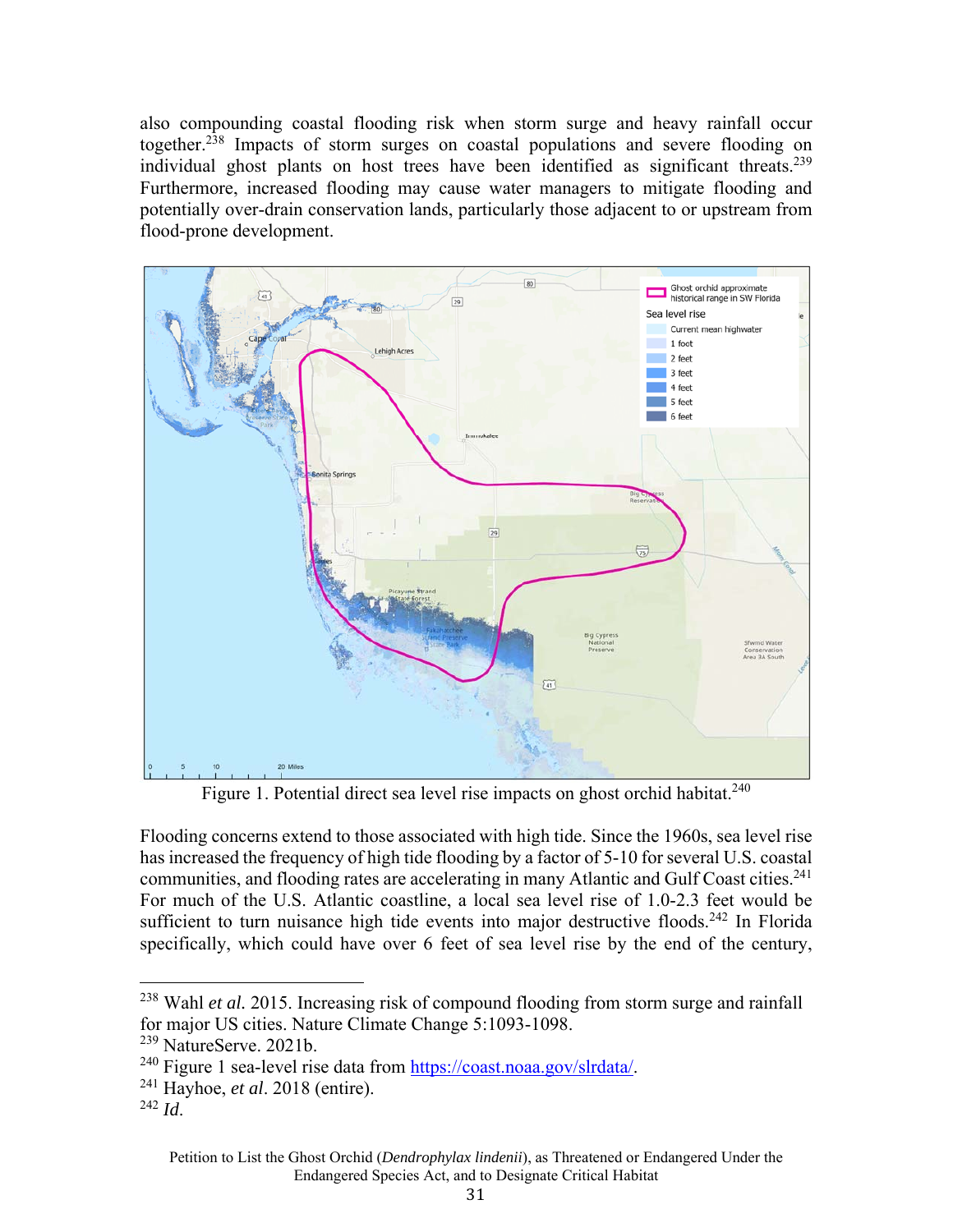nuisance flooding due to sea level rise has already resulted in severe property damage and social disruption.<sup>243</sup> The frequency, depth, and extent of tidal flooding are expected to continue to increase in the future.<sup>244</sup> As the sea level rises, storm surge and tidal flooding will occur on an increasingly higher sea surface which will push water further inland and create more flooding of coastal habitats.<sup>245</sup>

With water pushed further inland, not just during storm surge events but also due to a general state of elevated seal level, habitat currently suitable for the ghost orchid will be lost. One way this could occur is through the seawater-intrusion-induced retreat of freshwater swamp forests relied upon by the ghost orchid. A study on freshwater-dependent species in coastal forests at the Withlacoochee Gulf Preserve in Yankeetown, Florida found that the coastal forest is retreating as saltwater intrudes freshwater at an estimated rate of seven meters per year; effects accelerated during a period of drought.<sup>246</sup> Another study in south Florida found that even before the onset of seawater inundation, sea level rise influences the species composition of coastal forests in the Everglades National Park and threatens rare species.<sup>247</sup> Any reduction in freshwater inflows into the region will accelerate the loss of salinity-intolerant low elevation plant communities such as freshwater swamp forests, and lead to their replacement by salt-tolerant plant species. The ghost orchid's reliance on this habitat is well-noted, so in the event of such forests' decline, the orchid may have its best chance at survival if migration could occur north or inland in response to warming winter temperatures. Therefore, in preparation for this eventuality, some currently unoccupied contiguous habitat should also be part of the critical habitat designation.

### *ii. Hurricanes and other climate change effects will negatively impact the ghost orchid.*

As was observed with Hurricane Irma in 2017, hurricanes can damage or destroy ghost orchid host trees, opening up the canopy, and creating more open exposed conditions and lowering humidity.<sup>248</sup> Higher mortality of ghost orchids following Hurricane Irma at Florida Panther National Wildlife Refuge was published,<sup>249</sup> and recent monitoring of a subpopulation in Big Cypress National Preserve indicated that 30% of ghost orchid host trees had died as a result of Hurricane Irma (2017).250 One ghost orchid at Audubon's

<sup>243</sup> Wdowinski, *et al.* 2016. Increasing flood hazard in coastal communities due to rising sea level: Case study of Miami Beach, Florida. Ocean & Coastal Management 126:1-8. 244 Hayhoe, *et al*. 2018 (entire).

<sup>245</sup> Tebaldi, *et al*. 2012. Modelling sea level rise impacts on storm surges along US coasts. Environmental Research Letters 7:014032. Doi: 10.1088/1748-9326/7/1/014032.

<sup>246</sup> Williams, *et al*. 2003. Interactions of Storm, drought, and sea-level rise on coastal forest: A case study. Journal of Coastal Research 19:1116-1121; Desantis et al. 2007. Sea-level rise and drought interactions accelerate forest decline on the Gulf Coast of Florida, USA. Global Change Biology 12:2349-2360.

<sup>247</sup> Saha, *et al*. 2011. Sea level rise and South Florida coastal forests. Climatic Change. 107. 81-108. 10.1007/s10584-011-0082-0.

<sup>248</sup> NatureServe. 2021b.

 $249$  Mújica, et al. 2021 at 3-4.

<sup>250</sup> Angelo, C. 2021a.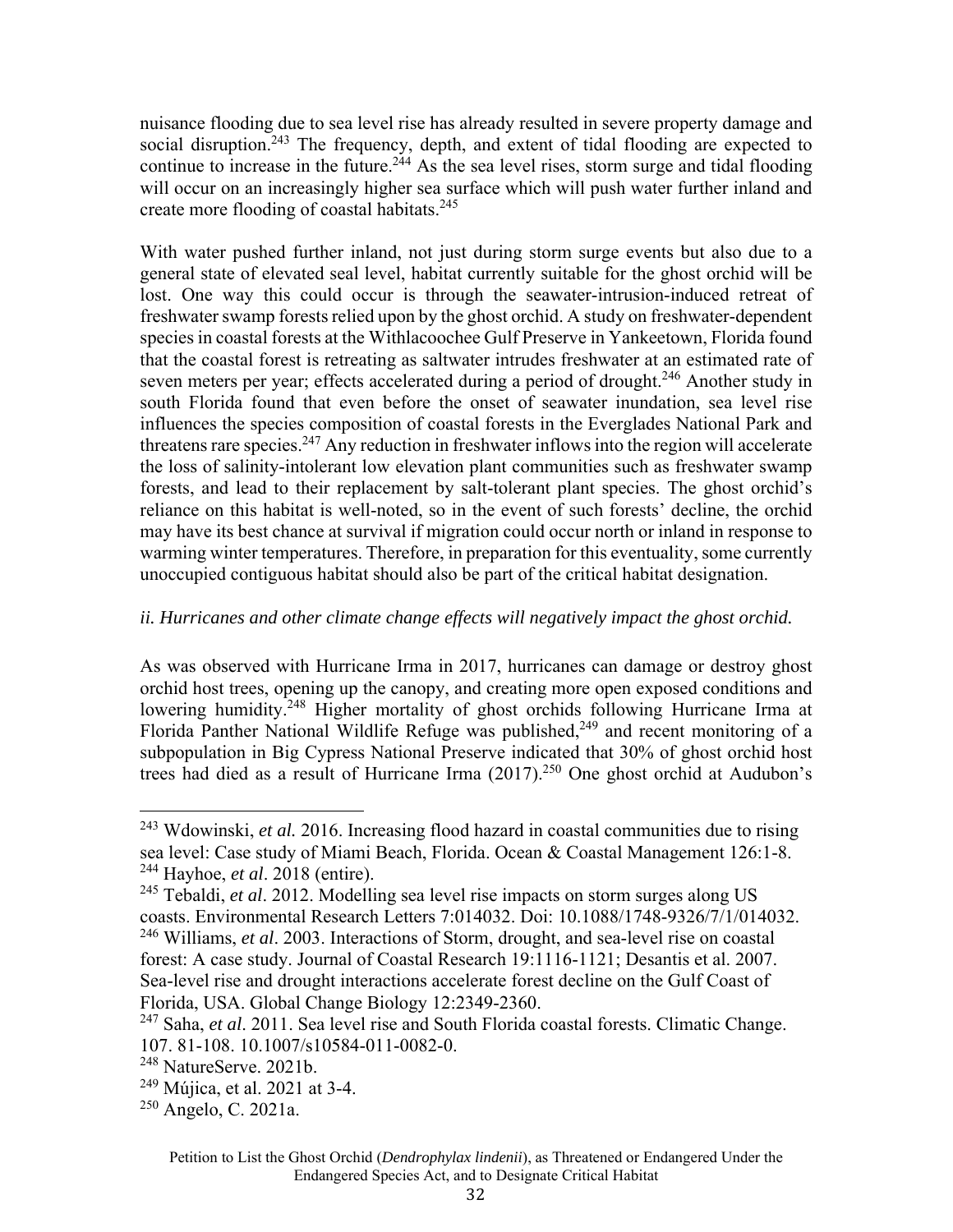Corkscrew Sanctuary also died as a result of Hurricane Irma.251 The intensity, frequency, and duration of North Atlantic hurricanes, as well as the frequency of Category 4 and 5 hurricanes, have increased since the early  $1980s$ <sup>252</sup> Hurricane-associated storm intensity and rainfall rates are projected to increase as the climate continues to warm,  $253$  and, according to the National Oceanic and Atmospheric Administration, 2020 was a recordbreaking season with 14 hurricanes and 7 major hurricanes, with 11 named storms hitting the U.S. coastline.<sup>254</sup> Because of the limited area of occupancy of ghost orchid in southern Florida, most subpopulations could be affected by a single hurricane event. Collier County has averaged a direct hit by three hurricanes per decade since  $1991$ <sup>255</sup>

With climate change, summer temperatures in Florida have increased by about 1<sup>o</sup>F since 1950, averaging 81.4°F (27.4°C) from 1991 to 2010. In the next 20 years, average summer temperatures are expected to rise above 83°F (28.3°C) under moderate and high emissions scenarios. Meanwhile, winter temperatures in Florida have increased by about 2°F, averaging 57.4°F (14.1°C) between 1950 and 1970 and averaging 59.5°F (15.3°C) between 1991 and 2010. In the next 20 years, average winter temperatures are expected to rise above  $60^{\circ}$ F (15.6 $^{\circ}$ C) under moderate and high emissions scenarios.<sup>256</sup> Furthermore, Florida is projected to experience some of the highest frequencies of extreme heat in the U.S. by midcentury with 105 days with a heat index over 100°F (in an average year and averaged across the state) in comparison to just 25 days historically. This included 63 days with a heat index over 105°F.<sup>257</sup>

While the direct effects of changing temperatures on ghost orchids are unknown, increases in maximum temperatures coupled with changes in precipitation, such as a hotter, drier, prolonged dry season, would have severe consequences for the ghost orchid. Higher temperatures alone would lead to increased rates of evaporation, including more loss of moisture through plant leaves.<sup>258</sup>

Regarding the Cuban population of orchids, Raventós, *et al.* (2015) found that *D. lindenii* could become extinct in Guanahacabibes within 25 years if the annual probability of

https://www.rff.org/publication/reports/florida-climate-outlook/. 257 Dahl, *et al*. 2019. Killer heat in the United States: Climate choices and the future of dangerously hot days. Union of Concerned Scientists.

https://www.ucsusa.org/resources/killer-heat-united-states-0. 258 Walsh *et al.* 2014 at 40.

<sup>251</sup> Clem, S. 2021. Personal communication with G.D. Gann on July 6, 2021.

<sup>252</sup> Walsh *et al.* 2014 at 20.

 $^{253}$  *Id.* 

<sup>254</sup> National Oceanic and Atmospheric Administration. 2021a.

https://www.noaa.gov/media-release/record-breaking-atlantic-hurricane-season-draws-toend. Accessed December 9, 2021.

 $255$  National Oceanic and Atmospheric Administration 2021b.

https://oceanservice.noaa.gov/news/historical-hurricanes/. Accessed December 9, 2021.

<sup>256</sup> Raimi, *et al*. 2020. Florida climate outlook: Assessing physical and economic impacts through 2040. Resources for the Future Report 20-01. Available at: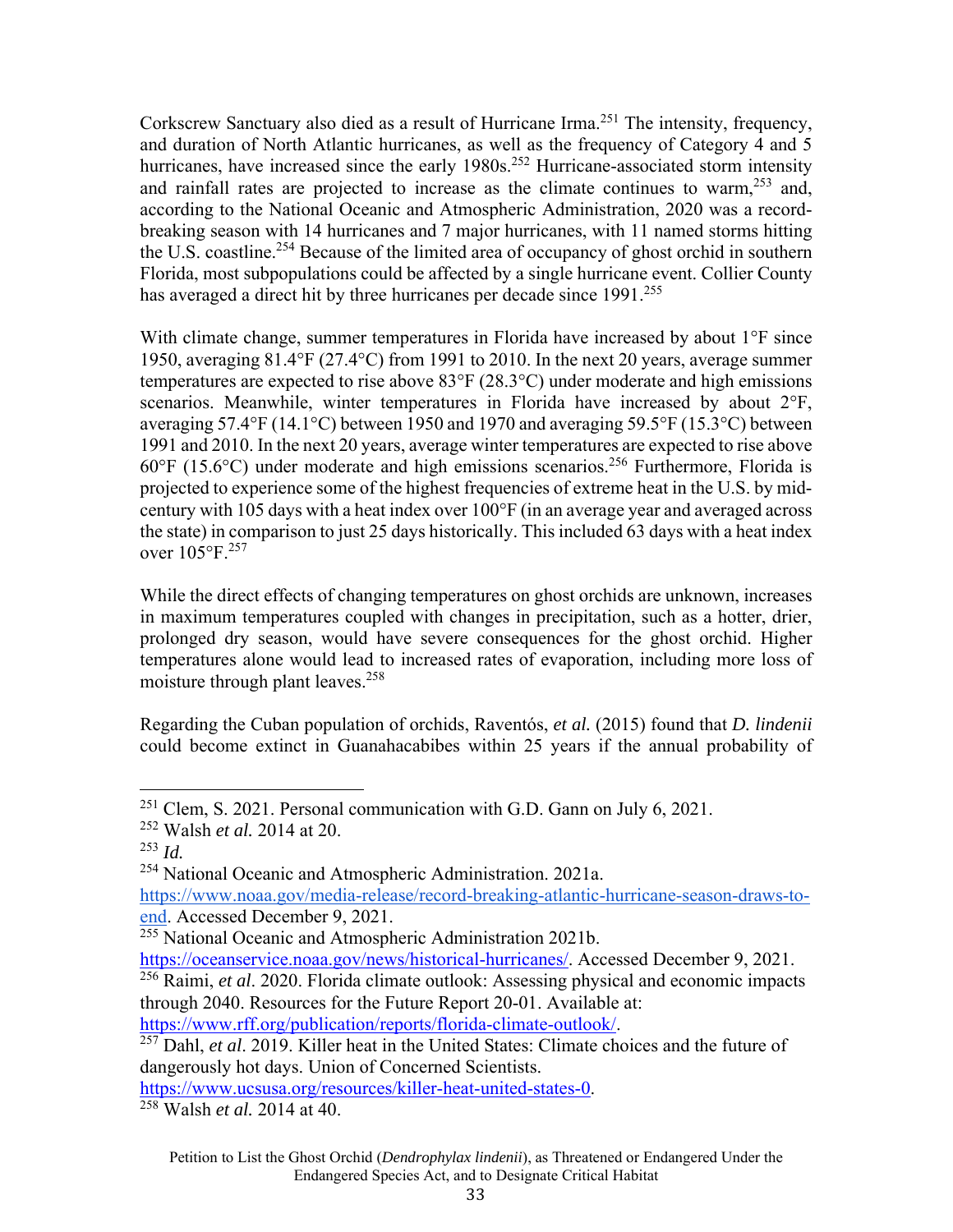disturbances, including hurricanes, exceeds 14%.259 Current models and analyses on what affects climate change will have on altering how disturbances caused by intense hurricanes will impact Florida and Cuba indicate that "[a]lthough results can differ greatly from model to model... there is a general tendency…[for climate change] to increase the incidence of the most intense storms, and to increase tropical cyclone rainfall rates... potential intensity generally increases with warming, so that some increase in the frequency of the most intense events is to be expected." $^{260}$ 

### **VI. Request for Critical Habitat Designation**

We request that all known locations where the ghost orchid remains be designated as critical habitat concurrent with the species' listing.

As required by the Endangered Species Act, the Secretary shall designate critical habitat concurrent with determination that a species is endangered or threatened.<sup>261</sup> Congress recognized that the protection of habitat is essential to the recovery and/or survival of listed species, stating that "classifying a species as endangered or threatened is only the first step in ensuring its survival. Of equal or more importance is the determination of the habitat necessary for that species' continued existence…If the protection of endangered and threatened species depends in large measure on the preservation of the species' habitat, then the ultimate effectiveness of the Endangered Species Act will depend on the designation of critical habitat."262

Critical habitat includes specific areas occupied by the threatened or endangered species with "physical or biological features . . . essential to the conservation of the species and . . . which may require special management considerations or protection," as well as specific suitable habitat that is currently unoccupied by the species but is "essential for the conservation of the species."263 The unoccupied habitat is essential for the recovery of this species. The "conservation" of a species means "the use of all methods and procedures which are necessary to bring any endangered species or threatened species to the point at which the measures provided pursuant to [the Endangered Species Act] are no longer necessary."264 Accordingly, critical habitat includes areas that require proper management to ensure a listed species cannot only survive but also recover.

The U.S. Fish and Wildlife Service has discretion with the scale at which it publishes critical habitat information. Published critical habitat designation should be publicly presented range-wide or at the county or federal management unit level. All site-specific data should be kept confidential. Because one of the chief threats to the ghost orchid is

<sup>259</sup> Raventós, *et al.*, 2015 at 187.

<sup>&</sup>lt;sup>260</sup> Emanuel, K. 2008. The Hurricane—climate connection. Bulletin of the American Meteorological Society, 89(5), pp.ES10-ES20.

 $261$  16 U.S.C. § 1533(a)(3A)).

<sup>&</sup>lt;sup>262</sup> H. Rep. No. 94-887 at 3 (1976).

<sup>263 16</sup> U.S.C*.* § 1532(5)(A).

 $264$  16 U.S.C. § 1532(3).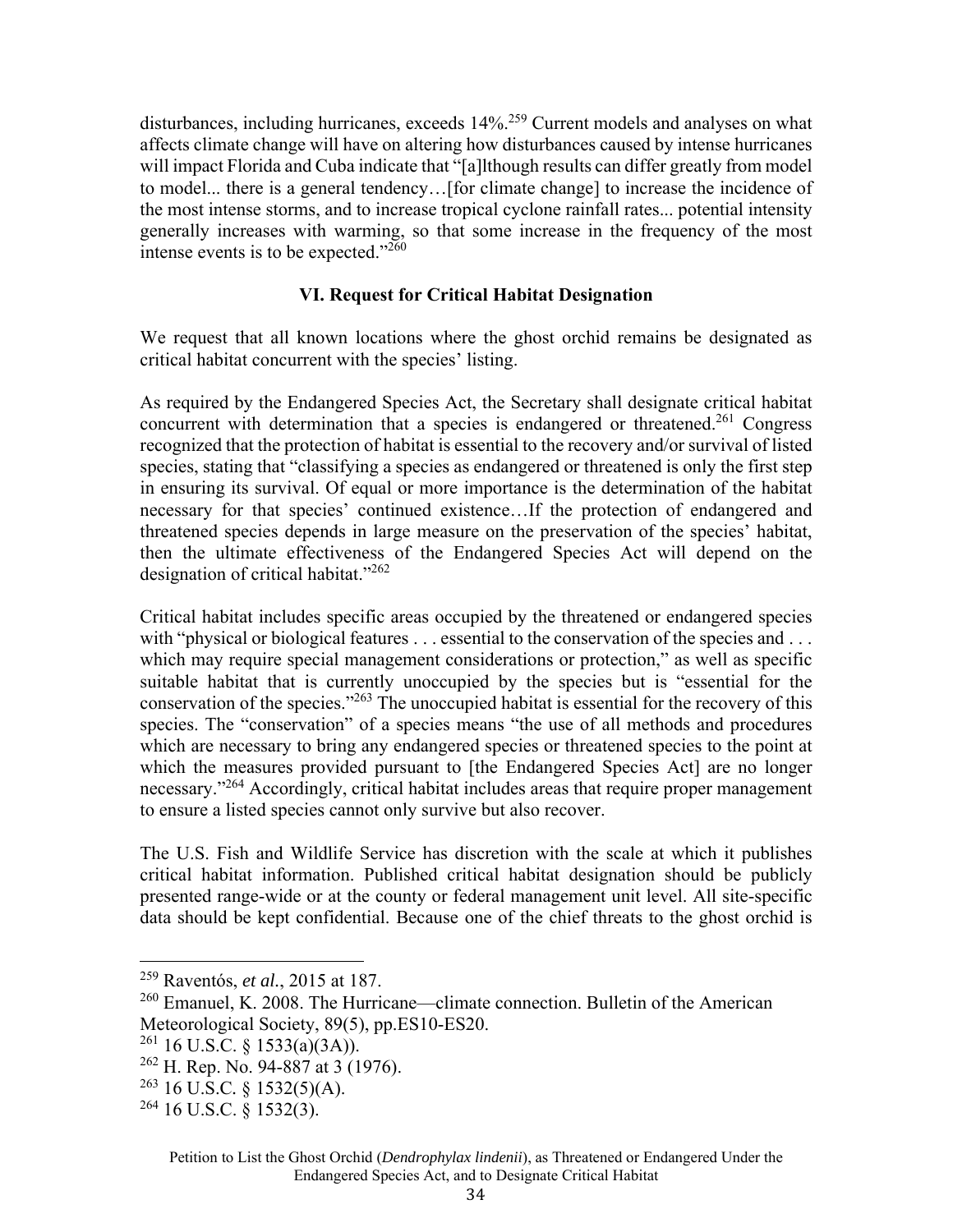poaching, the petition does not include the exact locations of populations or individuals. Instead, the petition cites publicly available information regarding the general locations of populations and provides contact information for communicating with petitioners directly for additional confidential site-specific information. Petitioners understand and expect that location information about the ghost orchid will be protected from disclosure in the event of a Freedom of Information Act request and in any future rulemakings regarding the species.

#### **VII. Conclusion**

The ghost orchid warrants protection under the Endangered Species Act. Habitat loss and degradation, overcollection, and the climate crisis threaten the survival of the ghost orchid, which has experienced significant population declines. This orchid urgently needs Endangered Species Act protection and critical habitat designation to safeguard its habitat in perpetuity.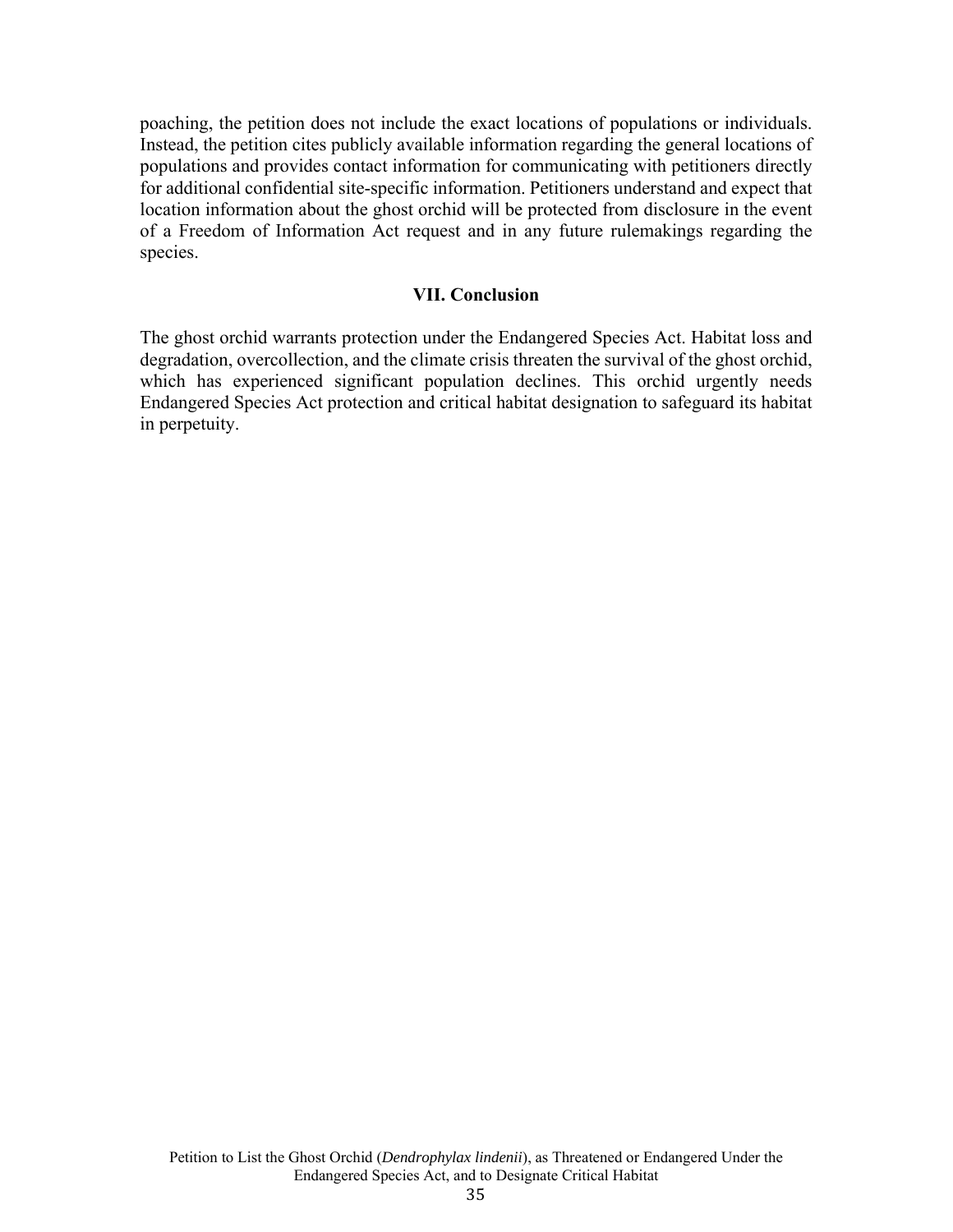## **VIII. Works Cited**

Abdo, M. 2021. Personal communication.

Ackerman, J.D. 2014. Orchid Flora of the Greater Antilles. The New York Botanical Garden Press.

ActionAid USA et al., United States of America: Fair Shares Nationally Determined Contribution (April 2021), https://foe.org/usa-fair-shares-ndc.

Aguilar, R., L. Ashworth, L. Galetto, and M.A. Aizen. 2006. Plant reproductive susceptibility to habitat fragmentation: review and synthesis through a meta-analysis. Ecology Letters 9, 968–980.

Angelo, C. 2021a. Letter to George Gann, September 13, 2021.

Angelo, C. 2021b. Email communication to G.D. Gann, October 12, 2021.

Arp, C.D., and T. Simmons. 2012. Analyzing the impacts of off-road vehicle (ORV) trails on watershed processes in Wrangell-St. Elias National Park and Preserve, Alaska. Environmental management, 49(3), 751-766.

Balaguru, K., D.R. Judi, and L.R. Leung. 2016. Future hurricane storm surge risk for the U.S. gulf and Florida coasts based on projections of thermodynamic potential intensity. Climatic Change 138:99-110.

Ballantyne, M., and C.M. Pickering. 2015. Recreational trails as a source of negative impacts on the persistence of keystone species and facilitation. J Environ Manage. 2015 Aug 15;159:48-57. doi: 10.1016/j.jenvman.2015.05.026.

Barrett, S.C.H., and J. Kohn. 1991. The genetic and evolutionary consequences of small population size in plants: implications for conservation in: D. Falk and K.E. Holsinger, (Eds.). Genetics and Conservation of Rare Plants. Oxford University Press, Oxford, pp.  $3 - 30.$ 

Barros, A., and C.M. Pickering. How networks of informal trails cause landscape level damage to vegetation. Environmental Management 60, 57–68 (2017). https://doi.org/10.1007/s00267-017-0865-9.

Brown, PM. 2005. Wild orchids of Florida: with references to the Atlantic and Gulf Coastal Plains. University of Florida, Gainesville, Florida, USA.

Bureau of Ocean Energy Management (BOEM), Gulf of Mexico Lease Sale Results Announced (November 17, 2021), https://www.boem.gov/newsroom/press-releases/gulfmexico-lease-sale-results-announced.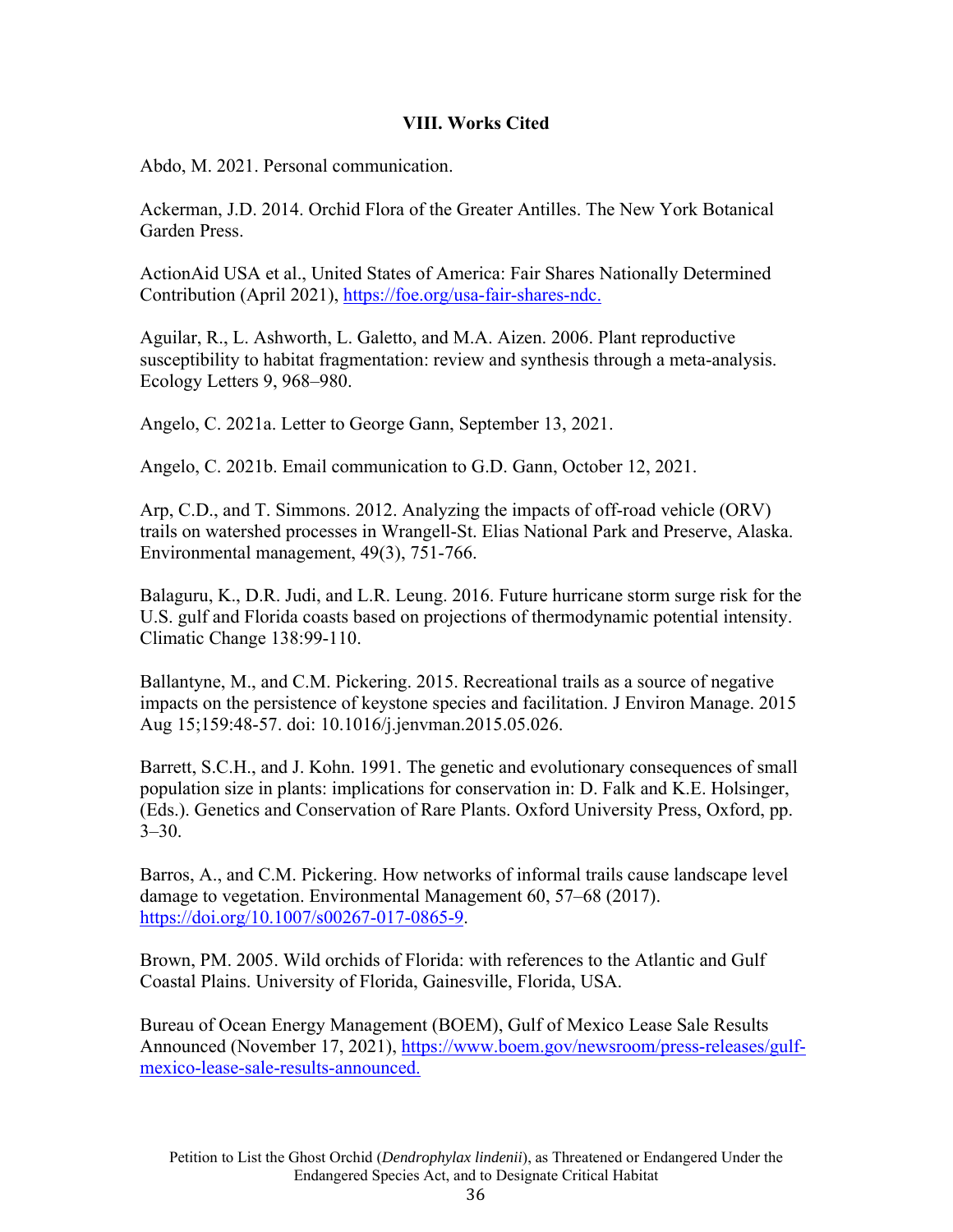Center for Biological Diversity et al., Objections Target Biden's Oil Leasing Plan Amidst Climate 'Code Red' (October 1, 2021), https://biologicaldiversity.org/w/news/pressreleases/objections-target-bidens-oil-leasing-plan-amidst-climate-code-red-2021-10-01/.

Chen, J. 2005. Across the Apocalypse on horseback: imperfect legal responses to biodiversity loss, 17 Wash. U. J.L. & Policy 12, 18 (2005).

Chomicki, G., L.P.R. Bidel, and C. Jay-Allemand. 2014. Exodermis structure controls fungal invasion in the leafless epiphytic orchid Dendrophylax lindenii (Lindl.) Benth. ex Rolf. Flora 209 (2014) 88–94.

Civil Society Equity Review, A Fair Shares Phase Out: A Civil Society Equity Review on an Equitable Global Phase Out of Fossil Fuels (2021), http://civilsocietyreview.org/report2021/.

Clem, S. 2021. Personal communication with G.D. Gann on July 6, 2021.

Clem, S.E., and B. Cornell. 2021. Investigations of observed drier conditions in longterm data at Lettuce Lake by National Audubon Society's Corkscrew Swamp Sanctuary. Final Report to South Florida Water Management District.

Clem, S.E., and M.J. Duever. 2019. Hydrologic Changes over 60 Years (1959 – 2019) in an Old-Growth Bald Cypress Swamp on a Rapidly Developing Landscape. *Wetland Science and Practice.* October 2019, 362 – 372.

Climate Action Tracker, USA Assessment (November 4, 2021), https://climateactiontracker.org/countries/usa/.

Climate Central. 2016. Sea level rise and coastal flood exposure: Summary for Collier County, FL. Surging Seas Risk Finder file created July 21, 2016. http://ssrf.climatecentral.org.s3-website-us-east-1.amazonaws.com/Buffer2/states/FL/downloads/pdf\_reports/County/FL\_Collier\_Countyreport.pdf. Accessed December 9, 2021.

Climate Central. 2021a. Coastal risks for Collier County, FL, https://riskfinder.climatecentral.org/county/collier-county.fl.us. Accessed December 9, 2021.

Climate Central. 2021b. Surging Seas Risk Zone Map. http://sealevel.climatecentral.org/. Accessed December 9, 2021.

Cole, D.N. 2004. Impacts of hiking and camping on soils and vegetation: a review. In: Buckley, R. (Ed.), Environmental Impacts of Ecotourism. CABI Publishing, New York, pp. 41–60.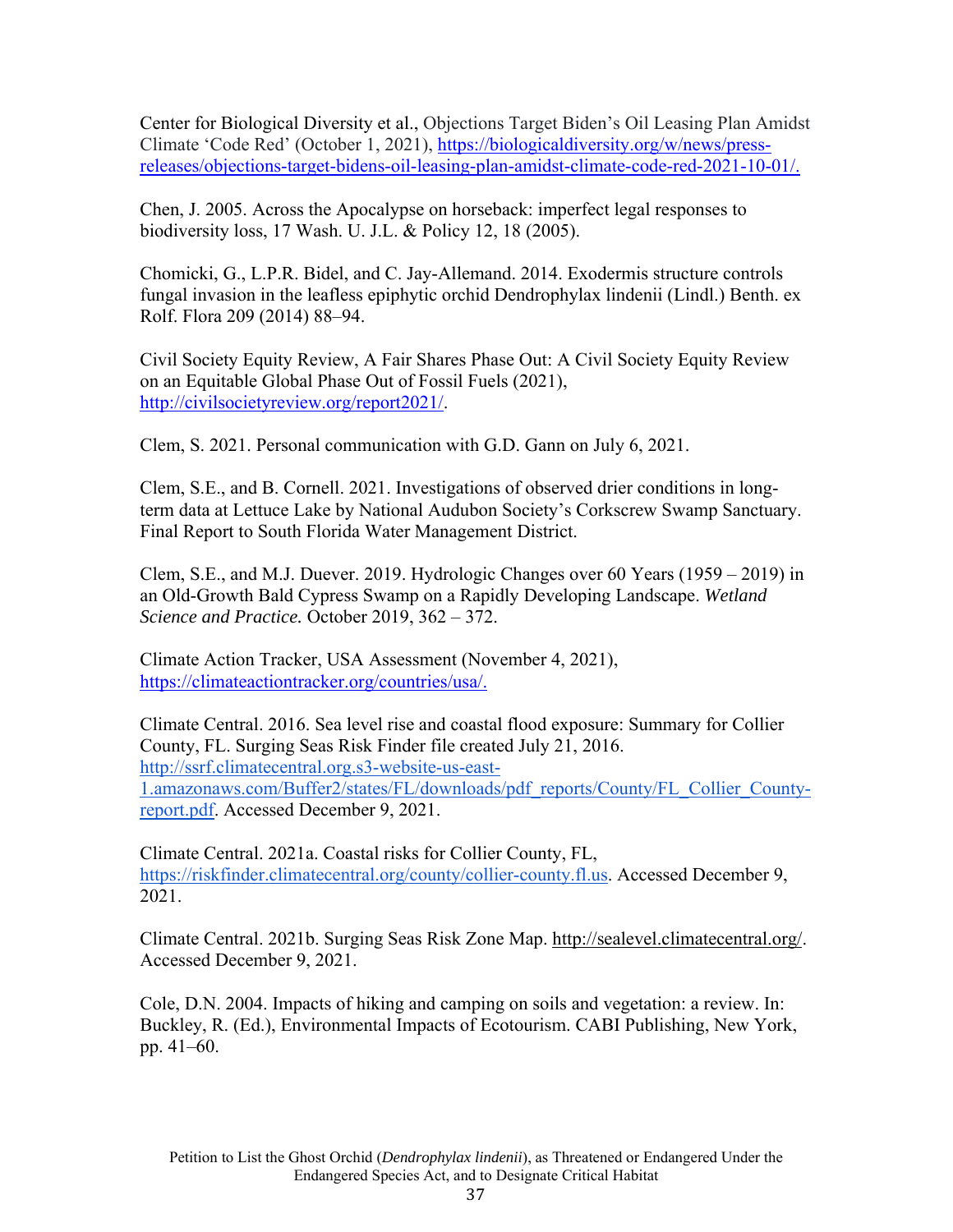Coopman, J., and M.E. Kane. 2018. Greenhouse acclimatization methods for field establishment of in vitro–derived ghost orchid (*Dendrophylax lindenii*) plants. Native Plants Journal Summer 2018 vol. 19 no. 2.

Coopman, J.C., and Kane, M.E. 2019. In vitro desiccation tolerance of the epiphytic Ghost Orchid, *Dendrophylax lindenii* (Lindl.) Benth x. Rolfe. In Vitro Cell.Dev.Biol.- Plant 55, 60–70 (2019). https://doi.org/10.1007/s11627-018-9948-4.

Correll, D.S. 1950. Native Orchids of North America North of Mexico. Chronica Botanica Company. Waltham, MA.

Dahl, K., E. Spanger-Siegfried, R. Licker, A. Caldas, R. Cleetus, S. Udvardy, J. Peclet-Barreto, and P. Worth. 2019. Killer heat in the United States: Climate choices and the future of dangerously hot days. Union of Concerned Scientists. https://www.ucsusa.org/resources/killer-heat-united-states-0.

Danaher, M.W., C. Ward, L.W. Zettler, and C.V. Covell. Pollinia removal and suspected pollination of the endangered ghost orchid, *Dendrophylax lindenii* (Orchidacaea) by various hawk moths (Lepidoptera: Sphingidae): Another mystery dispelled. Florida Entomologist, 102(4), 671-683 (https://doi.or/10.1653/024.102.0401).

Duever, M.J., J.E. Carlson, and L.A. Riopelle. 1981. Off-road vehicles and their impacts in the Big Cypress National Preserve. National Park Service, Report T-614. South Florida Research Center, Everglades National Park.

Duever, M.J., L.A. Riopelle, and J.M. McCollom. 1986. Long term recovery of experimental off-road vehicle impacts and abandoned old trails in the Big Cypress National Preserve, Report SFRC-86/09. Everglades National Park. Homestead.

Emanuel, K. 2008. The Hurricane—climate connection. Bulletin of the American Meteorological Society, 89(5), pp.ES10-ES20.

EPA. Dec. 17, 2020. EPA Approves Florida's Request to Administer the Clean Water Act Section 404 Program. https://youtu.be/QLUr-sMRRmo.

Erickson, Peter et al., Effect of subsidies to fossil fuel companies on united states crude oil production, 2 Nature Energy 891 (2017).

Fay, M.F. 2018. Orchid conservation: how can we meet the challenges in the twenty-first century? Bot. Stud. 59, 16.

Florida Department of Environmental Protection. Sept. 30, 2005. Consolidation of State and Federal Wetland Permitting Programs Implementation of House Bill 759 (Chapter 2005-273, Laws of Florida).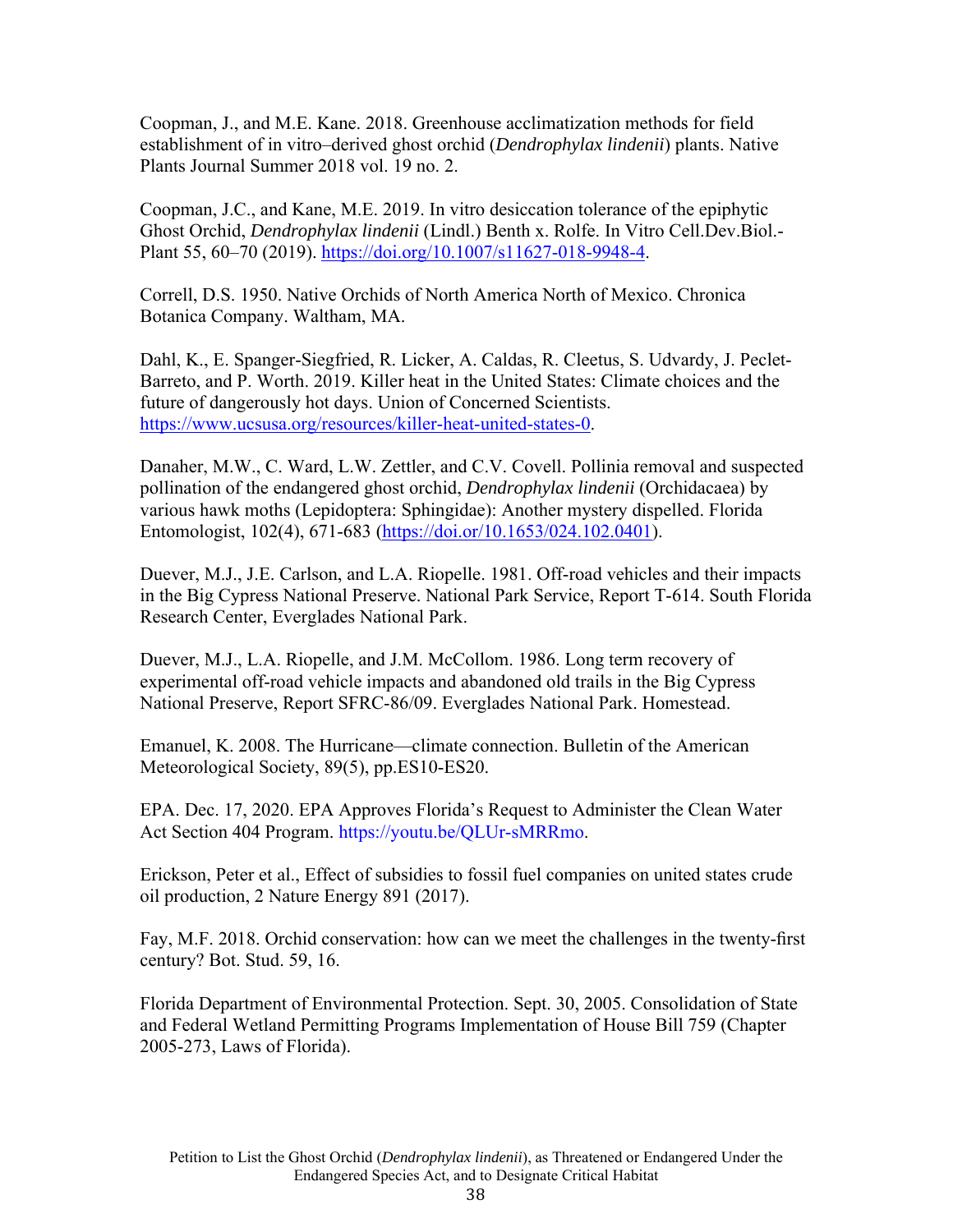Florida Invasive Species Council. 2022. https://floridainvasivespecies.org/index.cfm. Accessed January 20, 2022.

Florida State Parks Foundation. 2019. Fakahatchee Strand Preserve State Park fact sheet. https://www.floridastateparksfoundation.org/resources/Documents/2019%20Park%20Im pact%20Sheets/Fakahatchee%20Strand%20Preserve%20State%20Park.pdf.

Forsyth, T. 2021. Public verbal communication by Big Cypress National Preserve Superintendent T. Forsyth during a public webinar meeting on Nov. 10, 2020.

Gann, G.D., C.G. Stocking, and collaborators. 2001-2021. Floristic Inventory of South Florida Database Online. The Institute for Regional Conservation. Delray Beach, Florida. https://regionalconservation.org/ircs/database/database.asp Accessed October 20, 2021.

General Authorities Act of 1970 (16 USC 1a-1, est seq). 1970.

Ghost Orchid Facebook Group (2021a) https://www.facebook.com/groups/1794395230806054. Accessed December 8, 2021.

Ghost Orchid Facebook Group (2021b). https://www.facebook.com/groups/1794395230806054/permalink/1797916927120551/. Accessed December 8, 2021.

Gillis, C. Aug. 15, 2021. Wetland permits seem to rise since state took over Clean Water Action section*.* Fort Myers News-Press.

Global Carbon Project, Global Carbon Budget 2021 (2021), https://www.globalcarbonproject.org/carbonbudget/21/files/GCP\_CarbonBudget\_2021.p df.

Global Witness, President Biden is Set to Choke the World's Climate in Fossil Gas (October 2021), https://www.globalwitness.org/en/campaigns/fossil-gas/president-bidenis-set-to-choke-the-worlds-climate-in-fossil-gas/.

González-Oliva, L, L.R. González-Torres, A. Palmarola, and D. Barrios (eds.)*.* 2014. Categorización de taxones de la flora de Cuba - 2014. Bissea 8(1) at 228.

Hayhoe, K., D.J. Wuebbles, D.R. Easterling, D.W. Fahey, S. Doherty, J. Kossin, W. Sweet, R. Vose, and M. Wehner. 2018. Our changing climate. In Impacts, Risks, and Adaptation in the United States: Fourth National Climate Assessment, Volume II [Reidmiller, D.R., C.W. Avery, D.R. Easterling, K.E. Kunkel, K.L.M. Lewis, T.K. Maycock, and B.C. Stewart (eds.)]. U.S. Global Change Research Program, Washington, DC, USA, pp. 72–144. doi: 10.7930/NCA4.2018.CH2.

Hoang, N.H., M.E. Kane, E.N. Radcliffe, L.W. Zettler, and L.W. Richardson. 2017. Comparative seed germination and seedling development of the ghost orchid,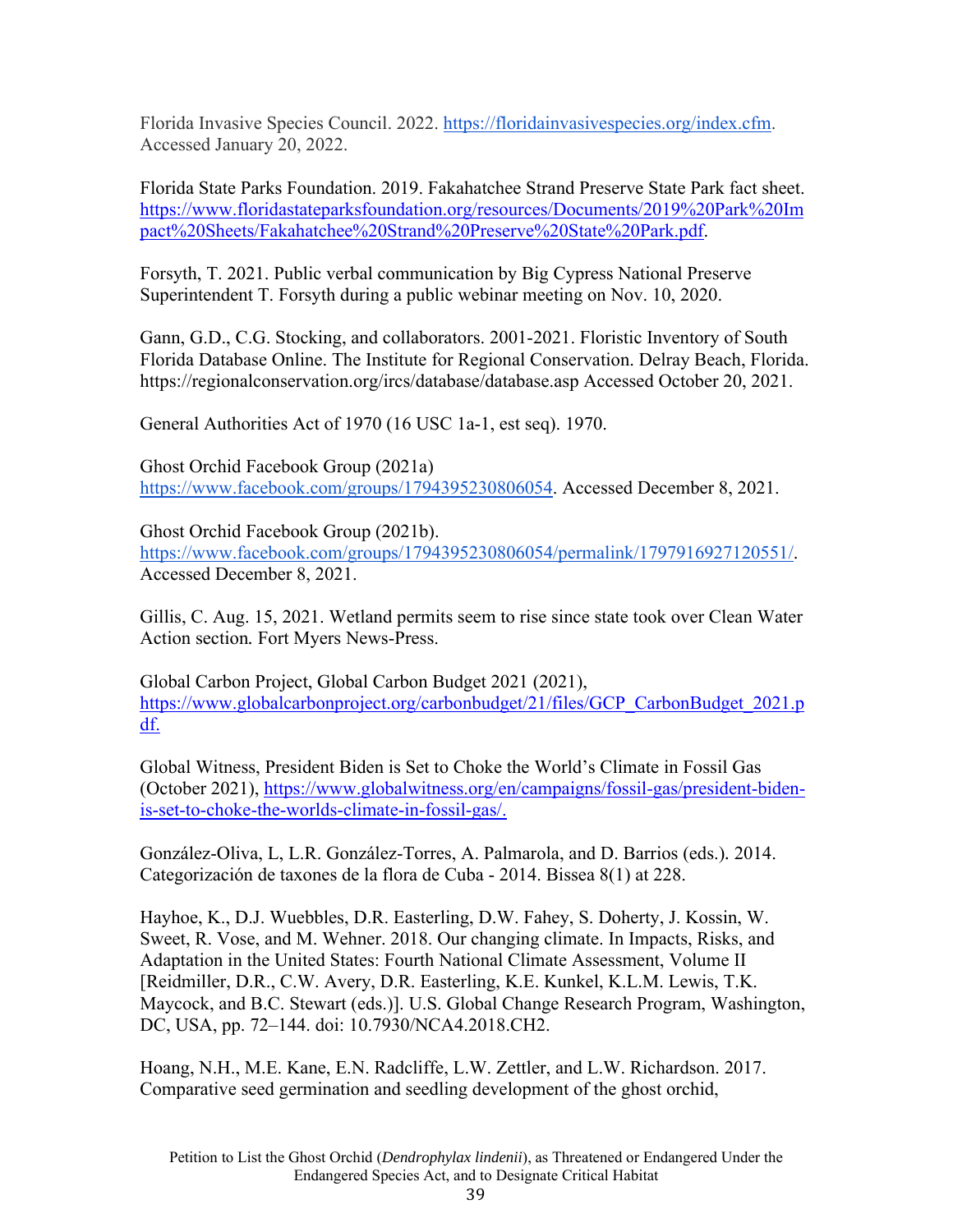*Dendrophylax lindenii* (*Orchidaceae*), and molecular identification of its mycorrhizal fungus from South Florida. Annals of Botany 119(3), 379–393.

Houlihan, P.R., M. Stone, S.E. Clem, M. Owen, ,and T.C. Emmel*.* 2019. Pollination ecology of the ghost orchid (*Dendrophylax lindenii*): A first description with new hypotheses for Darwin's orchids. Sci Rep 9, 12850 (2019).

Huang, B., Y. Sun, X. Yu, Y. Luo, M.J. Hutchings, and S. Tang. 2009. Impact of proximity to a pathway on orchid pollination success in Huanglong National Park, South-West China. Biological Conservation 142.4 (2009): 701-708.

Ingle, C., Y.F. Leung, C. Monz, and H. Bauman. 2003. Monitoring visitor impacts in coastal national parks: A review of techniques. In Proceedings of the George Wright Society and National Park Service Joint Conference (pp. 228-233).

Institute for Regional Conservation, Center for Biological Diversity, and National Parks Association letter to Florida Fish and Wildlife Conservation Commission, Sept. 9, 2021.

Institute for Regional Conservation, Center for Biological Diversity, and National Parks Association letter to Florida Department of Agriculture and Consumer Services, Sept. 9, 2021.

Intergovernmental Panel on Climate Change (IPCC), Global warming of 1.5°C. An IPCC Special Report on the impacts of global warming of 1.5°C above pre-industrial levels and related global greenhouse gas emission pathways, in the context of strengthening the global response to the threat of climate change, sustainable development, and efforts to eradicate poverty (2018), https://www.ipcc.ch/sr15/.

Johnson, J.A.N. 2019. Investigating specificity and diversity of orchid mycorrhizal fungi of *Vanilla planifolia* and *Dendrophylax lindenii*. Ph.D. Dissertation. Northwestern University, Evanston, IL, USA.

Jones, F.A., and H.C. Muller‐Landau. 2008. Measuring long‐distance seed dispersal in complex natural environments: an evaluation and integration of classical and genetic methods. Journal of Ecology, 96(4), pp.642-652.

Langdon, K.R. 1979. The ghost orchid, *Polyrrhiza lindenii*, and endangered species in Florida. Circular 56. Gainesville: Florida Department of Agriculture and Consumer Services, Division of Plant Industry.

Little, C.M., R.M. Horton, R.E. Kopp, M. Oppenheimer, G.A. Vecchi, and G. Villarini. 2015. Joint projections of US East Coast sea level and storm surge. Nature Climate Change 5:1114-1121.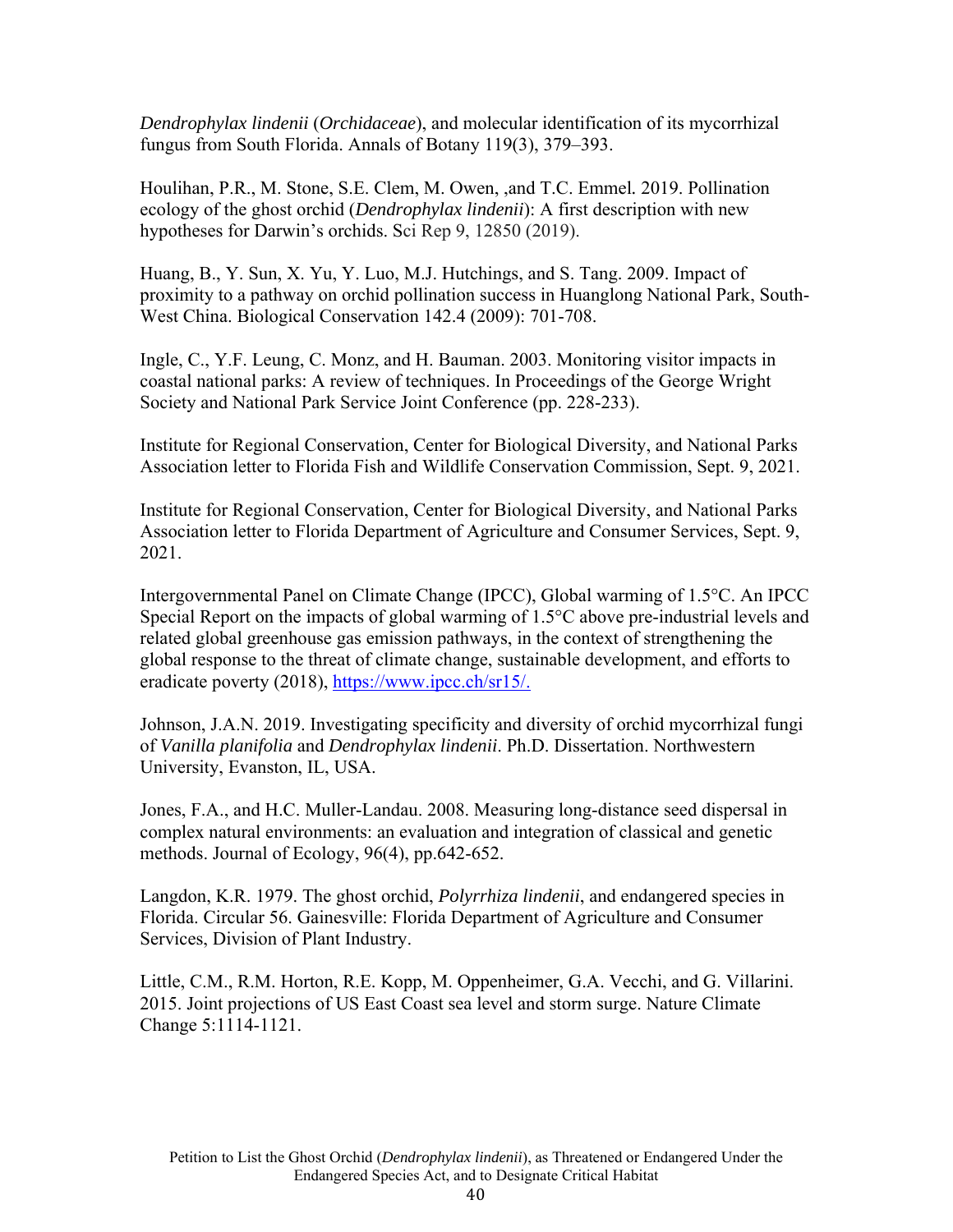Liu, H., and S. Koptur. 2003. Breeding system and pollination of a narrowly endemic herb of the lower Florida Keys: impacts of the urban–wildland interface. American Journal of Botany 90, 1180–1187.

Luer C.A. 1972. The Native Orchids of Florida. The New York Botanical Garden, New York, USA (Pgs 277–279).

Main, D. 2019. Florida's rare ghost orchids are getting cut off from water, National Geographic, https://www.nationalgeographic.com/science/2019/10/florida-ghost-orchidsthreatened-by-development/.

Mackenzie, S., and D. Yates. 2016. Collectors on illicit collecting: Higher loyalties and other techniques of neutralization in the unlawful collecting of rare and precious orchids and antiquities. Theoretical Criminology, 20(3), 340-357.

Mangel, M., and C. Tier. 1994. Four facts every conservation biologist should know about persistence. Ecology 75: 607-614, at 607.

Mayora, A. 2010. https://www.flickr.com/photos/atahuay/4932995748/in/album-72157624695339379/ Accessed December 9, 2021.

Miami Herald. 2020. "March was the driest on record. Can the Everglades cope?" Miami Herald, April 14, 2020. Online at: Everglades may suffer after record dry March in South Florida | Miami Herald.

Mújica, E.B. 2021a. Email communication to G.D. Gann. September 29, 2021.

Mújica, E.B. 2021b. Personal communication to G.D. Gann. October 7, 2021.

Mújica, E.B., J.J. Mably, S.M. Sharha, L.L. Corey, L.W. Richardson, M.W. Danaher, E.H. González, and L.W. Zettler*.* 2018. A comparison of ghost orchid (*Dendrophylax lindenii*) habitats in Florida and Cuba, with particular reference to seedling recruitment and mycorrhizal fungi. Botanical Journal of the Linnean Society 186: 572-586.

Mújica, E.B., A.R. Herdman, M.W. Danaher, E.H. González, and L.W. Zettler*.* 2021. Projected status of the ghost orchid (*Dendrophylax lindenii*) in Florida during the next decade based on temporal dynamic studies spanning six years. Plants 2021, 10, 1579. https://doi.org/10.3390/plants10081579.

Murcia, C. 1995. Edge effects in fragmented forests: implications for conservation. Trends in Ecology and Evolution 10, 58–63.

Muttitt, Greg and Sivan Kartha, Equity, climate justice and fossil fuel extraction: principles for a managed phase out, 20 Climate Policy 1024 (2020).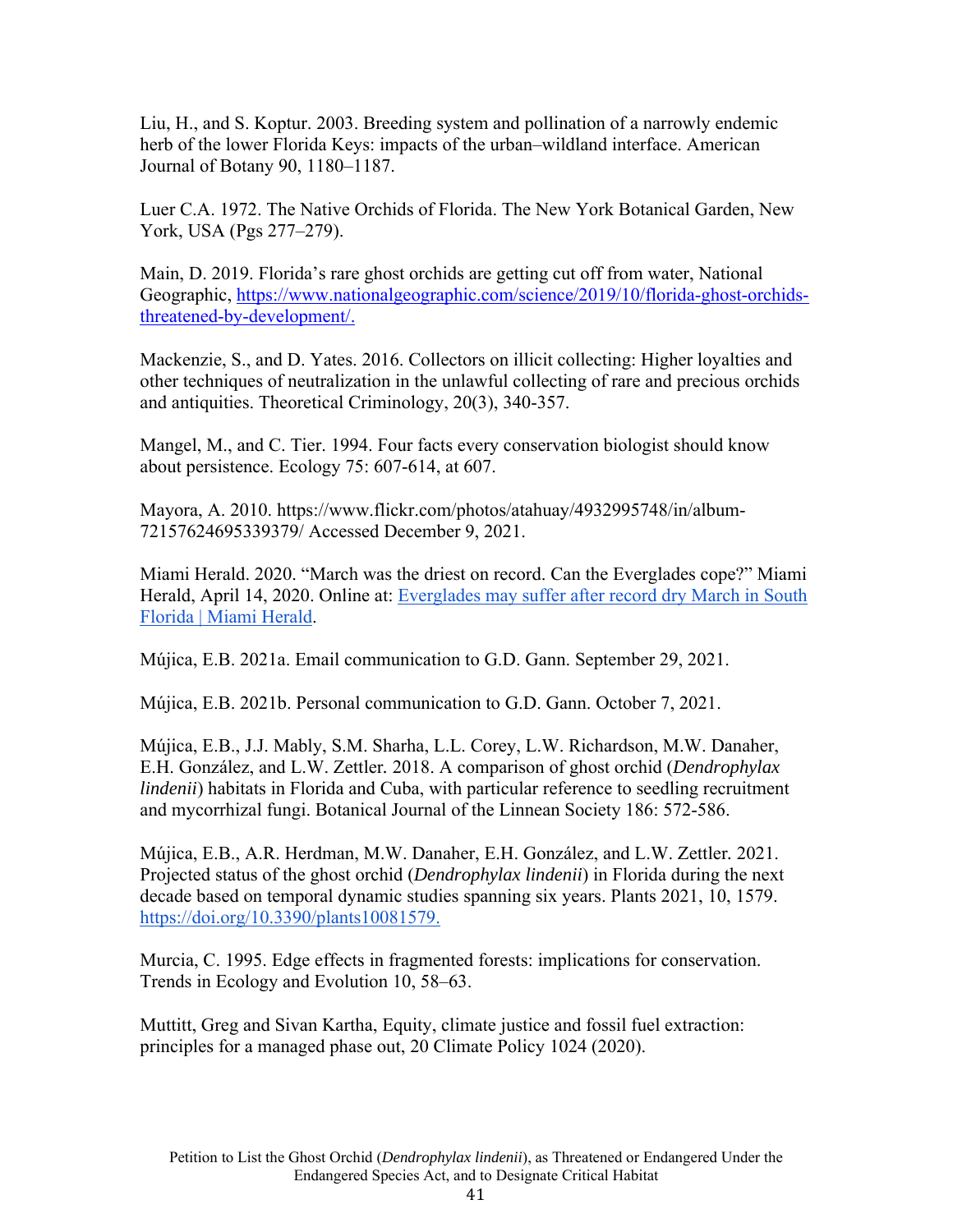Nathan, R., H.S. Horn, J. Chave, and S.A. Levin. 2002. Mechanistic models for tree seed dispersal by wind in dense forests and open landscapes. In, Levey. D.J., W.R. Silva, and M. Galetti. 2002. Seed Dispersal and Frugivory: Ecology, Evolution and Conservation, 69-82. CAB International.

National Oceanic and Atmospheric Administration. 2021. https://www.noaa.gov/mediarelease/record-breaking-atlantic-hurricane-season-draws-to-end. Accessed December 9, 2021.

National Park Service. 2006. Wilderness Preservation and Management, National Park Service Management Policies, at 77, https://www.nps.gov/orgs/1548/upload/ManagementPolicies2006.pdf#page=87.

National Park Service. 2013. Director's Order #41: Wilderness Stewardship at 2.

National Park Service. 2000. Final recreational off-road vehicle management plan, supplemental environmental impact statement, Big Cypress National Preserve, Florida.

National Park Service. 2020. Big Cypress National Preserve Backcountry access plan / draft Environmental Impact Statement, October 2020.

National Park Service. 2021. 2020 National Park visitor spending effects - economic contributions to local communities, states, and the nation. Natural Resource Report NPS/NRSS/EQD/NRR—2021/2259.

National Park Service. 2021. "Wilderness in the National Park System," online at: https://home.nps.gov/yell/learn/nature/wilderness.htm.

The National Park Service Organic Act (16 U.S.C. l 2 3, and 4). 1916.

National Parks Conservation Association. 2020. Press Release February 20, 2020. Parks experience record visitation while dealing with staff cuts and growing maintenance backlog. https://www.npca.org/articles/2469.

NatureServe. 2021a. Dendrophylax lindenii. NatureServe Explorer [web application]. NatureServe, Arlington, Virginia. Available https://explorer.natureserve.org/. (Accessed: December 5, 2021).

NatureServe. 2021b. Element National Ranking Form: *Dendrophylax lindenii* in Biotics 5 database. NatureServe, Arlington, Virginia. (Accessed: December 6, 2021).

Newman, D., and D. Pilson. 1997. Increased probability of extinction due to decreased genetic effective population size: Experimental populations of *Clarkia pulchella*. Evolution 51(2):354–362.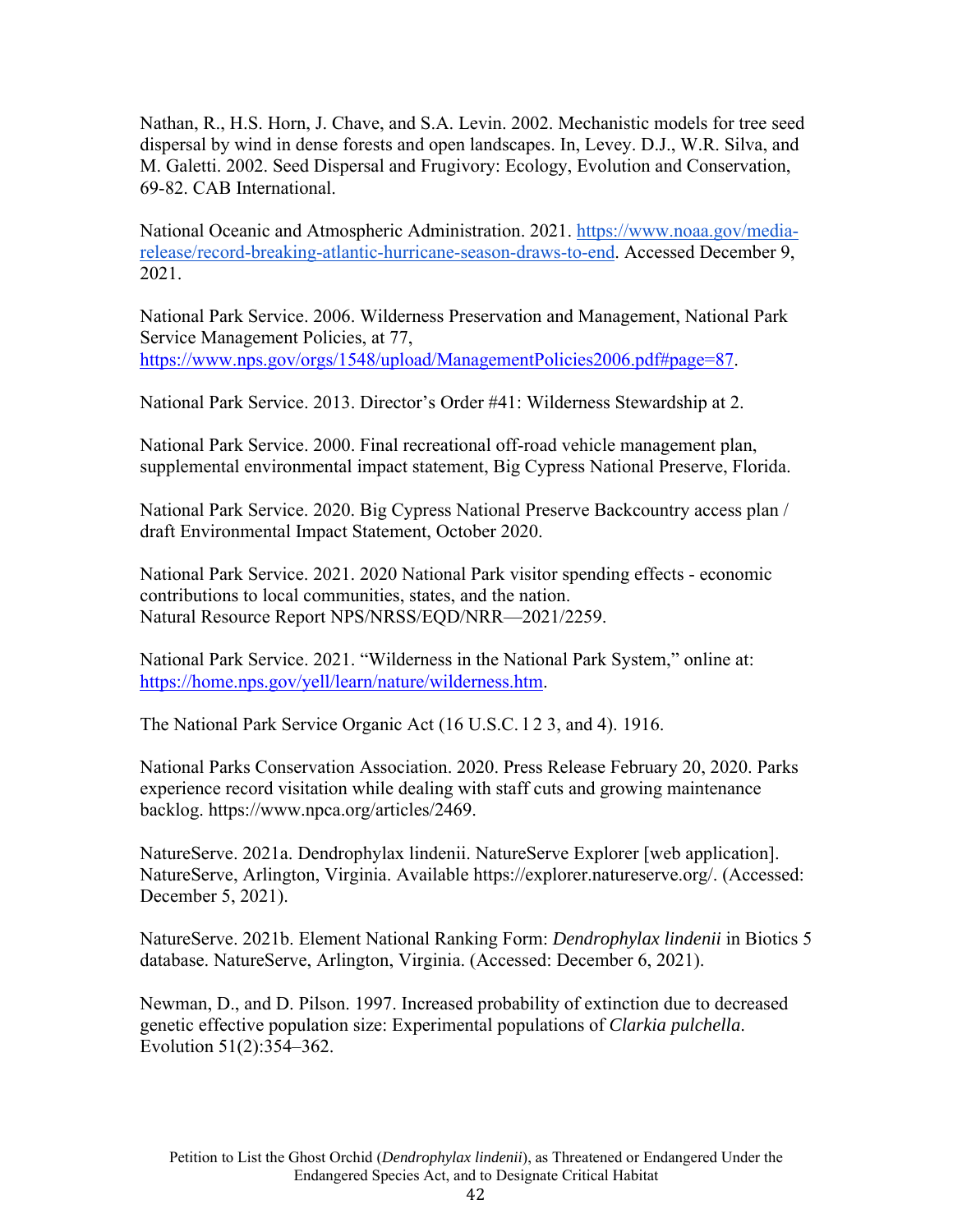Oil Change International, Drilling Toward Disaster: Why U.S. Oil and Gas Expansion Is Incompatible with Climate Limits (2019), http://priceofoil.org/2019/01/16/report-drillingtowards-disaster/.

Orchidweb.com. 2021. https://www.orchidweb.com/orchids/otherorchids/species/dendrophylax-lindenii-the-ghost-orchid. Accessed December 8, 2021.

Owen, M. 2021. Phone communication between M. Owen, Florida Department of Environmental Protection, and G.D. Gann on September 9, 2021.

Pimm S.L., H.L. Jones, and J. Diamond. 1988. On the risk of extinction. American Naturalist 132: 757-785, at 757.

Public Citizen, Biden's Oil Letdown (December 6, 2021), https://www.citizen.org/wpcontent/uploads/bidenoil-final.pdf.

Rachlinski, J.J. 1998. Protecting endangered species without regulating private landowners: The case of endangered plants, 8 Cornell J.L. & Pub. Pol'y 1, 11 (1998).

Raimi, D., A. Keyes, and C. Kingdon. 2020. Florida climate outlook: Assessing physical and economic impacts through 2040. Resources for the Future Report 20-01. Available at: https://www.rff.org/publications/reports/florida-climate-outlook/.

Raventós, J., E. González, E. Mújica, and D.D. Doak. 2015. Population viability analysis of the epiphytic ghost orchid (*Dendrophylax lindenii*) in Cuba. *Biotropica* 47(2), 179– 189 (2015).

Ray, H., and J.L. Gillette-Kaufman. 2019. Featured creatures: emerald ash borer. University of Florida. https://entnemdept.ufl.edu/creatures/TREES/BEETLES/emerald\_ash\_borer.htm. Accessed August 5, 2021.

Regan, K.E. 2003. Protecting Florida's rare plants from extinction, 77 Fla. B.J. 70, 72–73 (July/August 2003).

Regan, K.E. 2004. The need for a comprehensive approach to protecting rare plants: Florida as a case study. 44 Nat. Resources J. 125 (2004).

Sadler, J.J., J.M. Smith, L.W. Zettler, H.T. Alborn, and L.W. Richardson. 2011. Fragrance composition of *Dendrophylax lindenii* (*Orchidaceae*) using a novel technique applied *in situ*. European Journal of Environmental Sciences, 1(2) (2011).

Schlacher, T.A., D. Richardson, and I. McLean. 2008. Impacts of off-road vehicles (ORVs) on macrobenthic assemblages on sandy beaches. Environmental Management, 41(6), 878-892.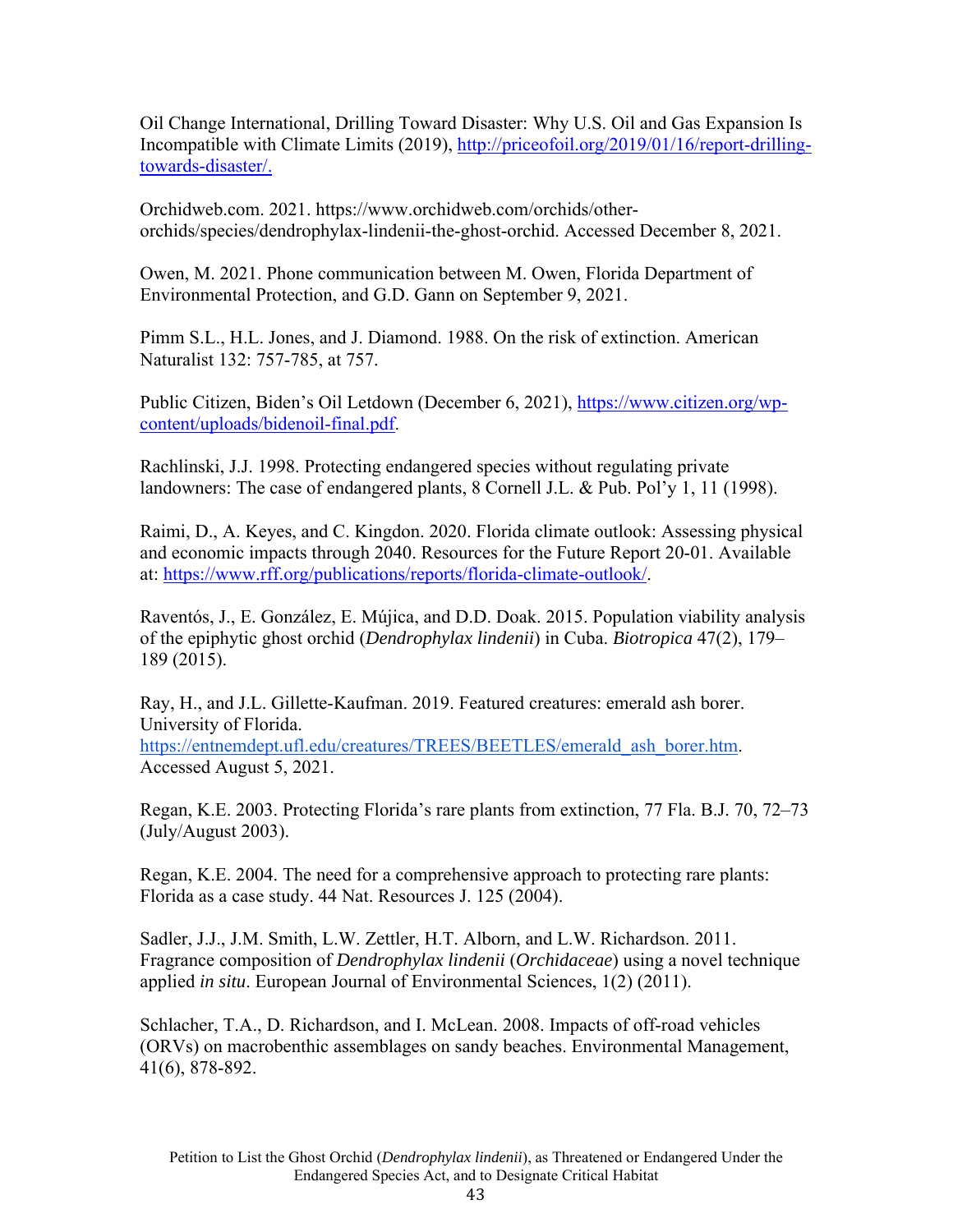SEI, IISD, ODI, E3G, and UNEP, The Production Gap Report 2021 (2021), http://productiongap.org/2021report.

SFWMD. 2018. Lower West Coast Water Supply Plan Update Planning Document/Appendices. West Palm Beach, FL. Accessible from: https://www.sfwmd.gov/sites/default/files/documents/2017 est\_water\_use\_report.pdf.

Sobczak, R.V., and A.J. Pernas. 2002. Re-evaluation of off-road vehicle management in Big Cypress National Preserve, Florida, after twenty-six years of management. Florida Scientist: 100-114.

Southeast Florida Regional Climate Change Compact Sea Level Rise Work Group. 2020. Unified Sea Level Rise Projection Southeast Florida, 2019 Update. Accessible at https://southeastfloridaclimatecompact.org/wp-content/uploads/2020/04/Sea-Level-Rise-Projection-Guidance-Report\_FINAL\_02212020.pdf.

Swarts, N.D., and K.W. Dixon. 2009a. Terrestrial orchid conservation in the age of extinction. Ann. Bot. 104, 543–556.

Stewart, S.L., and L.W. Richardson. 2008. Orchid flora of the Florida Panther National Wildlife Refuge. North American Native Orchid Journal. 14: 70-104.

Stynes, D.J. 2011. Economic benefits to local communities from national park visitation and payroll, 2010. Natural Resource Report NPS/NRSS/EQD/NRR—2011/481. National Park Service, Fort Collins, Colorado.

Tebaldi, C., B.H. Strauss, and C.E. Zervas. 2012. Modelling sea level rise impacts on storm surges along US coasts. Environmental Research Letters 7:014032. doi: 10.1088/1748-9326/7/1/014032.

Uhaul.com. 2021. https://www.uhaul.com/supergraphics/52/venture-across-america-andcanada-modern/florida. Accessed October 20, 2021.

U.S. Department of Interior, Report on the Federal Oil and Gas Leasing Program (November 2021), https://www.doi.gov/sites/doi.gov/files/report-on-the-federal-oil-andgas-leasing-program-doi-eo-14008.pdf.

United Nations Environment Programme (UNEP), Emissions Gap Report 2021: The Heat Is On – A World of Climate Promises Not Yet Delivered, Nairobi (2021), https://www.unep.org/resources/emissions-gap-report-2021.

U.S. Climate Action Network, The U.S. Climate Fair Share (2020), https://usfairshare.org/backgrounder/

U.S. Energy Information Administration, *Data: Petroleum & Other Liquids,*  https://www.eia.gov/dnav/pet/hist/LeafHandler.ashx?n=pet&s=mcrexus2&f=m.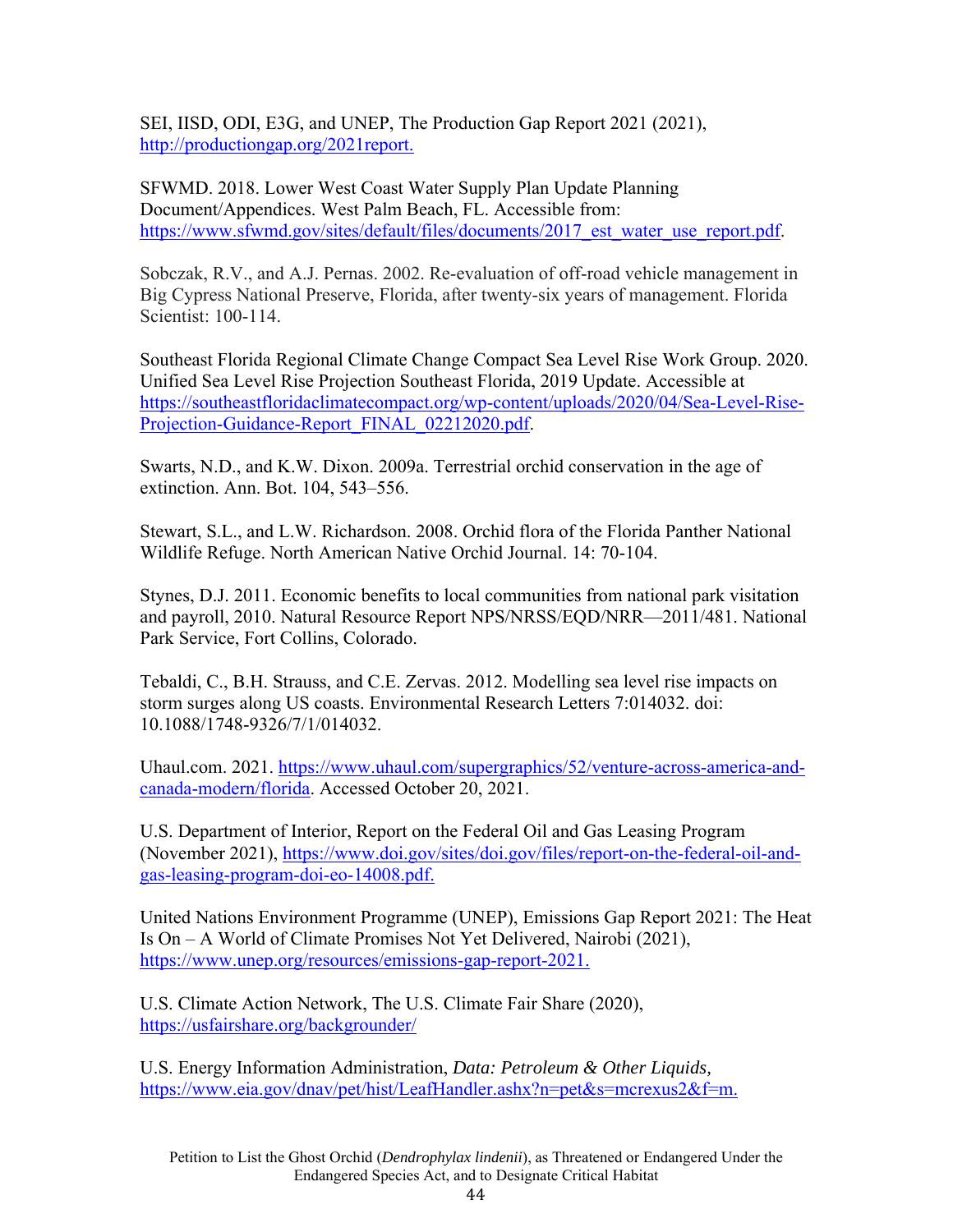U.S. Fish and Wildlife Service. 2016. USFWS Species Status Assessment Framework: an integrated analytical framework for conservation. Version 3.4 dated August 2016.

U.S. Global Change Research Program, Impacts, Risks, and Adaptation in the United States: Fourth National Climate Assessment, Volume II (2018), https://nca2018.globalchange.gov/.

Wahl, T., S. Jain, J. Bender, S. D. Meyers, and M. E. Luther. 2015. Increasing risk of compound flooding from storm surge and rainfall for major US cities. Nature Climate Change 5:1093-1098.

Walsh, J., D. Wuebbles, K. Hayhoe, J. Kossin, K. Kunkel, G. Stephens, P. Thorne, R. Vose, M. Wehner, J. Willis, D. Anderson, S. Doney, R. Feely, P. Hennon, V. Kharin, T. Knutson, F. Landerer, T. Lenton, J. Kennedy, and R. Somerville. 2014. Ch. 2: Our Changing Climate. Climate Change Impacts in the United States: The Third National Climate Assessment, J.M. Melillo, T.C. Richmond, and G.W. Yohe, Eds., U.S. Global Change Research Program, 19-67. doi:10.7930/J0KW5CXT

Wdowinski, S., R. Bray, B. P. Kirtman, and Z. Wu. 2016. Increasing flood hazard in coastal communities due to rising sea level: Case study of Miami Beach, Florida. Ocean & Coastal Management 126:1-8.

White House, Tackling the Climate Crisis at Home and Abroad, Exec. Order No. 14,008, 86 Fed. Reg. 7619 (Jan. 27, 2021), https://www.whitehouse.gov/briefingroom/presidential-actions/2021/01/27/executive-order-on-tackling-the-climate-crisis-athome-and-abroad.

Williams, K., M. Macdonald, and L. da Silveira Lobo Sternberg. 2003. Interactions of Storm, Drought, and Sea-level Rise on Coastal Forest: A Case Study. Journal of Coastal Research 19:1116-1121.

World Flora Online. http://www.worldfloraonline.org/ Accessed October 20, 2021.

Wraith, J., and C. Pickering. 2017. Tourism and recreation a global threat to orchids. Biodiversity and Conservation, *26*(14), 3407-3420.

Wunderlin, R.P., B.F. Hansen, A.R. Franck, and F.B. Essig. 2021 (a and b). Atlas of Florida Plants (http://florida.plantatlas.usf.edu/); S.M. Landry and K.N. Campbell (application development), USF Water Institute. Institute for Systematic Botany, University of South Florida, Tampa. Accessed October 20 2021 and December 5 2021.

Yan, X., W. Bao, and X. Pang. 2014. Indirect effects of hiking trails on the community structure and diversity of trunk-epiphytic bryophytes in an old-growth fir forest. Journal of Bryology, 36(1), 44-55.